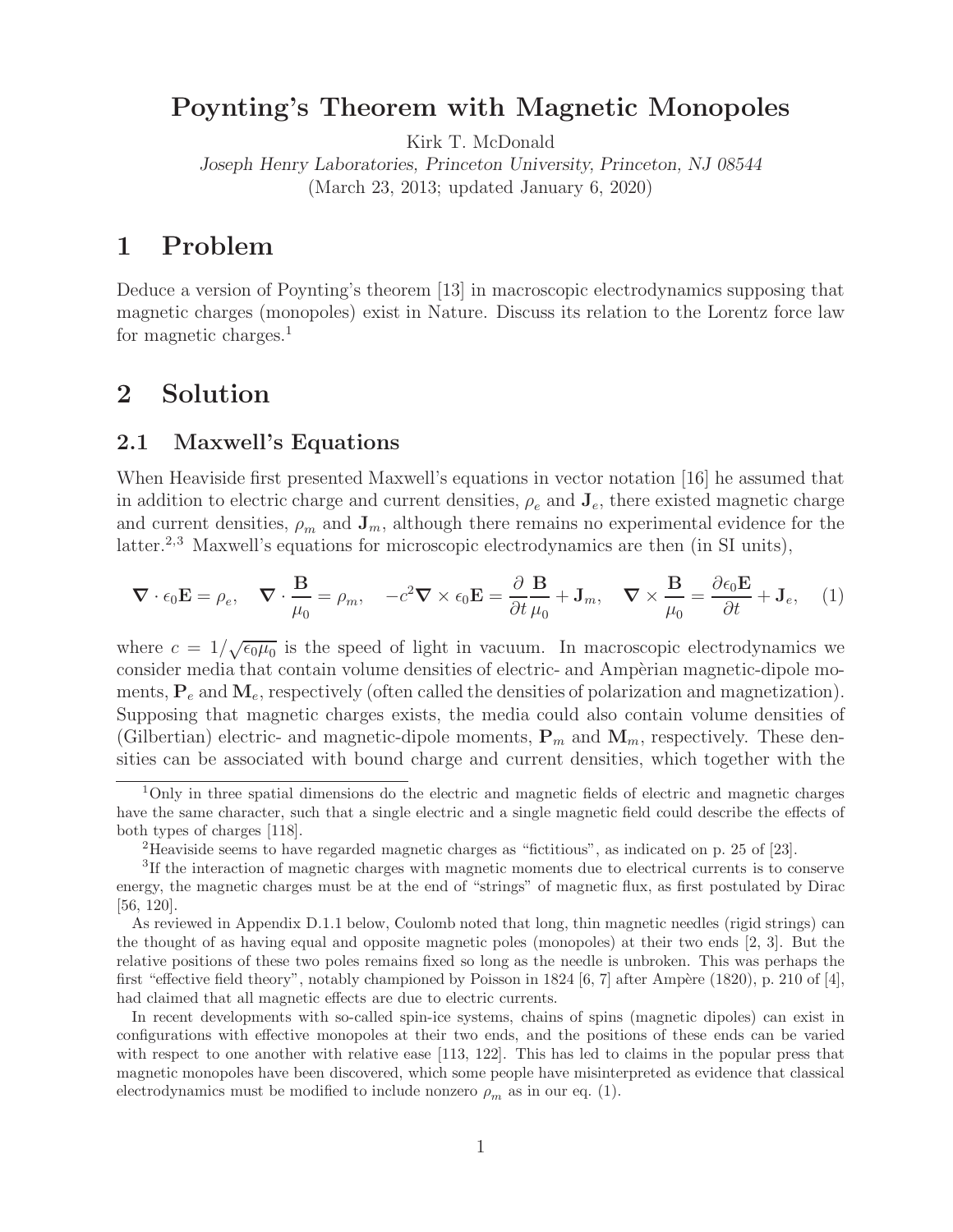"free" charge and current densities  $\tilde{\rho}_e$ ,  $\tilde{\mathbf{J}}_e$ ,  $\tilde{\rho}_m$  and  $\tilde{\mathbf{J}}_m$  comprise the total charge and current densities, and are related by,

$$
\rho_e = \tilde{\rho}_e - \nabla \cdot \mathbf{P}_e, \qquad \qquad \mathbf{J}_e = \tilde{\mathbf{J}}_e + \frac{\partial \mathbf{P}_e}{\partial t} + \nabla \times \mathbf{M}_e,\tag{2}
$$

$$
\rho_m = \tilde{\rho}_m - \mathbf{\nabla} \cdot \mathbf{M}_m, \qquad \mathbf{J}_m = \tilde{\mathbf{J}}_m + \frac{\partial \mathbf{M}_m}{\partial t} - c^2 \mathbf{\nabla} \times \mathbf{P}_m. \tag{3}
$$

It is customary in macroscopic electrodynamics to use versions of Maxwell's equations in which only "free" charge and current densities appear. For this we introduce the fields,  $4$ 

$$
\mathbf{D}_e = \epsilon_0 \mathbf{E} + \mathbf{P}_e, \qquad \mathbf{H}_e = \frac{\mathbf{B}}{\mu_0} - \mathbf{M}_e, \qquad \mathbf{D}_m = \frac{\mathbf{E}}{\mu_0} - c^2 \mathbf{P}_m, \qquad \mathbf{H}_m = \frac{\mathbf{B}}{\mu_0} + \mathbf{M}_m, \tag{4}
$$

such that  $D_e$  and  $H_m$ , and also  $H_e$  and  $D_m$ , have similar forms, and,

$$
\nabla \cdot \mathbf{D}_e = \tilde{\rho}_e, \qquad \nabla \cdot \mathbf{H}_m = \tilde{\rho}_m, \qquad -\nabla \times \mathbf{D}_m = \frac{\partial \mathbf{H}_m}{\partial t} + \tilde{\mathbf{J}}_m, \qquad \nabla \times \mathbf{H}_e = \frac{\partial \mathbf{D}_e}{\partial t} + \tilde{\mathbf{J}}_e, (5)
$$

where in the absence of magnetic charges  $D_e$  and  $H_e$  are the familiar fields  $D$  and  $H^{0.5,6}$ .

## **2.2 Force Laws**

In static situations with no "free" currents  $J_e$  or  $J_m$  the curls of both  $D_m$  and  $H_e$  are zero and these fields can be deduced from scalar potentials  $V_e$  and  $V_m$ ,

$$
\nabla \times \mathbf{D}_m = 0 \quad \Leftrightarrow \quad \mathbf{D}_m = -\nabla V_e, \qquad \nabla \times \mathbf{H}_e = 0 \quad \Leftrightarrow \quad \mathbf{H}_e = -\nabla V_m. \tag{6}
$$

We can associate potential energies,

$$
U_e = \mu_0 q_e V_e, \qquad U_m = \mu_0 q_m V_m,\tag{7}
$$

<sup>4</sup>The forms (4) were suggested to the author by David Griffiths in a comment on an early draft of this note. Such "double" **D** and **H** fields were anticipated by Heaviside [21], who wrote **H** for  $H_e$  and  $h_0$  for **H**<sub>m</sub> near his eq. (88). Our eq. (4) appears as eq. (5.9) of [95], in Gaussian units, where  $P \rightarrow P_e$ ,  $M \rightarrow M_e$ ,  $\mathbf{P}^* \to \mathbf{P}_m$ ,  $\mathbf{M}^* \to \mathbf{M}_m$ ,  $\mathbf{D} \to \mathbf{D}_e$ ,  $\mathbf{H} \to \mathbf{H}_e$ ,  $\mathbf{E}^* \to \mathbf{D}_m$ ,  $\mathbf{B}^* \to \mathbf{H}_m$ . See also in sec. 4 of [108], with the  $\mathbf{E} \cdot \mathbf{E} = \mathbf{E} \cdot \mathbf{E} + \mathbf{E} \cdot \mathbf{E} + \mathbf{E} \cdot \mathbf{E} + \mathbf{E} \cdot \mathbf{E} + \mathbf{E} \cdot \mathbf{E} + \mathbf{E} \cdot \mathbf{E} + \mathbf{E} \cdot \mathbf{E} + \mathbf{E} \cdot \mathbf{E} \cdot \mathbf{E} + \mathbf{E} \cdot \mathbf{E} \cdot \mathbf{E} + \mathbf{E} \cdot \mathbf{E} \cdot \mathbf{E} \cdot \mathbf{E} + \mathbf{E} \cdot \mathbf{E} \cdot \mathbf{E} \$  $\mathbf{B} \to \mathbf{H}_m$ . See Appendix D.2 below for a justification of eq. (4) via the concept of electromagnetic duality

<sup>5</sup>The relation  $\mathbf{B} = \mu_0(\mathbf{H} + \mathbf{M})$  (or  $\mathbf{B} = \mathbf{H} + 4\pi\mathbf{M}$  in Gaussian units) seems to have been first introduced by W. Thomson in 1871, eq. (r), p. 401 of [14], and appears in Art. 399 of Maxwell's *Treatise* [10].

<sup>6</sup>Neither Thomson nor Maxwell enunciated a concept of the polarization density  $P$  of electric dipoles, and only regarded the relation between **D** and **E** as  $D = \epsilon E$ , where  $\epsilon$  is now called the (relative) dielectric constant and/or the (relative) permittivity. See Art. 111 of [9] for Maxwell's use of the term polarization.

In 1885, Heaviside introduced the concept of an electret as the electrical analog of a permanent magnet [17], and proposed that the electrical analog of magnetization (density) be called electrization. He did not propose a symbol for this, nor did he write an equation such as  $\mathbf{D} = \mathbf{E} + 4\pi \mathbf{P}$ .

The density of electric dipoles was called the polarization by Lorentz (1892) in sec. 102, p. 465 of [15], and assigned the symbol **M**.

Larmor (1895), p. 738 of [25], introduced the vector  $(f', g', h')$  for what is now written as the polarization<br>psity **P** and related it to the electric field **E** =  $(P \cap R)$  as  $(f', g', h') = (K - 1)(P \cap R)/4\pi$  i.e. density **P**, and related it to the electric field  $\mathbf{E} = (P, Q, R)$  as  $(f', g', h') = (K - 1)(P, Q, R)/4\pi$ , *i.e.*,  $\mathbf{P} - (\epsilon - 1)\mathbf{E}/4\pi - (\mathbf{D} - \mathbf{E})/4\pi$ . Larmor's notation was mentioned briefly on p. 91 of [28] (1898) **P** =  $(\epsilon - 1)\mathbf{E}/4\pi = (\mathbf{D} - \mathbf{E})/4\pi$ . Larmor's notation was mentioned briefly on p. 91 of [28] (1898).

The symbol **M** for dielectric polarization was changed to **P** by Lorentz on p. 263 of [33] (1902), and a relation equivalent to  $D = E + 4\pi P$  was given in eq. (22), p. 265. See also p. 224, and eq. (147), p. 240 of [37] (1903), which latter subsequently appeared as eq. (142), p. 155 of the textbook [38] (1904) by Abraham.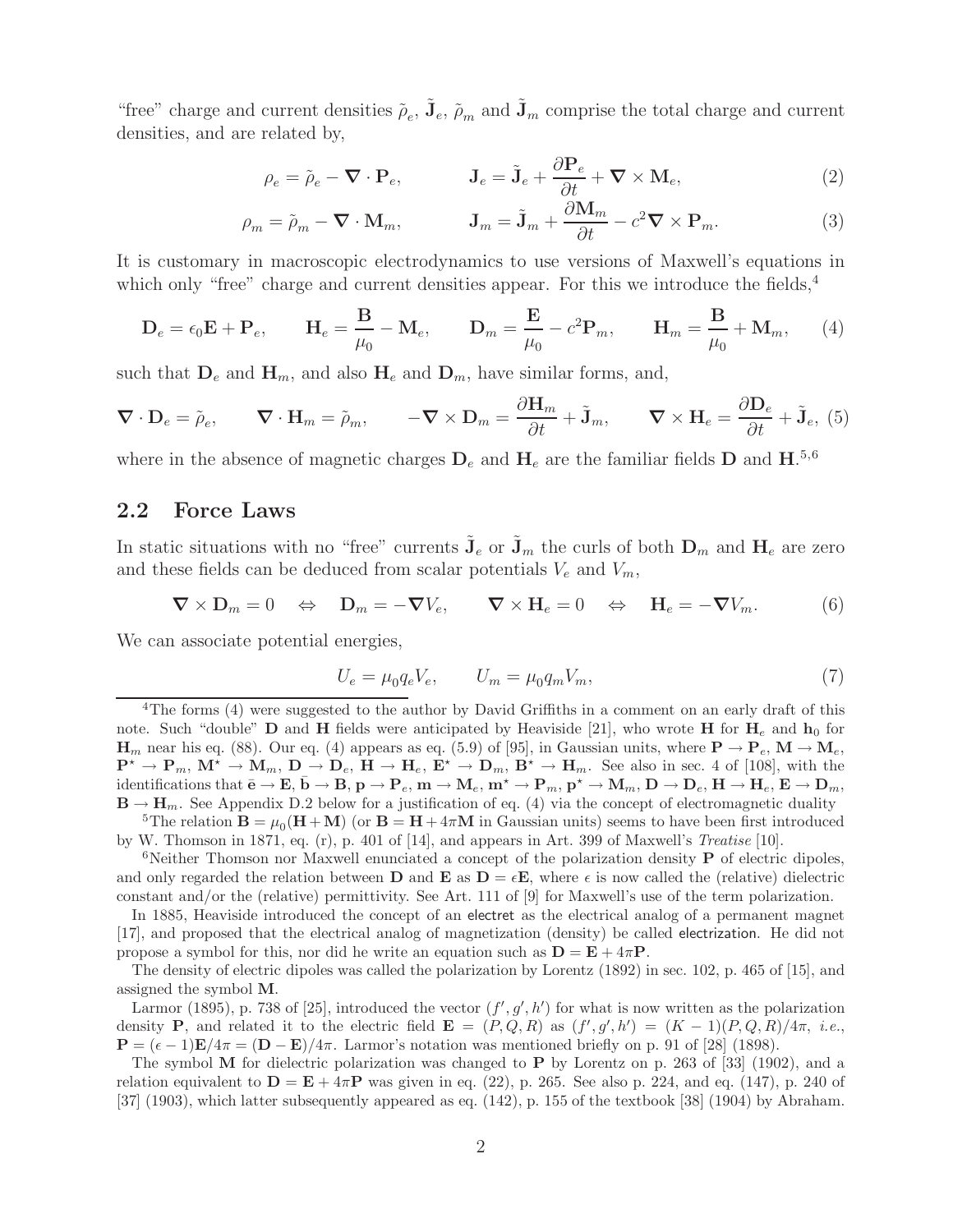with electric and magnetic "test" charges  $q_e$  and  $q_m$  in scalar potentials due to other charges. If those other charges are held fixed, the forces on the "test" charges can be written as,

$$
\mathbf{F}_e = -q_e \nabla V_e = \mu_0 q_e \mathbf{D}_m, \qquad \mathbf{F}_m = -q_m \nabla V_m = \mu_0 q_m \mathbf{H}_e. \tag{8}
$$

The magnetic version of eq. (8) was introduced by Poisson [6, 7], and Maxwell [10] reflected this tradition by calling  $H_e = H$  the magnetic force (per unit magnetic charge) and **B** the **magnetic induction**. Note that eq. (8) holds in media with nonzero, static densities  $P_e$ ,  $\mathbf{P}_m$ ,  $\mathbf{M}_e$  and  $\mathbf{M}_m$ ; the forces on charges inside static electromagnetic media are not  $q_e\mathbf{E}$  or  $q_m \mathbf{B}/\mu_0$ <sup>7,8</sup> This contrasts with force calculations for the effective magnetic-charge density,  $\rho_{m,eff} = -\nabla \cdot \mathbf{M}_e$ , which represent effects of Ampèrian currents, as discussed in Appendix A.

As noted in [94] and on p. 429 of [99], if a magnetic charge  $q_m$  could be made to move around a loop some or all of which lies inside an Ampèrian magnetic material where **B** does not equal  $\mu_0 \mathbf{H}_e$  (and hence  $\nabla \times \mathbf{B}$  is nonzero around the loop), then energy could be extracted from the system each cycle if the force were  $q_m \mathbf{B}/\mu_0$ , and we would have a perpetual-motion machine. Similarly, if an electric charge  $q_e$  could be made to move around a loop some or all of which lies inside a Gilbertian magnetic material where **E** does not equal  $\mu_0 \mathbf{D}_m$  (and hence  $\nabla \times \mathbf{E}$  is nonzero around the loop), then energy could be extracted from the system each cycle if the force were  $q_e$ **E**, and we would again have a perpetual-motion machine.

The electromagnetic force on a moving electric charge  $q_e$  and magnetic charge  $q_m$ , each with velocity **v**, is, in microscopic electrodynamics,  $9,10,11,12$ 

$$
\mathbf{F}_e = q_e(\mathbf{E} + \mathbf{v} \times \mathbf{B}) = \mu_0 q_e(\mathbf{D}_m + \mathbf{v} \times \mathbf{H}_m), \qquad (9)
$$

$$
\mathbf{F}_m = q_m \left( \mathbf{B} - \frac{\mathbf{v}}{c^2} \times \mathbf{E} \right) = \mu_0 q_m (\mathbf{H}_e - \mathbf{v} \times \mathbf{D}_e).
$$
 (10)

<sup>8</sup>In Art. 400 of [10], Maxwell noted that (in Gaussian units) the **H** field inside a disk-shaped cavity with axis parallel to **B** and **H** inside a magnetic medium has  $H_{\text{cavity}} = B_{\text{cavity}} = B_{\text{medium}} = H_{\text{medium}} + 4\pi M$ , so that in this case one could say that the force on a magnetic charge  $q_m$  in the cavity is  $\mathbf{F}_m = q_m \mathbf{H}_{\text{cavity}} =$ <sup>q</sup><sup>m</sup>**B**medium. The led Maxwell to the characterization of **<sup>B</sup>** as the "actual magnetic force", which this author finds misleading.

<sup>9</sup>Lorentz advocated the form  $\mathbf{F}_e = \mu_0 q_e (\mathbf{D}_e + \mathbf{v} \times \mathbf{H}_e)$  in eq. (V), p. 21, of [26], although he seems mainly to have considered its use in vacuum. See also eq.  $(23)$ , p. 14, of [45]. That is, Lorentz considered  $D_e$  and **H**e, rather than **E** and **B**, to be the microscopic electromagnetic fields.

<sup>10</sup>It is generally considered that Heaviside first gave the Lorentz force law  $(9)$  for electric charges in [19], but the key insight is already visible for the electric case in [16] and for the magnetic case in [18]. The form of  $\mathbf{F}_m$  in terms of **B** and **E** is implicit in eq. (7) of [64] and explicit in sec. 28B of [66]. See also [98, 109].

 $11$ For the macroscopic equations to appear as in eq.  $(5)$ , as given, for examples, in sec. 7.3.4 and prob. 7.60 of [104], the Lorentz force law must have the form (10) for magnetic charges. One could also redefine the strength of magnetic charges,  $\rho_m \to \rho_m/\mu_0$ ,  $\mathbf{J}_m \to \mathbf{J}_m/\mu_0$ , which leads to the forms given, for example, in sec. 6.11 of [105]. These alternative definitions echo a debate initiated by Clausius in 1882 [11].

 $12$ The electromagnetic interactions between electric and magnetic charges violate space inversion (parity). See also Appendix D.1.19 below.

<sup>&</sup>lt;sup>7</sup>The notion of the force on a static "test" charge inside a macroscopic medium is somewhat contradictory, in that the macroscopic fields are based on averages over volumes larger than atoms/molecules. People often suppose the test charge to be inside a cavity whose volume is at least as large as an atom/molecule, but then the magnitude of the force depends on the shape of the cavity. A more meaningful issue is the force on a "test" charge that moves through the medium, thereby sampling the microscopic fields in a way that can be well approximated in terms of the macroscopic fields. See also sec. 8 of [92].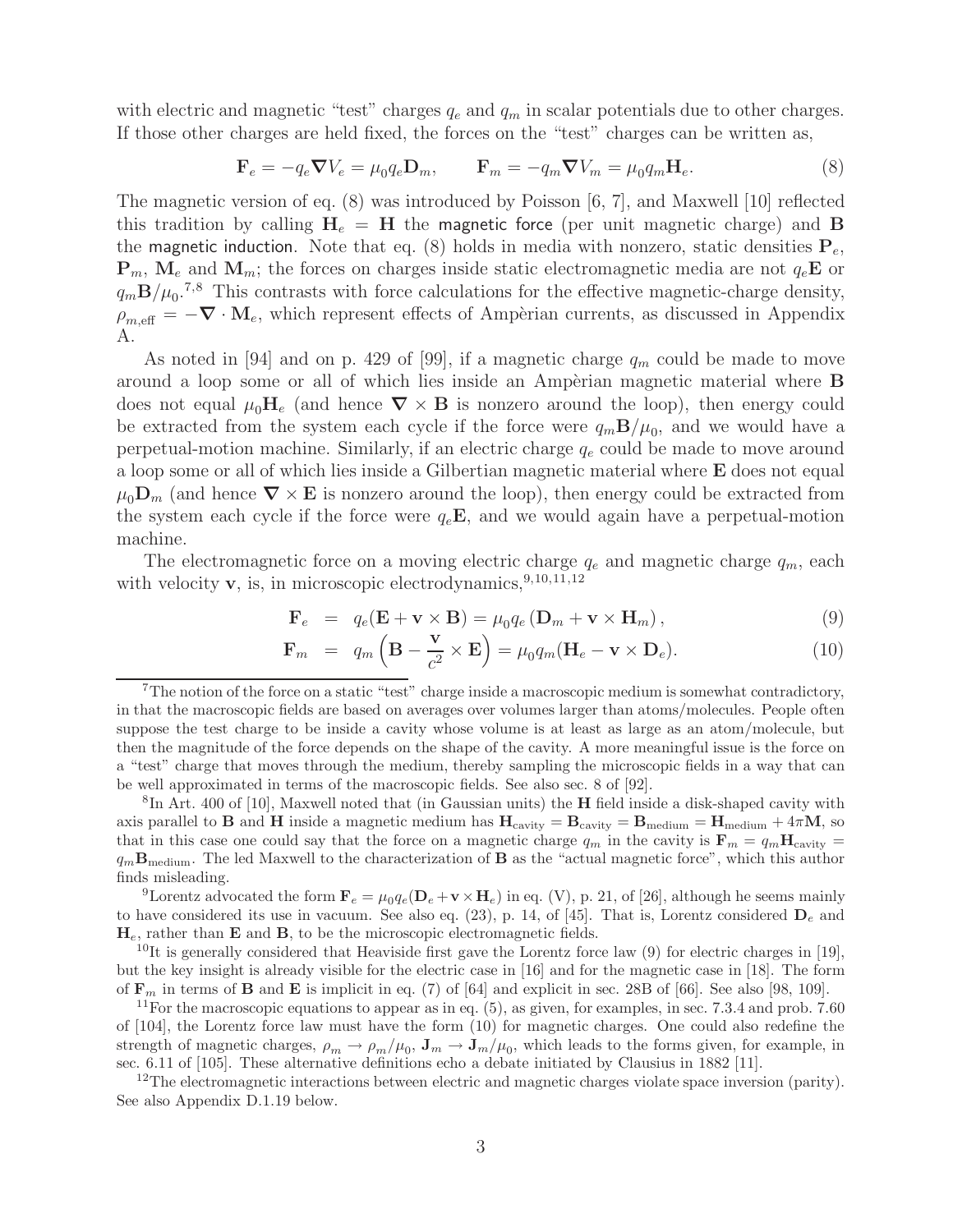Consistency of the Lorentz force law with special relativity requires that either **E** and **B** or  $D_e$  and  $H_e$  or  $D_m$  and  $H_m$  appear in  $F_e$  and in  $F_m$  (see Appendix B). In macroscopic electrodynamics the Lorentz force law for the force density **f** on "free" charge and current densities takes the forms,13,14

$$
\mathbf{f}_e = \tilde{\rho}_e \mathbf{E} + \tilde{\mathbf{J}}_e \times \mathbf{B}, \quad \text{or} \quad \mu_0(\tilde{\rho}_e \mathbf{D}_m + \tilde{\mathbf{J}}_e \times \mathbf{H}_m), \tag{11}
$$

$$
\mathbf{f}_m = \tilde{\rho}_m \mathbf{B} - \frac{\tilde{\mathbf{J}}_m}{c^2} \times \mathbf{E}, \quad \text{or} \quad \mu_0(\tilde{\rho}_m \mathbf{H}_e - \tilde{\mathbf{J}}_m \times \mathbf{D}_e). \tag{12}
$$

It has been verified that **B** not **H**<sup>e</sup> deflects high-energy electrically charged particles as they pass through magnetized iron (with no magnetic charges) [62], which confirms either form of  $f_e$  in eq.  $(11)^{15}$  See also [63, 79, 80]. The above argument about perpetual motion then favors the second forms of eqs.  $(11)-(12)$ .

Further confirmation of this comes via consideration of energy flow in the electromagnetic fields.

## **2.3 Poynting's Theorem**

Poynting's argument [13] relates the rate of work done by electromagnetic fields on "free" electric and magnetic currents to both flow of energy and to rate of change of stored energy. This argument has delicacies of interpretation, discussed, for example, in sec. 2.19 of [60]. The density of the time rate of change of work on ("free") electric currents is, from eq. (11),

$$
\frac{d\tilde{w}_e}{dt} = \mathbf{f}_e \cdot \mathbf{v}_e = \tilde{\mathbf{J}}_e \cdot \mathbf{E}, \text{ or } \mu_0 \tilde{\mathbf{J}}_e \cdot \mathbf{D}_m.
$$
\n(13)

Thus, either,

$$
\frac{d\tilde{w}_e}{dt} = \tilde{\mathbf{J}}_e \cdot \mathbf{E} = \mathbf{E} \cdot \left( \nabla \times \mathbf{H}_e - \frac{\partial \mathbf{D}_e}{\partial t} \right)
$$
\n
$$
= -\nabla \cdot (\mathbf{E} \times \mathbf{H}_e) + \mathbf{H}_e \cdot \nabla \times \mathbf{E} - \mathbf{E} \cdot \frac{\partial \mathbf{D}_e}{\partial t}
$$
\n
$$
= -\nabla \cdot (\mathbf{E} \times \mathbf{H}_e) - \mathbf{E} \cdot \frac{\partial \mathbf{D}_e}{\partial t} - \mathbf{H}_e \cdot \frac{\partial \mathbf{B}}{\partial t} - \mu_0 \mathbf{J}_m \cdot \mathbf{H}_e,
$$
\n(14)

where the total current  $J_m$  rather than the "free" current  $\tilde{J}_m$  appears in the last line, or,

$$
\frac{d\tilde{w}_e}{dt} = \mu_0 \tilde{\mathbf{J}}_e \cdot \mathbf{D}_m = \mu_0 \mathbf{D}_m \cdot \left( \mathbf{\nabla} \times \mathbf{H}_e - \frac{\partial \mathbf{D}_e}{\partial t} \right)
$$

<sup>13</sup>A subtlety is that the field **B** in the first form of eq. (11) is not the total field, but rather the field at the location of the free current that would exist in its absence. See, for example, [110], especially sec. 4.

<sup>&</sup>lt;sup>14</sup>In 1908-10, Einstein argued that the Lorentz force law should take the form  $\mathbf{f}_e = \mu_0(\tilde{\rho}_e \mathbf{D}_e + \tilde{\mathbf{J}}_e \times \mathbf{H}_e)$ inside materials [43, 49], perhaps based on a misunderstanding discussed in [116], or that discussed in sec. 2.3.1 of [119]. This misunderstanding underlies the recent "paradox" of Mansuripur [115].

<sup>&</sup>lt;sup>15</sup>The magnetization of materials such as iron depends on the character of the magnetic moment of electrons. An argument due to Fermi [55] that the hyperfine interaction depends on the magnetic field at the origin, and so can distinguish between Ampèrian and Gilbertian moments of "nuclei". For the case of positronium  $(e^+e^-)$  the data imply that the moment of the electron is Ampèrian, as discussed in [93].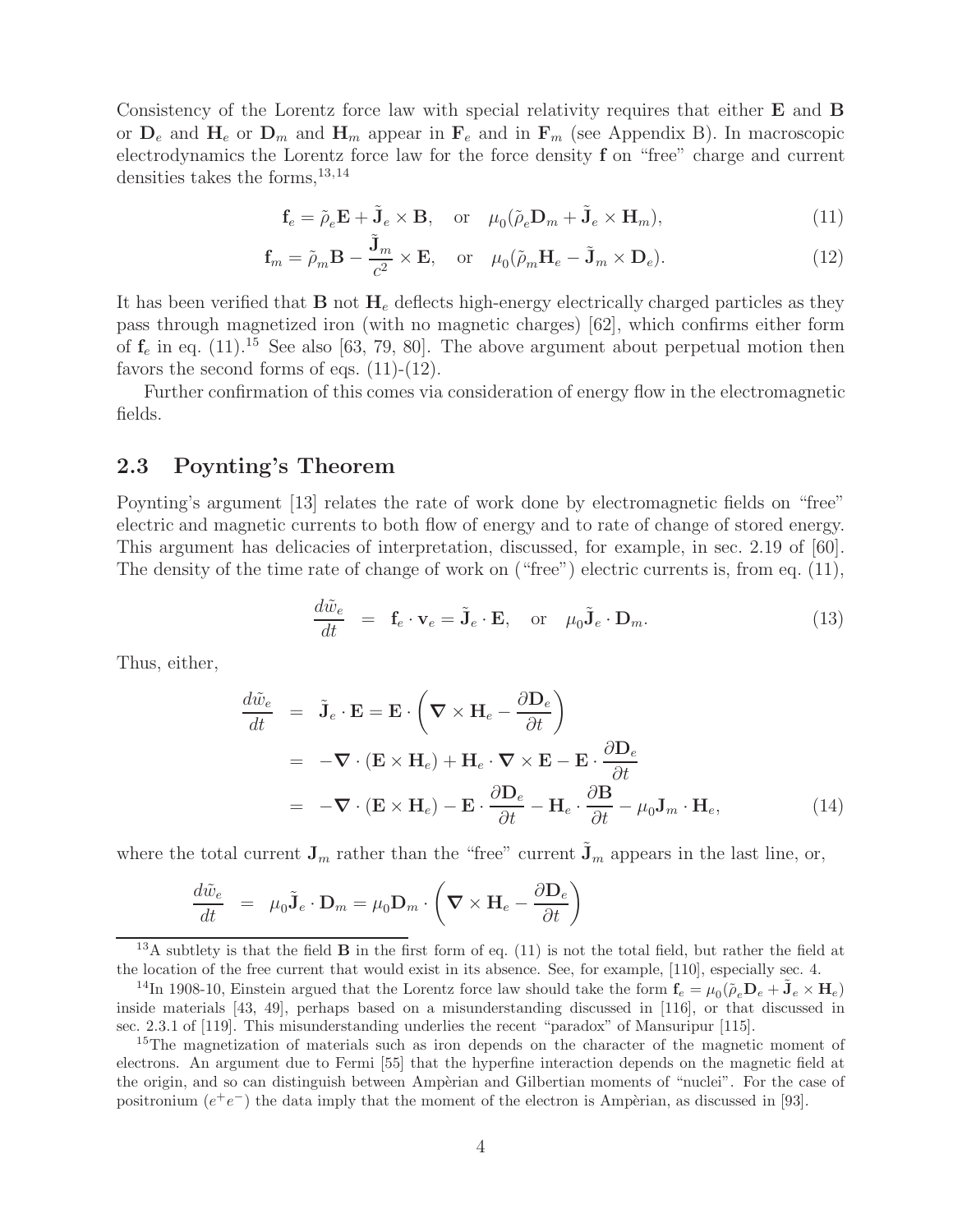$$
= -\mu_0 \nabla \cdot (\mathbf{D}_m \times \mathbf{H}_e) + \mu_0 \mathbf{H}_e \cdot \nabla \times \mathbf{D}_m - \mu_0 \mathbf{D}_m \cdot \frac{\partial \mathbf{D}_e}{\partial t}.
$$
  

$$
= -\mu_0 \nabla \cdot (\mathbf{D}_m \times \mathbf{H}_e) - \mu_0 \mathbf{D}_m \cdot \frac{\partial \mathbf{D}_e}{\partial t} - \mu_0 \mathbf{H}_e \cdot \frac{\partial \mathbf{H}_m}{\partial t} - \mu_0 \tilde{\mathbf{J}}_m \cdot \mathbf{H}_e.
$$
(15)

Similarly, for "free" magnetic currents in macroscopic electrodynamics we have, from eq. (12),

$$
\frac{d\tilde{w}_m}{dt} = \mathbf{f}_m \cdot \mathbf{v}_m = \tilde{\mathbf{J}}_m \cdot \mathbf{B} \quad \text{or} \quad \mu_0 \tilde{\mathbf{J}}_m \cdot \mathbf{H}_e.
$$
 (16)

A requirement of simplicity of Poynting's theorem when magnetic charges are included favors that the time rate of change of the work done on "free" electric and magnetic currents be the second forms in eqs. (13) and (16), and that the Lorentz force law on macroscopic electric and magnetic charge and current densities be,

$$
\mathbf{f}_e = \mu_0(\tilde{\rho}_e \mathbf{D}_m + \tilde{\mathbf{J}}_e \times \mathbf{H}_m) \to \mu_0 \tilde{\rho}_e (\mathbf{D}_m + \mathbf{v}_e \times \mathbf{H}_m), \tag{17}
$$

$$
\mathbf{f}_m = \mu_0(\tilde{\rho}_m \mathbf{H}_e - \tilde{\mathbf{J}}_m \times \mathbf{D}_e) \rightarrow \mu_0 \tilde{\rho}_m(\mathbf{H}_e - \mathbf{v}_m \times \mathbf{D}_e), \tag{18}
$$

(as also required not to have magnetic perpetual-motion machines).  $16,17$ Then,

$$
\frac{d\tilde{w}}{dt} = \frac{d\tilde{w}_e}{dt} + \frac{d\tilde{w}_m}{dt} = -\mu_0 \nabla \cdot (\mathbf{D}_m \times \mathbf{H}_e) - \mu_0 \mathbf{D}_m \cdot \frac{\partial \mathbf{D}_e}{\partial t} - \mu_0 \mathbf{H}_e \cdot \frac{\partial \mathbf{H}_m}{\partial t} = -\left(\nabla \cdot \mathbf{S} + \frac{\partial u}{\partial t}\right), (19)
$$

which is the same form as if only electric charges exist, and hence the usual version of Poynting's theorem still applies if magnetic charges exist. That is, the Poynting vector,<sup>18</sup>

$$
\mathbf{S} = \mu_0 \mathbf{D}_m \times \mathbf{H}_e \qquad \text{(all media)},\tag{20}
$$

is interpreted as describing the flow of energy in the electromagnetic field, and for isotropic, linear media in which  $D_e$  and  $D_m$  are both proportional to **E**, and  $H_e$  and  $H_m$  are both proportional to  $\mathbf{B}$ ,<sup>19</sup> the density u of stored energy associated with the electromagnetic fields is,

$$
u = \mu_0 \frac{\mathbf{D}_e \cdot \mathbf{D}_m + \mathbf{H}_e \cdot \mathbf{H}_m}{2}
$$
 (isotropic, linear media). (21)

<sup>18</sup>Alternative forms for the Poynting vector (in the absence of magnetic charges) are reviewed in [124]. <sup>19</sup>See eqs. (99)-(102) for discussion of the linear relations  $\mathbf{E} = \mathbf{D}_e/\epsilon_e = \mathbf{D}_m/\epsilon_m$  and  $\mathbf{B} = \mu_e \mathbf{H}_e = \mu_m \mathbf{H}_m$ .

<sup>&</sup>lt;sup>16</sup>The form  $(18)$  is also affirmed in [108] via considerations of a magnetic current in a "wire" surrounded by a dielectric medium. The issues here are somewhat different from those for the force on individual moving charges, but are similar to those considered in [111] for an electrical current in a wire inside a magnetic medium.

<sup>&</sup>lt;sup>17</sup>It is argued in [95] that a slowly moving magnetic charge perturbs electric polarization of a dielectric medium in such a way that the velocity-dependent force is  $-q_m \mathbf{v} \times \epsilon_0 \mathbf{E}$ , where  $\mathbf{E} = \mathbf{D}/\epsilon$  is the electric field in the absence of the moving magnetic charge. The argument of [95] seems to this author to be a variant of Art. 400 of [10] in which it is supposed that the charge resides in a "cavity" whose surface details affect the fields experienced by the charge. Such arguments assume that the charge occupies a volume at least equal to one atom/molecule of the medium, which might have seemed reasonable to Maxwell but is not consistent with our present understanding of the size of elementary charges. The results of [62] show that a moving electric charges does not create a "cavity" inside a magnetic medium wherein the average **B** field differs from the macroscopic average **B** field in the absence of the charge. We infer that a moving magnetic charge would experience an average **D** inside a dielectric medium equal to the macroscopic average **D** field in the absence of the charge.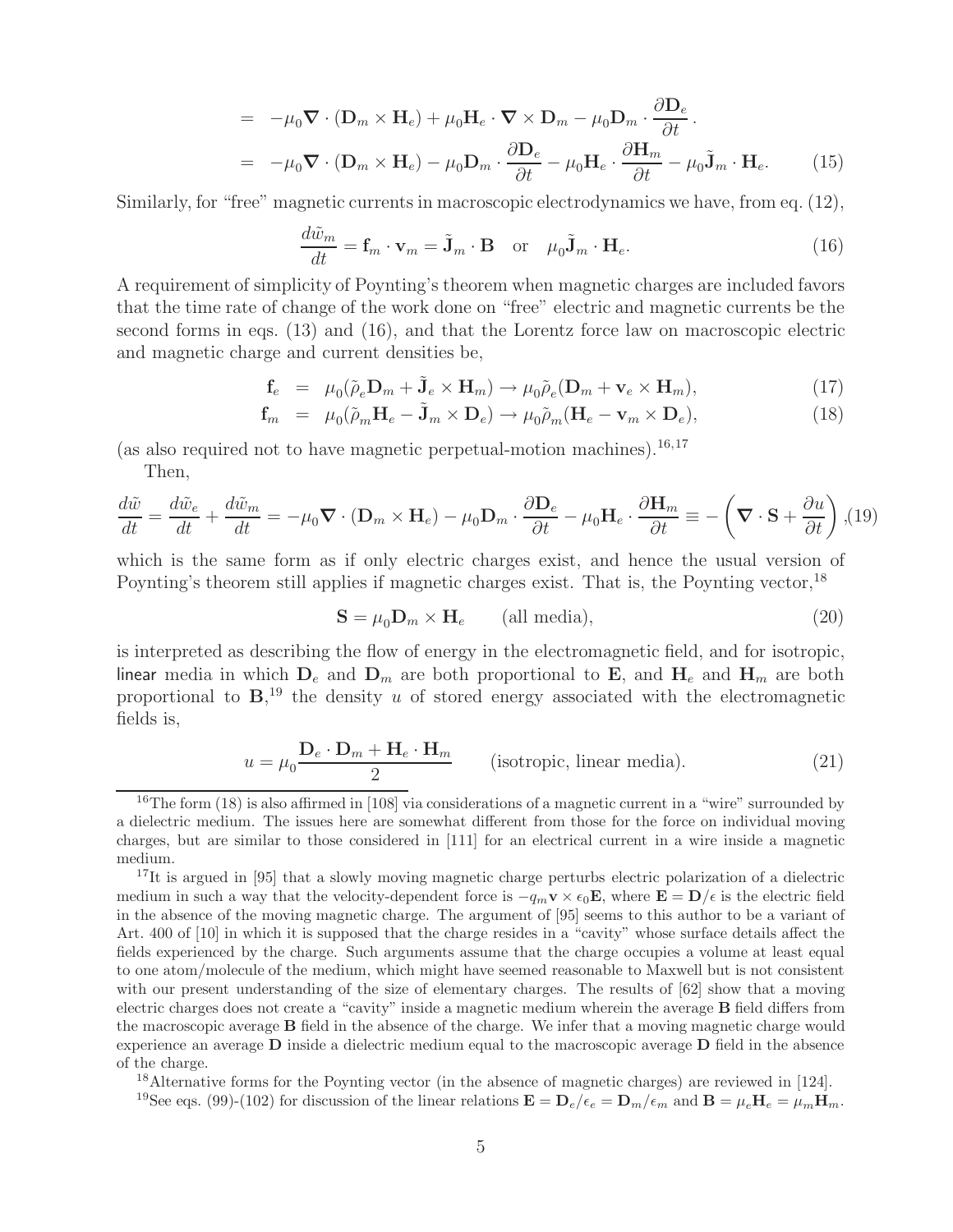Following a general argument of Poincaré [30] and Abraham [35], we could suppose that the density of momentum is related to the Poynting vector by  $S/c^2$ , in which case we would consider the density of field momentum to be,

$$
\mathbf{p}_{\text{field}}^{(A)} = \frac{\mathbf{S}}{c^2} = \frac{\mathbf{D}_m \times \mathbf{H}_e}{\epsilon_0} \qquad \text{(Abraham)}.
$$
 (22)

*That Poynting's theorem retains its usual form when magnetic charges are present is discussed by Heaviside in sec. 19 of [21]. That the form of the Lorentz force law for magnetic charge and current densities is given by eqs. (17)-(18) is consistent with Heaviside's argument; for example, his eq. (88), but is not explicitly stated. See also sec. 50, p. 49 of [23].*

*A peculiar argument that the "ordinary" form of Poynting's theorem implies the existence of magnetic charges is given in sec. 7.10 of [74]; thus misunderstanding is clarified in [76].*

The extension of Poynting's theorem to momentum flow, with the implication that  $\mathbf{p}_{\text{field}}^{(M)}$  $\mu_0 \mathbf{D}_e \times \mathbf{H}_m$  is the density of stored momentum, as argued by Minkowski [44], remains valid *if the Lorentz force law for magnetic charges is given by eqs. (17)-(18), but not for other forms, as discussed in sec. V of [95]. See also Appendix C.*

In a search for an isolated magnetic charge  $q_m$  in media that otherwise contain only *electric charges and currents,*  $D_e \rightarrow D$ ,  $D_m \rightarrow E/\mu_0$ ,  $H_e \rightarrow H$ ,  $H_m \rightarrow B/\mu_0$ , the Lorentz *force law reduces to,*

$$
\mathbf{F}_e = q_e(\mathbf{E} + \mathbf{v}_e \times \mathbf{B}), \qquad \mathbf{F}_m = \mu_0 q_m(\mathbf{H} - \mathbf{v}_m \times \mathbf{E}). \tag{23}
$$

# **A Appendix: Effective Magnetic Charge Density**  $\rho_{m, \text{eff}} = -\nabla \cdot \mathbf{M}$

So far as is presently known, magnetic charges do not exist, and all magnetic effects can be associated with electrical currents, as first advocated by Ampère  $[5].^{20}$  For materials with magnetization density  $M_e = M$  the associated (macroscopic) electrical current density is,

$$
\mathbf{J}_e = \nabla \times \mathbf{M},\tag{24}
$$

and on the surface of such materials there is the surface-current density,

$$
\mathbf{K}_e = \hat{\mathbf{n}} \times \mathbf{M},\tag{25}
$$

where  $\hat{\bf{n}}$  is the outward unit vector normal to the surface.

Alternatively, we can suppose the magnetization is associated with densities of effective magnetic charges. Some care is required to use this approach, since a true (Gilbertian) magnetic charge density  $\rho_m$  would obey  $\nabla \cdot \mathbf{B} = \mu_0 \rho_m$  as in eq. (1), and the static force density on these charges would be  $\mathbf{F}_m = \mu_0 \rho_m \mathbf{H}_e$ . However, in Nature  $\nabla \cdot \mathbf{B} = 0 = \nabla \cdot \mu_0 (\mathbf{H} + \mathbf{M})$ , so we can write,

$$
\nabla \cdot \mathbf{H} = -\nabla \cdot \mathbf{M} = \rho_{m, \text{eff}},\tag{26}
$$

 $^{20}$ For discussion of the experimental evidence that "permanent" magnetization is Ampèrian, see [119].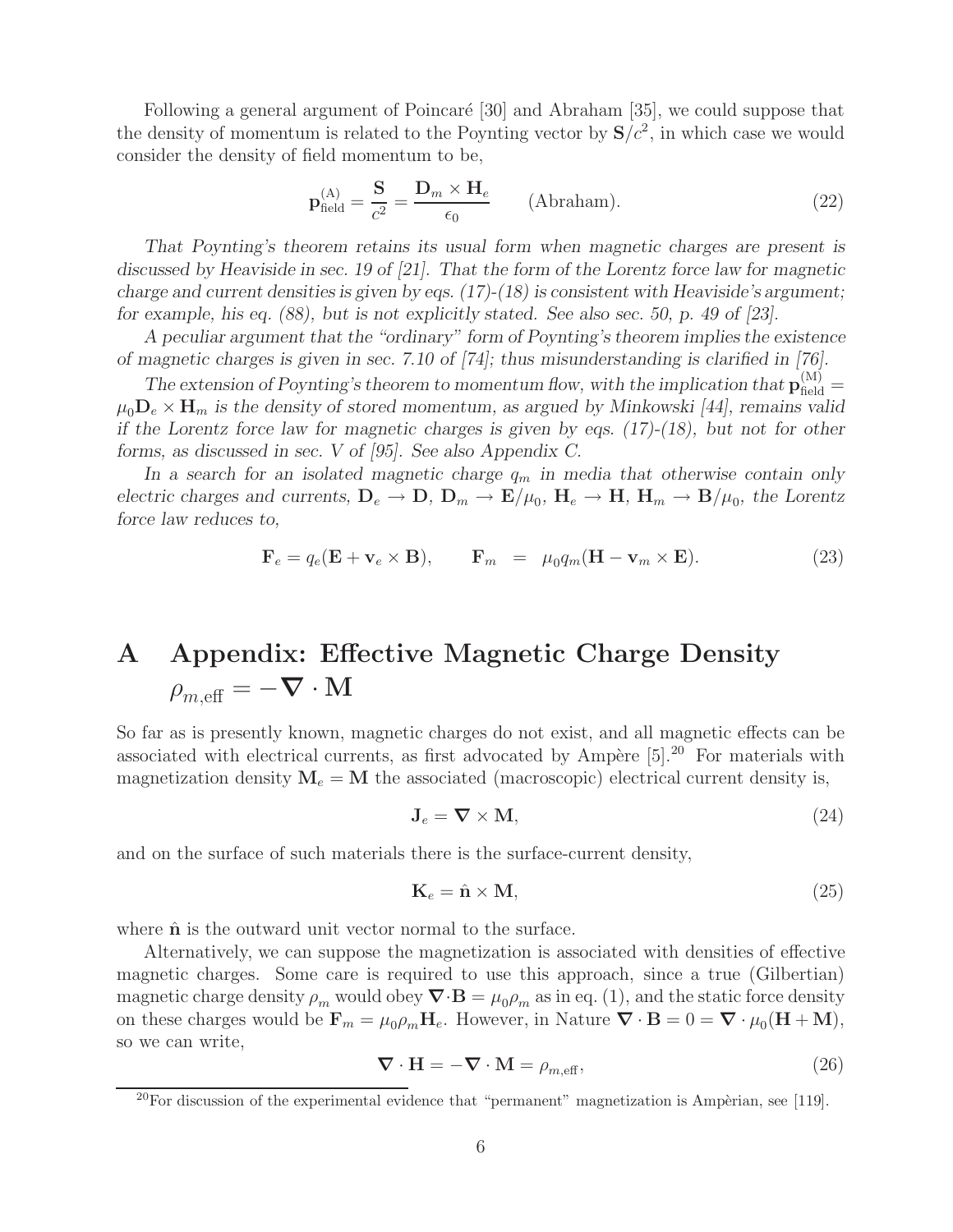and identify,

$$
\rho_{m,\text{eff}} = -\nabla \cdot \mathbf{M},\tag{27}
$$

as the volume density of effective (Ampèrian) magnetic charges.

Inside isotropic, linear magnetic media, where  $\mathbf{B} = \mu \mathbf{H}$ , the Maxwell equation  $\nabla \cdot \mathbf{B} = 0$ then implies that  $\rho_{m,\text{eff}} = 0$ . However, a surface density  $\sigma_{m,\text{eff}}$  of effective magnetic charges can exist on an interface between two media, and we see that Gauss' law for the field **H** implies that,

$$
\sigma_{m,\text{eff}} = (\mathbf{H}_2 - \mathbf{H}_1) \cdot \hat{\mathbf{n}},\tag{28}
$$

where unit normal  $\hat{\bf{n}}$  points across the interface from medium 1 to medium 2. The magnetic surface charge density can also be written in terms of the magnetization  $\mathbf{M} = \mathbf{B}/\mu_0 - \mathbf{H}$  as,

$$
\sigma_{m,\text{eff}} = (\mathbf{M}_1 - \mathbf{M}_2) \cdot \hat{\mathbf{n}},\tag{29}
$$

since  $\nabla \cdot \mathbf{B} = 0$  insures that the normal component of **B** is continuous at the interface.

The force on the surface density of effective magnetic charges is,

$$
\mathbf{F} = \sigma_{m,\text{eff}} \mathbf{B},\tag{30}
$$

since the effective magnetic charges, which are a representation of effects of electrical currents, couple to the magnetic field  $\bf{B}$ , as in eq. (9).<sup>21</sup>

The total force on a linear medium is, in this view, the sum of the force on the conduction current plus the force on the effective magnetic surface charges. Care is required to implement such a computation of the force, as discussed in [111], where eq. (30) is affirmed by example.

The key result of this Appendix is that while "true" (Gilbertian, and nonexistent in Nature) magnetic charges  $q_m$  obey the force law  $\mathbf{F}_{m,\text{true}} = \mu_0 q_m \mathbf{H}$ , the effective (Ampèrian) magnetic charges (which are a representation of effects of electrical currents) obey  $\mathbf{F}_{m,\text{eff}} =$  $q_{m,\text{eff}}$ **B**.

For "effective" Ampèrian magnetic charges the magnetic fields obey  $\nabla \cdot \mathbf{B}/\mu_0 = 0$  and  $\nabla \cdot \mathbf{H}_e = \rho_{m, \text{eff}}$  inside magnetic materials, while for "true" Gilbertian magnetic charges the fields obey  $\nabla \cdot \mathbf{B}/\mu_0 = \rho_{m,\text{true}}$  and  $\nabla \cdot \mathbf{H}_m = 0$  inside magnetic materials where there are no "free", "true" magnetic charges. Hence, the roles of  $\mathbf{B}/\mu_0$  and **H** are reversed in magnetic materials that contain "true" or "effective" magnetic charges. We illustrate this below for the fields of a uniformly magnetized sphere.

# **A.1 Fields of a Uniformly Magnetized Sphere**

In this subappendix we deduce the static magnetic fields associated with uniform spheres of radius a with either uniform Gilbertian magnetization density  $M_m$  or uniform Ampèrian (effective) magnetization density  $M_e$ .

<sup>&</sup>lt;sup>21</sup>Equation (30) is in agreement with prob. 5.20 of [105], recalling the different convention for factors of  $\mu_0$ used there. However, the Coulomb Committee in their eq. (1.3-4) [65], and Jefimenko in his eq. (14-9.9a,b) [97], recommends that the field  $H/\mu_0$  be used rather than **B** when using the method of effective magnetic charges, which would imply a force  $\mu_0/\mu$  times that of eq. (30) for isotropic, linear media.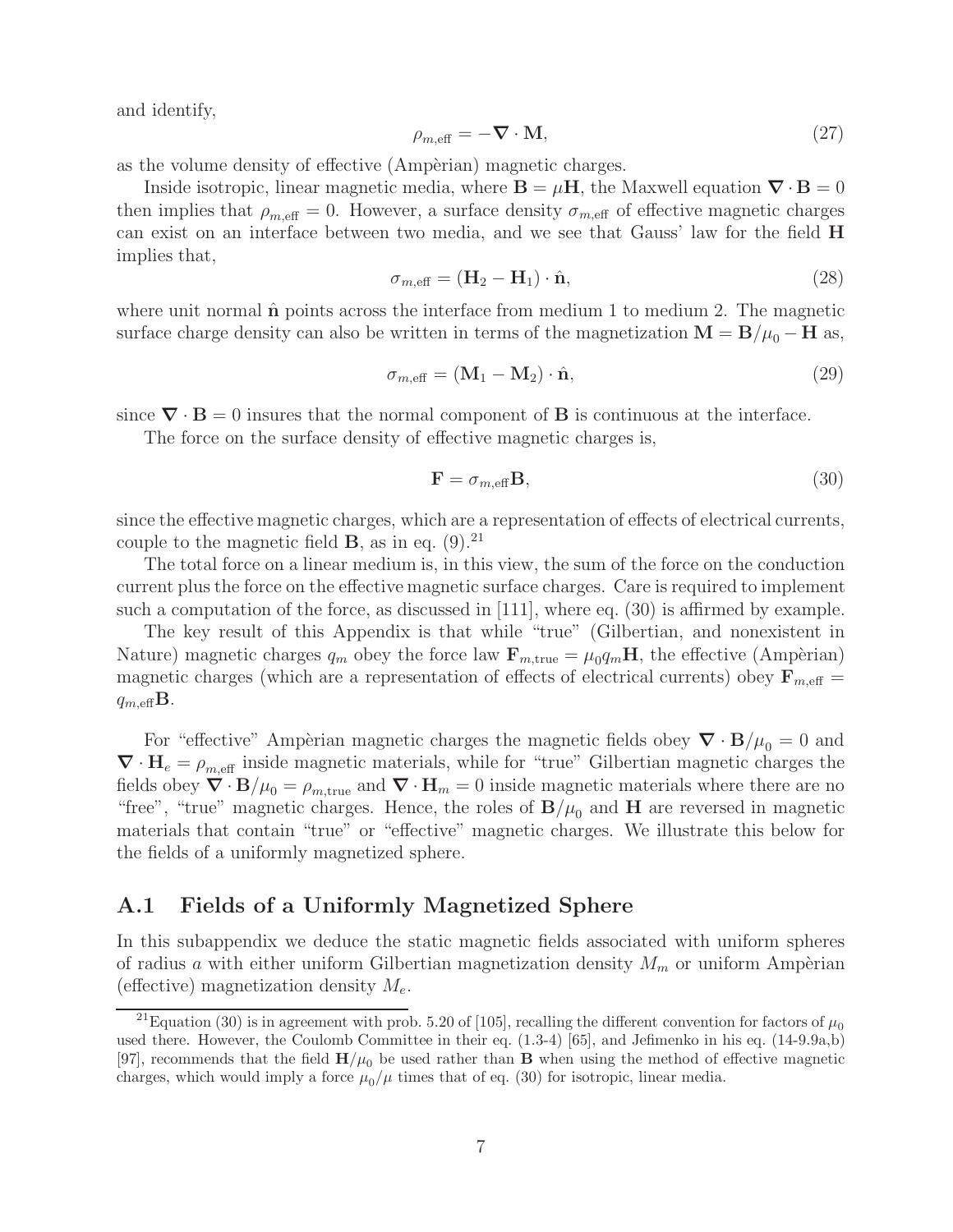#### **A.1.1 Uniform Ampèrian Magnetization Density**  $M_e$

The total magnetic moment of the sphere is,

$$
\mathbf{m}_e = \frac{4\pi \mathbf{M}_e a^3}{3} \,. \tag{31}
$$

We speed up the derivation by noting that the fields inside the sphere are uniform, and the fields outside the sphere are the same at those of a point magnetic dipole of strength  $\mathbf{m}_e$ ,

$$
\frac{\mathbf{B}(r>a)}{\mu_0} = \mathbf{H}_e(r>a) = \mathbf{H}_m(r>a) = \frac{3(\mathbf{m}_e \cdot \hat{\mathbf{r}})\hat{\mathbf{r}} - \mathbf{m}_e}{4\pi r^3} = \frac{M_e a^3 (2\cos\theta \,\hat{\mathbf{r}} - \sin\theta \,\hat{\boldsymbol{\theta}})}{3r^3},\tag{32}
$$

in a spherical coordinate system with origin at the center of the sphere and  $z$ -axis parallel to  $\mathbf{M}_e$ .

To characterize the fields inside the sphere, we note use the method of effective magnetic charges (Appendix A). Since  $M_e$  is constant inside the sphere, there is no net effective magnetic charge density there,  $\rho_{e,\text{eff}}(r < a) = -\nabla \cdot \mathbf{M}_e(r < a) = 0$ , while there is a nonzero surface density of effective magnetic charge,

$$
\sigma_{e,\text{eff}}(r=a) = \mathbf{M}_e \cdot \hat{\mathbf{r}} = M_e \cos \theta. \tag{33}
$$

The boundary condition on the magnetic field  $H_e$  at the surface of the sphere is that,

$$
H_{e,r}(r = a^{+}) - H_{e,r}(r = a^{-}) = \sigma_{e,eff}(r = a),
$$
\n(34)

and hence,

$$
H_{e,r}(r = a^{-}) = H_{e,r}(r < a) = H_e(r < a) \cos \theta = H_{e,r}(r = a^{+}) - \sigma_{e,eff}(r = a)
$$
  
= 
$$
\frac{2M_e \cos \theta}{3} - M_e \cos \theta = -\frac{M_e \cos \theta}{3},
$$
 (35)

$$
\mathbf{H}_e(r < a) = -\frac{\mathbf{M}_e}{3}, \qquad \mathbf{H}_m(r < a) = \frac{\mathbf{B}(r < a)}{\mu_0} = \mathbf{H}_e(r < a) + \mathbf{M}_e(r < a) = \frac{2\mathbf{M}_e}{3} \,. \tag{36}
$$

The result (36) for  $\mathbf{B}/\mu_0$  implies that the magnetic field for the idealization of a "point", "effective" (Ampèrian) magnetic dipole  $\mathbf{m}_e$  would be,

$$
\frac{\mathbf{B}}{\mu_0} = \frac{3(\mathbf{m}_e \cdot \hat{\mathbf{r}})\hat{\mathbf{r}} - \mathbf{m}_e}{4\pi r^3} + \frac{2\mathbf{m}_e}{3}\delta^3(\mathbf{r}).\tag{37}
$$

#### **A.1.2 Uniform Gilbertian Magnetization Density** M<sup>m</sup>

The total magnetic moment of the sphere for this case is,

$$
\mathbf{m}_m = \frac{4\pi \mathbf{M}_m a^3}{3} \,. \tag{38}
$$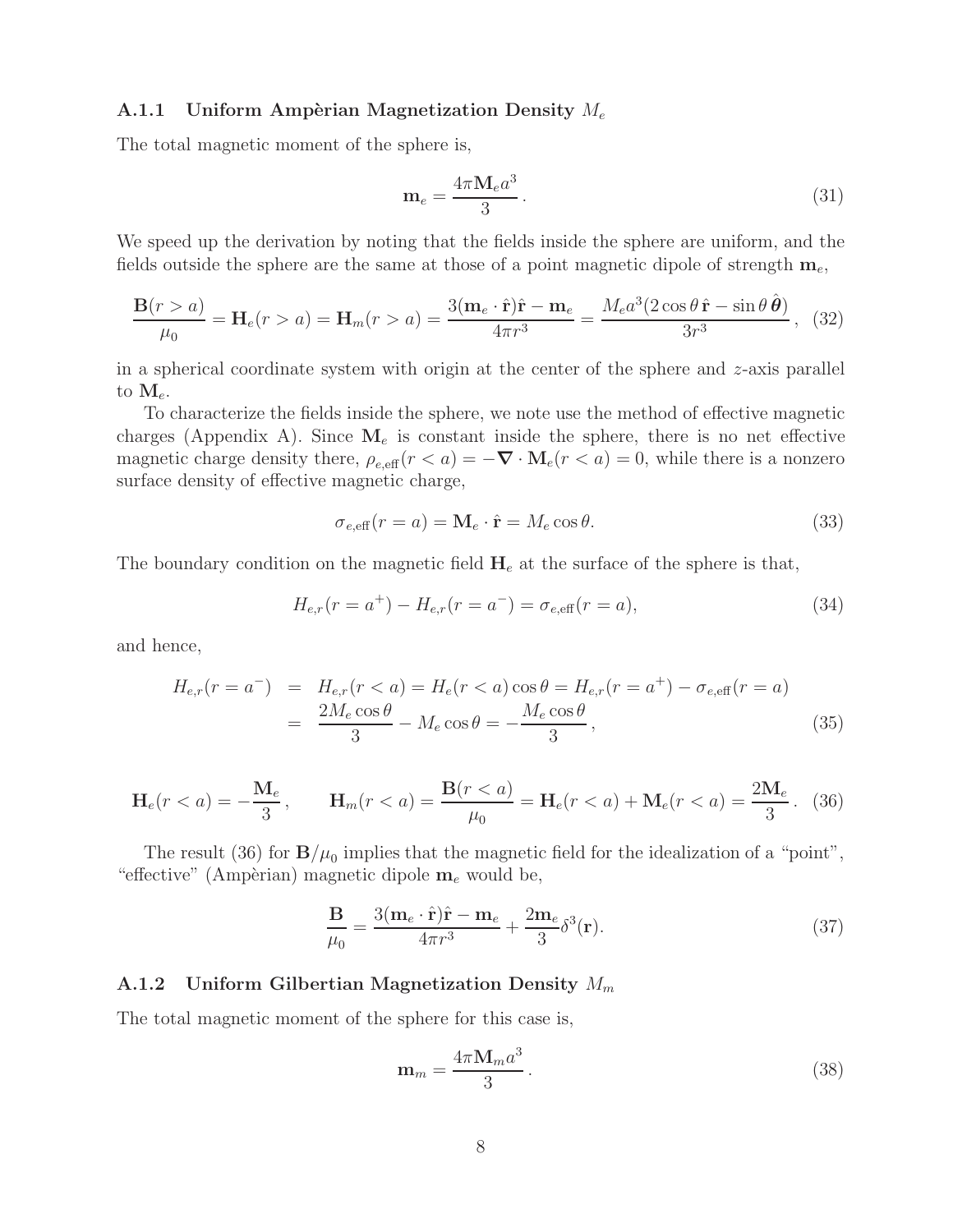As in sec. A.1.1, we speed up the derivation by noting that the fields inside the sphere are uniform, and the fields outside the sphere are the same at those of a point magnetic dipole of strength  $\mathbf{m}_m$ ,

$$
\frac{\mathbf{B}(r>a)}{\mu_0} = \mathbf{H}_e(r>a) = \mathbf{H}_m(r>a) = \frac{3(\mathbf{m}_m \cdot \hat{\mathbf{r}})\hat{\mathbf{r}} - \mathbf{m}_e}{4\pi r^3} = \frac{M_m a^3 (2\cos\theta \,\hat{\mathbf{r}} - \sin\theta \,\hat{\boldsymbol{\theta}})}{3r^3}.
$$
 (39)

To characterize the fields inside the sphere, we note use the method of effective magnetic charges (Appendix A). Since  $\mathbf{M}_m$  is constant inside the sphere, there is no net true magnetic charge density there,  $\rho_m(r \le a) = -\nabla \cdot \mathbf{M}_m(r \le a) = 0$ , while there is a nonzero surface density of true magnetic charge,

$$
\sigma_m(r=a) = \mathbf{M}_m \cdot \hat{\mathbf{r}} = M_m \cos \theta. \tag{40}
$$

The boundary condition on the magnetic field **B** at the surface of the sphere is that,

$$
B_r(r = a^+) - B_r(r = a^-) = \mu_0 \sigma_m(r = a), \tag{41}
$$

and hence,

$$
\frac{B_r(r = a^-)}{\mu_0} = \frac{B_r(r < a)}{\mu_0} = \frac{B(r < a)\cos\theta}{\mu_0} = \frac{B_r(r = a^+)}{\mu_0} - \sigma_r(r = a)
$$

$$
= \frac{2M_m\cos\theta}{3} - M_m\cos\theta = -\frac{M_m\cos\theta}{3},
$$
(42)

$$
\frac{\mathbf{B}(r (43)
$$

Comparing with eqs. (35)-(36) we see that the roles of **B** and **H** are reversed in the case of uniform true and effective magnetization. In particular, the sign of **B** inside the magnetized sphere is opposite for the cases of Ampèrian and Gilbertian magnetization, although  $\bf{B}$  is the same outside the sphere in the two cases.<sup>22</sup>

The result (43) for  $\mathbf{B}/\mu_0$  implies that the magnetic field for the idealization of a "point", "true" (Gilbertian) magnetic dipole  $\mathbf{m}_m$  would be,

$$
\frac{\mathbf{B}}{\mu_0} = \frac{3(\mathbf{m}_m \cdot \hat{\mathbf{r}})\hat{\mathbf{r}} - \mathbf{m}_m}{4\pi r^3} - \frac{\mathbf{m}_m}{3} \delta^3(\mathbf{r}).\tag{44}
$$

# **B Appendix: Lorentz Transformations of the Fields**

The various electromagnetic fields can be embedded in antisymmetric 4-tensors (six vectors) that obey Lorentz transformations. The microscopic fields **E** and **B** can be written as

<sup>22</sup>For the case of a cylinder with uniform transverse magnetization, see [106], where the interior **B** field is equal and opposite for Ampèrian and Gilbertian magnetization.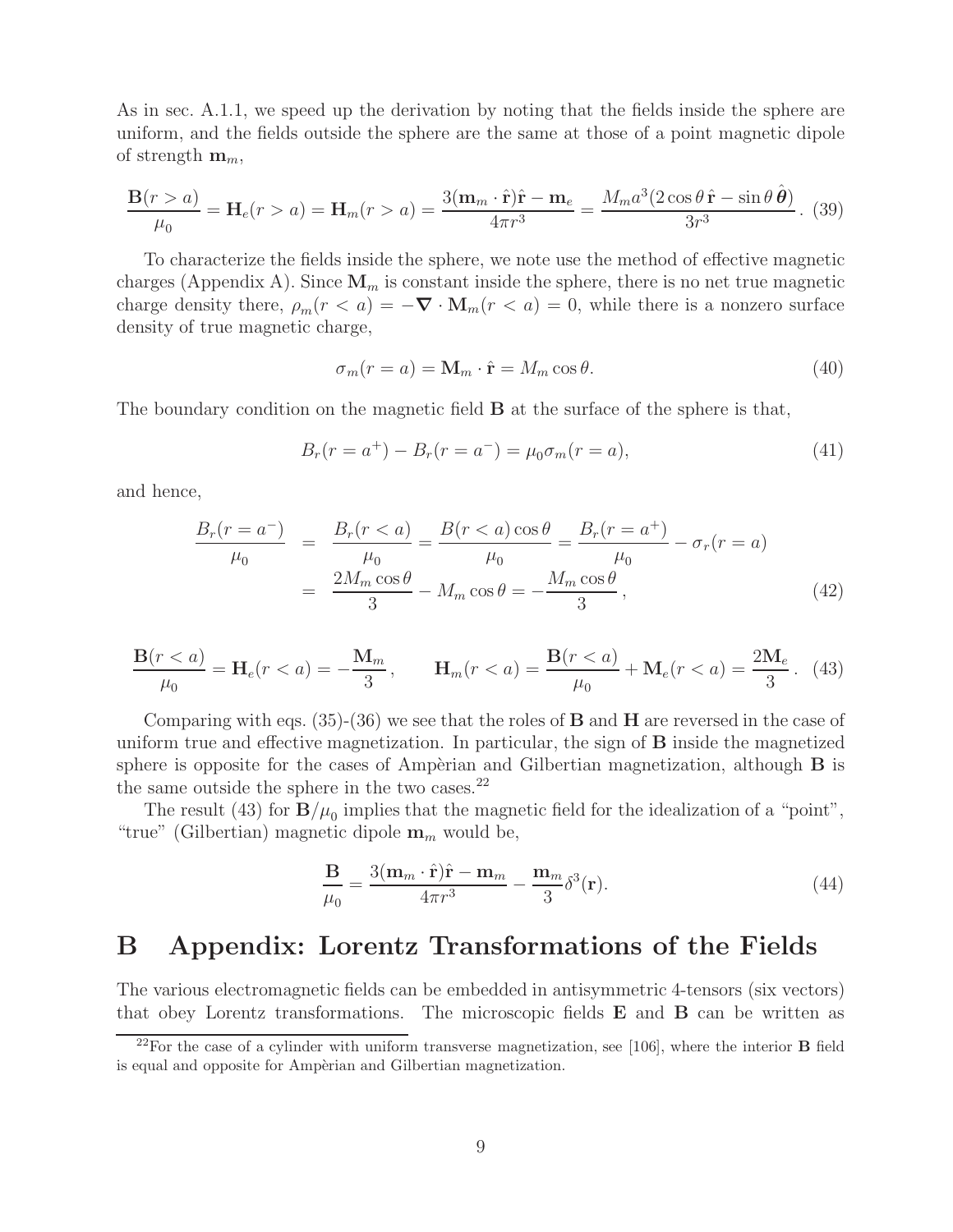components of the tensor F, and of its dual  $F^*$  obtained by the transformation  $\mathbf{E} \to c \mathbf{B}$ ,  $c\,\mathbf{B} \rightarrow -\mathbf{E}$ <sup>23</sup>

$$
\mathsf{F} = \begin{pmatrix} 0 & -E_x & -E_y & -E_z \\ E_x & 0 & -cB_z & cB_y \\ E_y & cB_z & 0 & -cB_x \\ E_z & -cB_y & cB_x & 0 \end{pmatrix}, \qquad \mathsf{F}^* = \begin{pmatrix} 0 & -cB_x & -cB_y & -cB_z \\ cB_x & 0 & E_z & -E_y \\ cB_y & -E_z & 0 & E_x \\ cB_z & E_y & -E_x & 0 \end{pmatrix}, \quad (45)
$$

such that the fields in the  $'$  frame where the frame of eq.  $(45)$  has velocity **v** are,

$$
\mathbf{E}' = \gamma \left( \mathbf{E} - \frac{\mathbf{v}}{c} \times c \mathbf{B} \right) - (\gamma - 1)(\hat{\mathbf{v}} \cdot \mathbf{E})\hat{\mathbf{v}},\tag{46}
$$

$$
c\mathbf{B}' = \gamma \left( c\mathbf{B} + \frac{\mathbf{v}}{c} \times \mathbf{E} \right) - (\gamma - 1)(\hat{\mathbf{v}} \cdot c\mathbf{B})\hat{\mathbf{v}}.
$$
 (47)

The densities of Ampèrian electric and magnetic dipole moments  $P_e$  and  $M_e$  comprise the tensor  $P_e$ , as first noted by Lorentz [50],

$$
\mathsf{P}_e = \begin{pmatrix} 0 & -P_{e,x} & -P_{e,y} & -P_{e,z} \\ P_{e,x} & 0 & M_{e,z}/c & -M_{e,y}/c \\ P_{e,y} & -M_{e,z}/c & 0 & M_{e,x}/c \\ P_{e,z} & M_{e,y}/c & -M_{e,x}/c & 0 \end{pmatrix},
$$
(48)

such that the fields in the  $'$  frame where the frame of eq.  $(48)$  has velocity **v** are,

$$
\mathbf{P}'_e = \gamma \left( \mathbf{P}_e + \frac{\mathbf{v}}{c} \times \frac{\mathbf{M}_e}{c} \right) - (\gamma - 1)(\hat{\mathbf{v}} \cdot \mathbf{P}_e) \hat{\mathbf{v}},\tag{49}
$$

$$
\frac{\mathbf{M}'^e}{c} = \gamma \left( \frac{\mathbf{M}_e}{c} - \frac{\mathbf{v}}{c} \times \mathbf{P}_e \right) - (\gamma - 1) \left( \hat{\mathbf{v}} \cdot \frac{\mathbf{M}_e}{c} \right) \hat{\mathbf{v}},\tag{50}
$$

The macroscopic fields  $D_e = \epsilon_0 \mathbf{E} + \mathbf{P}_e$  and  $\mathbf{H}_e = \mathbf{B}/\mu_0 - \mathbf{M}_e$  can be written as components of the tensor  $G_e$ ,

$$
\mathsf{G}_e = \epsilon_0 \mathsf{F} + \mathsf{P}_e = \begin{pmatrix} 0 & -D_{e,x} & -D_{e,y} & -D_{e,z} \\ D_{e,x} & 0 & -H_{e,z}/c & H_{e,y}/c \\ D_{e,y} & H_{e,z}/c & 0 & -H_{e,x}/c \\ D_{e,z} & -H_{e,y}/c & H_{e,x}/c & 0 \end{pmatrix},
$$
(51)

such that the fields in the  $'$  frame where the frame of eq.  $(51)$  has velocity **v** are,

$$
\mathbf{D}'_e = \gamma \left( \mathbf{D}_e - \frac{\mathbf{v}}{c} \times \frac{\mathbf{H}_e}{c} \right) - (\gamma - 1)(\hat{\mathbf{v}} \cdot \mathbf{D}_e) \hat{\mathbf{v}}, \tag{52}
$$

$$
\frac{\mathbf{H}'_e}{c} = \gamma \left( \frac{\mathbf{H}_e}{c} + \frac{\mathbf{v}}{c} \times \mathbf{D}_e \right) - (\gamma - 1) \left( \hat{\mathbf{v}} \cdot \frac{\mathbf{H}_e}{c} \right) \hat{\mathbf{v}}.
$$
 (53)

<sup>&</sup>lt;sup>23</sup>The terminology that the electromagnetic field tensor  $F^*$  is the dual of the field tensor  $F$  was introduced by Minkowski, eq. (35) of [44].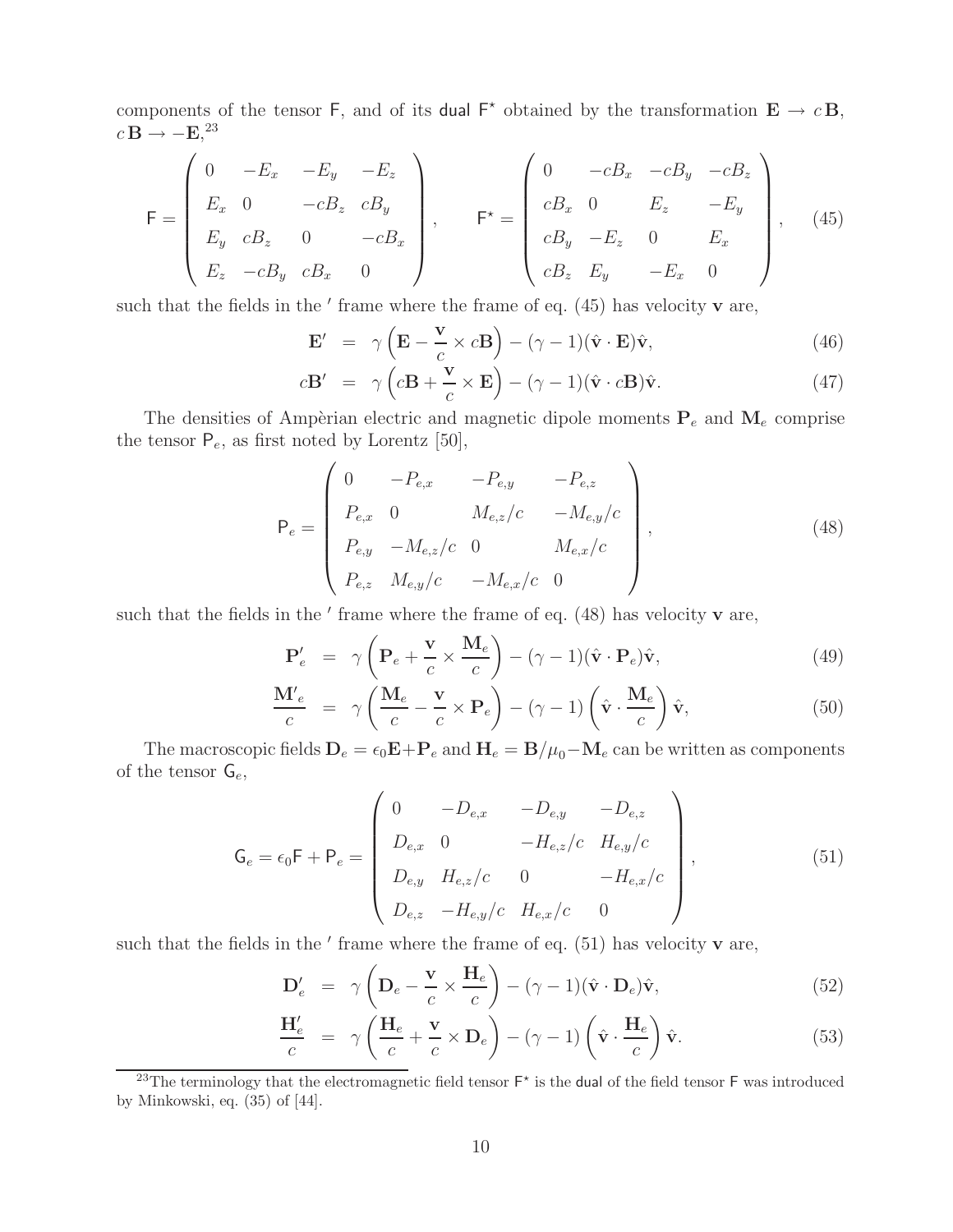The densities of Gilbertian electric and magnetic dipole moments  $P_m$  and  $M_m$  comprise the tensor  $P_m$ ,

$$
\mathsf{P}_m = \begin{pmatrix} 0 & P_{m,x} & P_{m,y} & P_{m,z} \\ -P_{m,x} & 0 & M_{m,z}/c & -M_{m,y}/c \\ -P_{m,y} & -M_{m,z}/c & 0 & M_{m,x}/c \\ -P_{m,z} & M_{m,y}/c & -M_{m,x}/c & 0 \end{pmatrix}
$$
(54)

such that the fields in the  $'$  frame where the frame of eq.  $(54)$  has velocity **v** are,

$$
\mathbf{P}'_m = \gamma \left( \mathbf{P}_m + \frac{\mathbf{v}}{c} \times \frac{\mathbf{M}_m}{c} \right) - (\gamma - 1)(\hat{\mathbf{v}} \cdot \mathbf{P}_m)\hat{\mathbf{v}}, \tag{55}
$$

$$
\frac{\mathbf{M}'^m}{c} = \gamma \left( \frac{\mathbf{M}_m}{c} - \frac{\mathbf{v}}{c} \times \mathbf{P}_m \right) - (\gamma - 1) \left( \hat{\mathbf{v}} \cdot \frac{\mathbf{M}_m}{c} \right) \hat{\mathbf{v}},\tag{56}
$$

Finally, the macroscopic fields  $\mathbf{D}_m = \mathbf{E}/\mu_0 - c^2 \mathbf{P}_m$  and  $\mathbf{H}_m = \mathbf{B}/\mu_0 + \mathbf{M}_m$  can be written as components of the tensor  $\mathsf{G}_m$ ,

$$
\mathsf{G}_{m} = \frac{\mathsf{F}}{\mu_{0}} - c^{2} \mathsf{P}_{m} = \begin{pmatrix} 0 & D_{m,x} & D_{m,y} & D_{m,z} \\ -D_{m,x} & 0 & -cH_{m,z} & cH_{m,y} \\ -D_{m,y} & cH_{m,z} & 0 & -cH_{m,x} \\ -D_{m,z} & -cH_{m,y} & cH_{m,x} & 0 \end{pmatrix}, \qquad (57)
$$

such that the fields in the  $'$  frame where the frame of eq.  $(57)$  has velocity **v** are,

$$
\mathbf{D}'_m = \gamma \left( \mathbf{D}_m - \frac{\mathbf{v}}{c} \times c \mathbf{H}_m \right) - (\gamma - 1)(\hat{\mathbf{v}} \cdot \mathbf{D}_m) \hat{\mathbf{v}}, \tag{58}
$$

$$
c\mathbf{H}'_m = \gamma \left( c\mathbf{H}_m + \frac{\mathbf{v}}{c} \times \mathbf{D}_m \right) - (\gamma - 1) \left( \hat{\mathbf{v}} \cdot c\mathbf{H}_m \right) \hat{\mathbf{v}}.
$$
 (59)

If we accept that the forces on electric and magnetic charges  $q_e$  and  $q_m$  in their rest frame are,

$$
\mathbf{F}_e = \mu_0 q_e \mathbf{D}_m, \qquad \mathbf{F}_m = \mu_0 q_m \mathbf{H}_e,\tag{60}
$$

as in eq. (8), then we see by inverting eqs. (53) and (58) that the Lorentz forces in a frame where the charges have velocity **v** are as in eqs.  $(17)-(18)$ .

# **C Appendix: Momentum Density and Stress Tensor**

We can extend an argument of Minkowski [44] as to field momentum by considering the total force density on electromagnetic media, following eqs. (17)-(18),

$$
\mathbf{f} = \mathbf{f}_e + \mathbf{f}_m = \mu_0 (\tilde{\rho}_e \mathbf{D}_m + \tilde{\mathbf{J}}_e \times \mathbf{H}_m) + \mu_0 (\tilde{\rho}_m \mathbf{H}_e - \tilde{\mathbf{J}}_m \times \mathbf{D}_e) = \frac{d \mathbf{p}_{\text{mech}}}{dt},
$$
(61)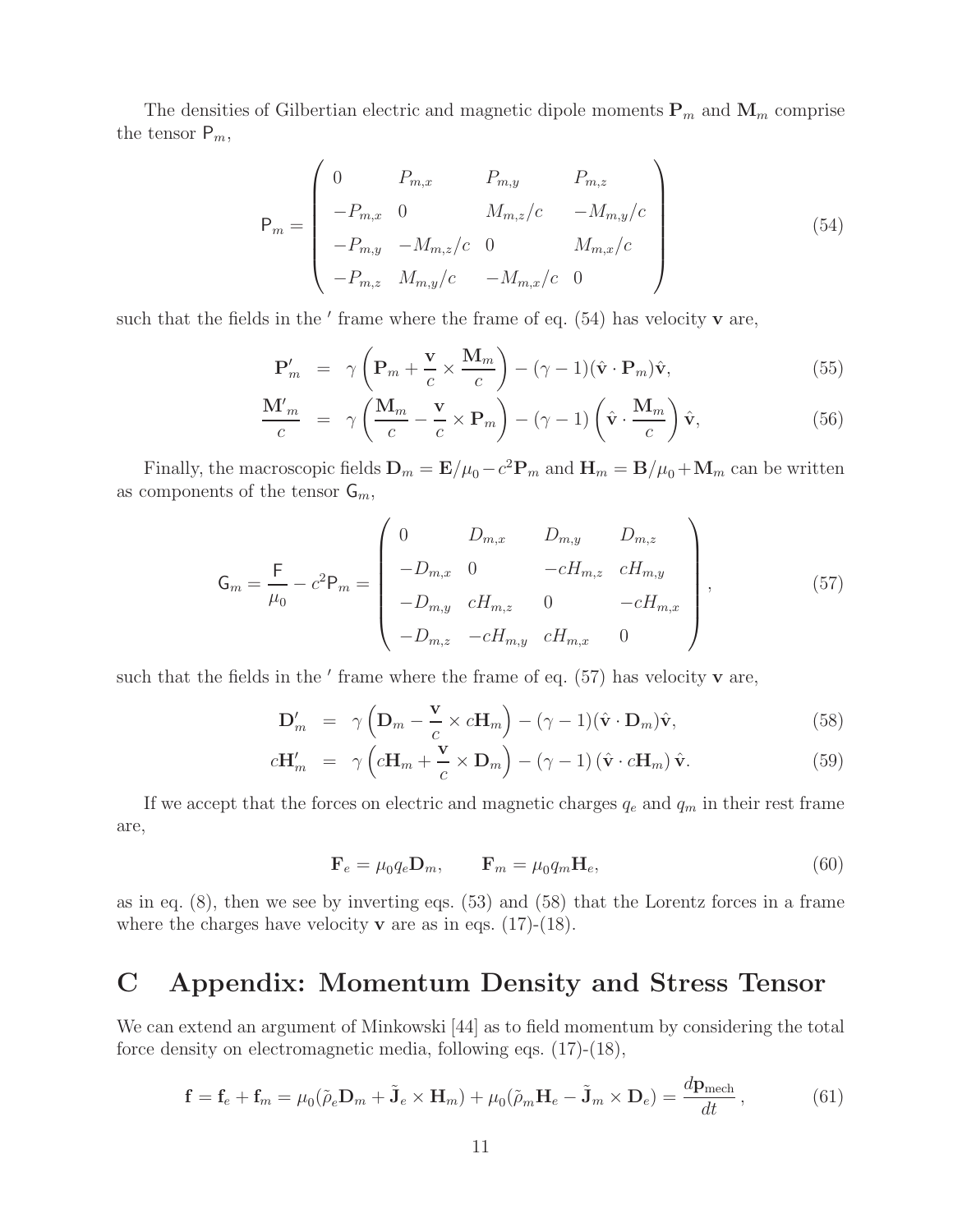where  $p_{\text{mech}}$  is the density of mechanical momentum in the media. Using the Maxwell equations (5) for the macroscopic fields,

$$
\frac{d\mathbf{p}_{\text{mech}}}{dt} = \mu_0 \left[ \mathbf{D}_m (\nabla \cdot \mathbf{D}_e) - \mathbf{H}_m \times (\nabla \times \mathbf{H}_e) + \mathbf{H}_m \times \frac{\partial \mathbf{D}_e}{\partial t} \right]
$$
\n
$$
+ \mu_0 \left[ \mathbf{H}_e (\nabla \cdot \mathbf{H}_m) - \mathbf{D}_e \times (\nabla \times \mathbf{D}_m) - \mathbf{D}_e \times \frac{\partial \mathbf{H}_m}{\partial t} \right]
$$
\n
$$
= -\frac{\partial}{\partial t} (\mu_0 \mathbf{D}_e \times \mathbf{H}_m) + \mu_0 \left[ \mathbf{D}_m (\nabla \cdot \mathbf{D}_e) + \mathbf{H}_e (\nabla \cdot \mathbf{H}_m) \right]
$$
\n
$$
- \mathbf{D}_e \times (\nabla \times \mathbf{D}_m) - \mathbf{H}_m \times (\nabla \times \mathbf{H}_e) \right]
$$
\n
$$
= -\frac{\partial \mathbf{p}_{\text{EM}}}{\partial t} + \nabla \cdot \mathbf{T}_{\text{EM}}, \tag{62}
$$

where,

$$
\mathbf{p}_{\text{EM}} = \mu_0 \mathbf{D}_e \times \mathbf{H}_m \tag{63}
$$

is the density of momentum associated with the electromagnetic field, and for isotropic, linear media, $24$ 

$$
T_{\text{EM},ij} = \mu_0 \left[ D_{m,i} D_{e,j} + H_{e,i} H_{m,j} - \delta_{ij} \frac{\mathbf{D}_e \cdot \mathbf{D}_m + \mathbf{H}_e \cdot \mathbf{H}_m}{2} \right]
$$
(64)

is the symmetric Maxwell stress 3-tensor associated with the electromagnetic fields. To arrive at eq. (64) we note that for isotropic, linear media,

$$
[\mathbf{D}_{m}(\nabla \cdot \mathbf{D}_{e}) - \mathbf{D}_{e} \times (\nabla \times \mathbf{D}_{m})]_{i} = D_{m,i} \frac{\partial D_{e,j}}{\partial x_{j}} - D_{e,j} \frac{\partial D_{m,j}}{\partial x_{i}} + D_{e,j} \frac{\partial D_{m,i}}{\partial x_{j}}
$$

$$
= \frac{\partial}{\partial x_{j}} \left[ D_{m,i} D_{e,j} - \delta_{ij} \frac{\mathbf{D}_{e} \cdot \mathbf{D}_{m}}{2} \right].
$$
(65)

# **D Appendix: Electromagnetic Duality**

## **D.1 Digression on the History of Duality**

In philosophy, the concept of **dualism** refers to the view that mind and matter are very different entities. The last philosopher-physicist to champion this view may have been Descartes.

In physics, duality has come to be a description of phenomena that appear to be different, but have essential properties in common.

#### **D.1.1 Coulomb**

In 1785, Coulomb confirmed (and made widely known) that the static force between pairs of electric charges  $q_1$  and  $q_2$  varies as  $q_1q_2/r^2$  [2], and that the force between idealized magnetic poles  $p_1$  and  $p_2$  at the ends of long, thin magnets varies as  $p_1p_2/r^2$  [3]. The electric and magnetic forces were considered to be unrelated, except that they obeyed the same functional form. Nonetheless, the fact that both electric and magnetic forces are repulsive between like charges/poles, and vary as  $1/r^2$ , can be regarded as an early hint of electromagnetic duality.

<sup>&</sup>lt;sup>24</sup>See eqs. (99)-(102) for discussion of the linear relations  $\mathbf{E} = \mathbf{D}_e/\epsilon_e = \mathbf{D}_m/\epsilon_m$  and  $\mathbf{B} = \mu_e \mathbf{H}_e = \mu_m \mathbf{H}_m$ .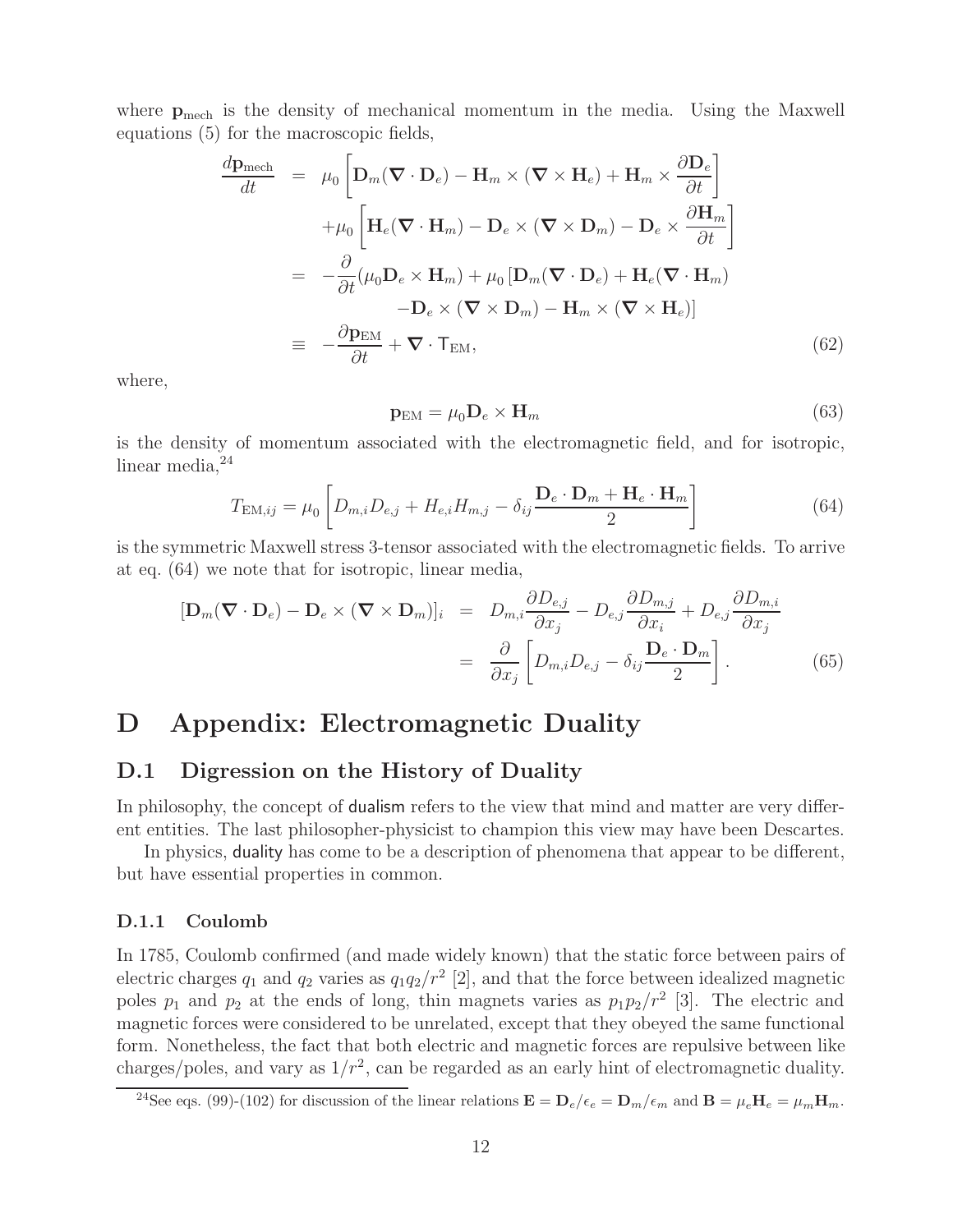#### **D.1.2 Maxwell**

Another early hint of electromagnetic duality is in Arts. 630 and 632 of [10], where Maxwell noted that the densities of energy in the electric and magnetic fields have similar forms,  $\mathbf{E} \cdot \mathbf{D}/8\pi$  and  $\mathbf{B} \cdot \mathbf{H}/8\pi$ .<sup>25</sup>

#### **D.1.3 Clausius**

An aspect of electromagnetic duality is that the units used to describe electromagnetism should respect this concept. Historically, the different systems of units developed to describe electric and magnetic phenomena did not do so, as perhaps first notably emphasized by Clausius (1882) [11]. The ensuing debate was influential in the development of our present SI system of units.

#### **D.1.4 Heaviside**

Heaviside (1885) used the term *duplex* to describe his version of Maxwell's equations that included magnetic charges and currents as well as electric charges and currents [16], and, in the footnote on p. 444 of [21] (1892), he wrote of the *Duplex method* that *its characteristics are the exhibition of the electric, magnetic, and electromagnetic relations in a duplex form, symmetrical with respect to the electric and magnetic sides*.

The term *perfect magnetic conductor* was introduced by Heaviside (1893), p. 536 of [22]: *Although a perfect magnetic conductor is, in the absence of knowledge even of a finite degree of magnetic conductivity, a very far-fetched idea, yet it is useful in electromagnetic theory to contrast with the perfect electric conductor. A perfect magnetic conductor behaves towards displacement just as a perfect electric conductor does towards induction; that is, the displacement goes round it tangentially. It also behaves towards induction as a perfect electric conductor does towards displacement; that is, the induction meets it perpendicularly, as if it possessed exceedingly great inductivity, without magnetic conductivity. This magnetic conductor is also perfectly obstructive internally, and is a perfect reflector, though not quite in the same way as electric conductors. The tangential magnetic force and the normal electric force are zero.* Thus, Heaviside considered that the boundary conditions for a perfect magnetic conductor were for  $D$  and  $B$ , in contrast to those for  $E$  and  $H$  (p. 535 of [22]) in case of a perfect electric conductor.<sup>26</sup>

### **D.1.5 Tesla**

In 1891, p. 34 of [20], Tesla made what may be the first use of the term *dual* in electromagnetism: *electricity and magnetism, with their singular relationship, with their seemingly dual character, unique among the forces in nature, with their phenomena of attractions,*

<sup>&</sup>lt;sup>25</sup>That the electric and magnetic parts of Maxwell's stress tensor have similar forms was noted by Larmor (1897), sec. 39, p. 253, of [27].

 $^{26}$ As noted in sec. 2.4.1 of [121], it seems to the present author that if a perfect electric conductor had a magnetic current on its surface, the usual boundary condition for it would no longer hold (and likewise, if a perfect magnetic conductor supported an electric surface current, then the proposed boundary condition for that novel type of conductor would not hold).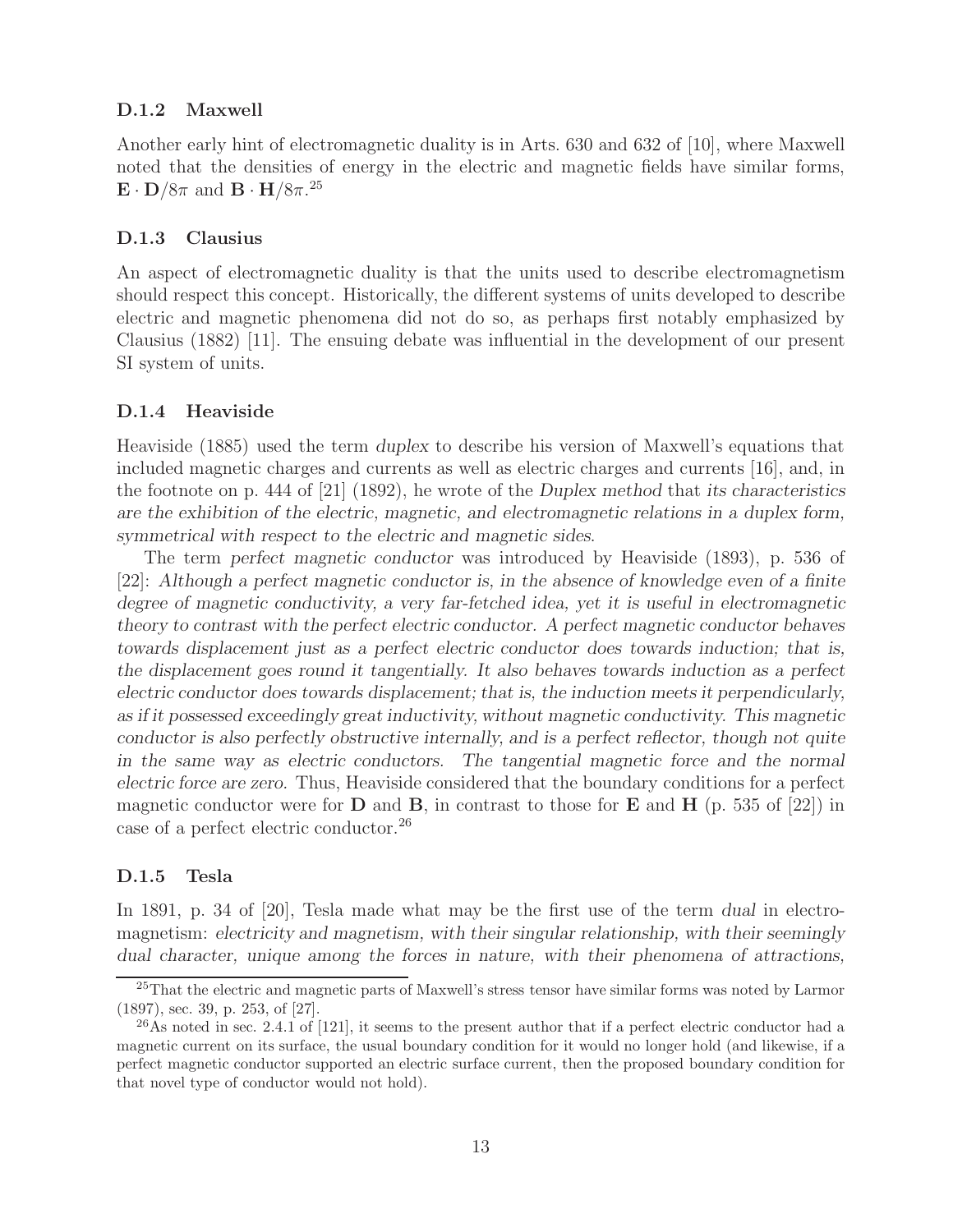*repulsions and rotations, strange manifestations of mysterious agents, stimulate and excite the mind to thought and research*.

# **D.1.6 Poincaré**

In 1893, Poincaré began his studies of algebraic topology, which are now considered to include the concept of *Poincar´e duality* [114], although Poincar´e himself did not use the term *duality*. Once century later, Poincaré duality is considered by some to be related to electromagnetic duality [107].

# **D.1.7 Love**

In 1901, Love initiated studies of vector diffraction theory (building on the scalar theory of Huygens [1] and Kirchhoff [12]), in which the electromagnetic fields within some source-free volume could be computed from surface integrals of fields, or of both electric and magnetic charge and current densities. In sec. 14, p. 12 of [31], titled *The Reciprocal Theorem*, Love spoke of *magnetic displacements* as well as *electric displacements*, which is interpreted by some people as the first important application of electromagnetic duality to a physics problem, although Love did not use this term.

Love's lead was followed by Macdonald  $(1902)$ , sec. 14 of [34] and p. 95 of [51].

# **D.1.8 Sire de Vilar**

In 1901, Sire de Vilar [32] wrote on *La Dualité en Électrotechnique*, *i.e.*, *duality* in electrical circuits, which described various relations between "electric" and "magnetic" aspects of circuits, but which did not discuss electromagnetic fields.<sup>27</sup>

# **D.1.9 Larmor**

Larmor (1903), p. 10 of [36], mentioned a *magnetic current-sheet, which may be considered to arise from a varying sheet of tangential magnetization, after the analogy of the electric current-sheet of the previous case*. Here, Larmor added some clarity to Love's usage [31] of *magnetic displacements*, that what matters in particular for the surface integrals which they considered is the possibility of *magnetic currents*. This can be interpreted as an expression of electromagnetic duality, although Larmor only spoke of an *analogy*.

Larmor (1900) used the term *duality* in the interesting comment, p. 27 of [29]: *The duality arising from the assumption of two kinds of electrons, only differing chirally so that one is the reflexion of the other in a plane mirror, will present nothing strange to those physicists who regard with equanimity even the hypothesis of the possible existence of both positive and negative matter.* Here, Larmor anticipates that electrons have spin, and that there exist negative electrons = positrons.

<sup>27</sup>The paper of Vilar was transcribed into English as Chap. 21 of [40].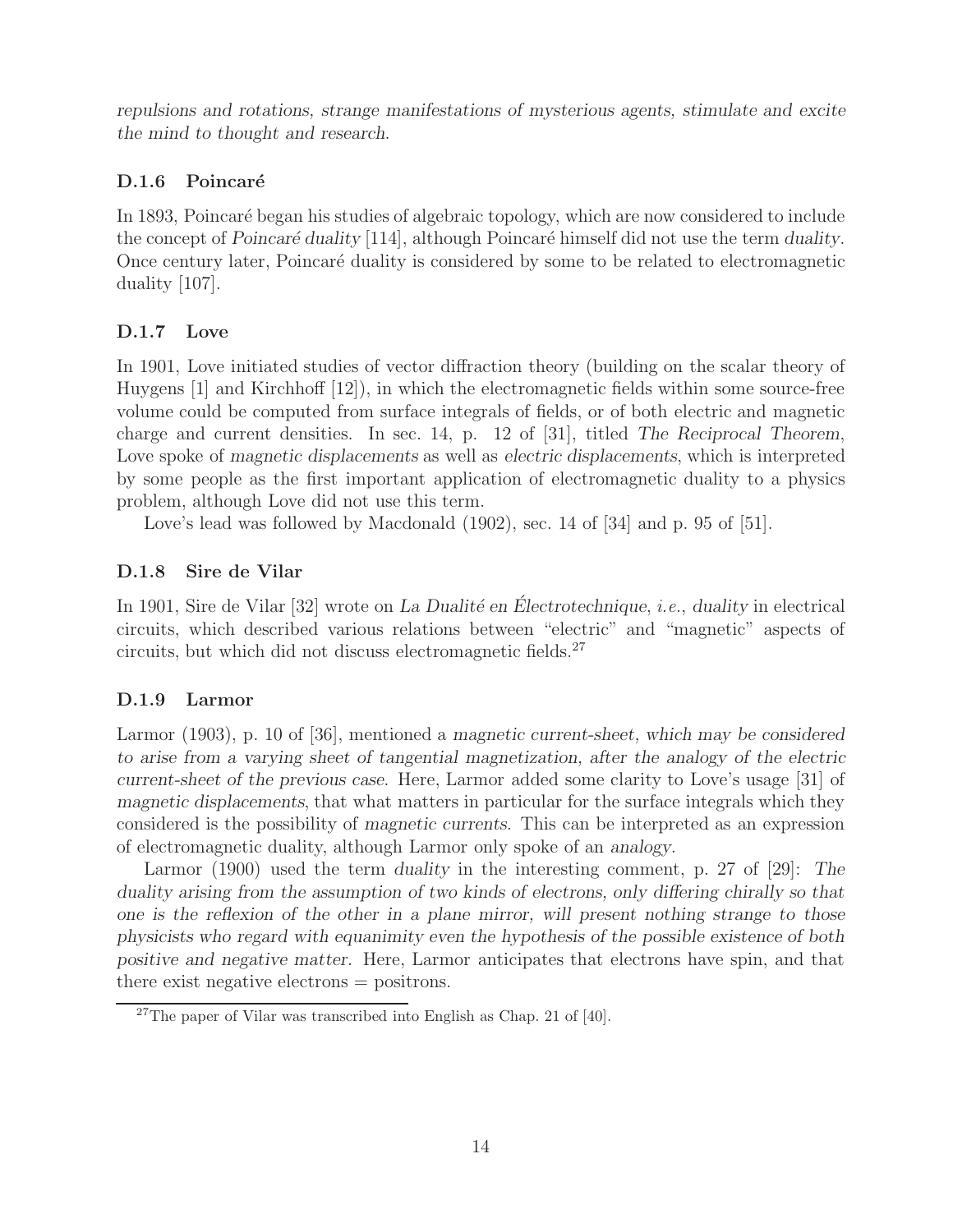#### **D.1.10 Silberstein**

In 1907, Silberstein [42] discussed electromagnetism in terms of the bivector  $\mathbf{E}_1 + i\mathbf{E}_2 =$ **, as well as its complex conjugate, noting that Maxwell's equations have the same** form for either bivector. This was an early recognition of electromagnetic duality, without using that term.

#### **D.1.11 Minkowski**

The earliest use of the term *dual* in the manner of the present conception of electromagnetic duality was by Minkowski (1908), pp. 81 and 93 of [44], where he wrote of the *dual matrix*  $F^* = F^*_{\mu\nu}$  of a 4-tensor  $F = F_{\mu\nu}$  such as that of the electromagnetic field, eq. (45) above.

#### **D.1.12 Sommerfeld**

Sommerfeld (1910) [46, 48] (see also pp. 754-755 of [66]) recast the 6 independent, nonzero component of the electromagnetic field tensor F as a *6 vector* (**E**, **H**) with an electric and a magnetic *side*. <sup>28</sup> Sommerfeld, eqs. (18) and (18\*) of [48], was the first to write Maxwell's equations in the form, in Gaussian units,

$$
\partial_{\mu} \mathsf{F}_{\mu\nu} = \frac{4\pi}{c} J_{\mu} , \qquad \partial_{\mu} \mathsf{F}_{\mu\nu}^{\star} = 0, \qquad \text{where} \qquad \partial_{\mu} = \left( \frac{\partial}{\partial t}, -\nabla \right). \tag{66}
$$

*A survey in 1910 [47] of methods of solution of Maxwell's equation via transformations of other solutions did not include use of duality transformations (which had not yet been recognized explicitly). See also [57].*

#### **D.1.13 Rainich**

In 1925, Rainich [53] discussed symmetries of antisymmetric 4-tensors, such as the stressenergy-momentum tensor of electrodynamics. On p. 113 he noted that if such a tensor is represented in a certain manner by two pairs of 3-vectors,  $\{i, j\}$  and  $\{k, l\}$ , the physics is invariant under the transformations  $\mathbf{i}' = \mathbf{i} \cos \chi - \mathbf{j} \sin \chi$ ,  $\mathbf{j}' = \mathbf{i} \sin \chi + \mathbf{j} \cos \chi$ , and

 $\mathbf{k}' = \mathbf{k} \cos \psi - \mathbf{l} \sin \psi$ ,  $\mathbf{l}' = \mathbf{k} \sin \psi + \mathbf{l} \cos \psi$ ; Rainich left it to the reader to imagine a relation between his four 3-vectors and the electromagnetic fields **E** and **B**.

#### **D.1.14 Schelkunoff**

Schelkunoff (1936) continued the theme of vector diffraction theory, with the comment on p. 93 of [58]: *We shall find it convenient, at least for analytical purposes, to employ the concept of magnetic current on a par with the concept of electric current.*

And on p. 69 of [61] he wrote; *On some occasions, considerable mathematical simplifications may be secured if we write Maxwell's equations in a more symmetrical form by including hypothetical magnetic charges and corresponding currents*.

 $^{28}$ A 6-vector is closely related to the bivector of Hamilton, p. 665 of [8], first applied to electromagnetism by Silberstein (1907) [42].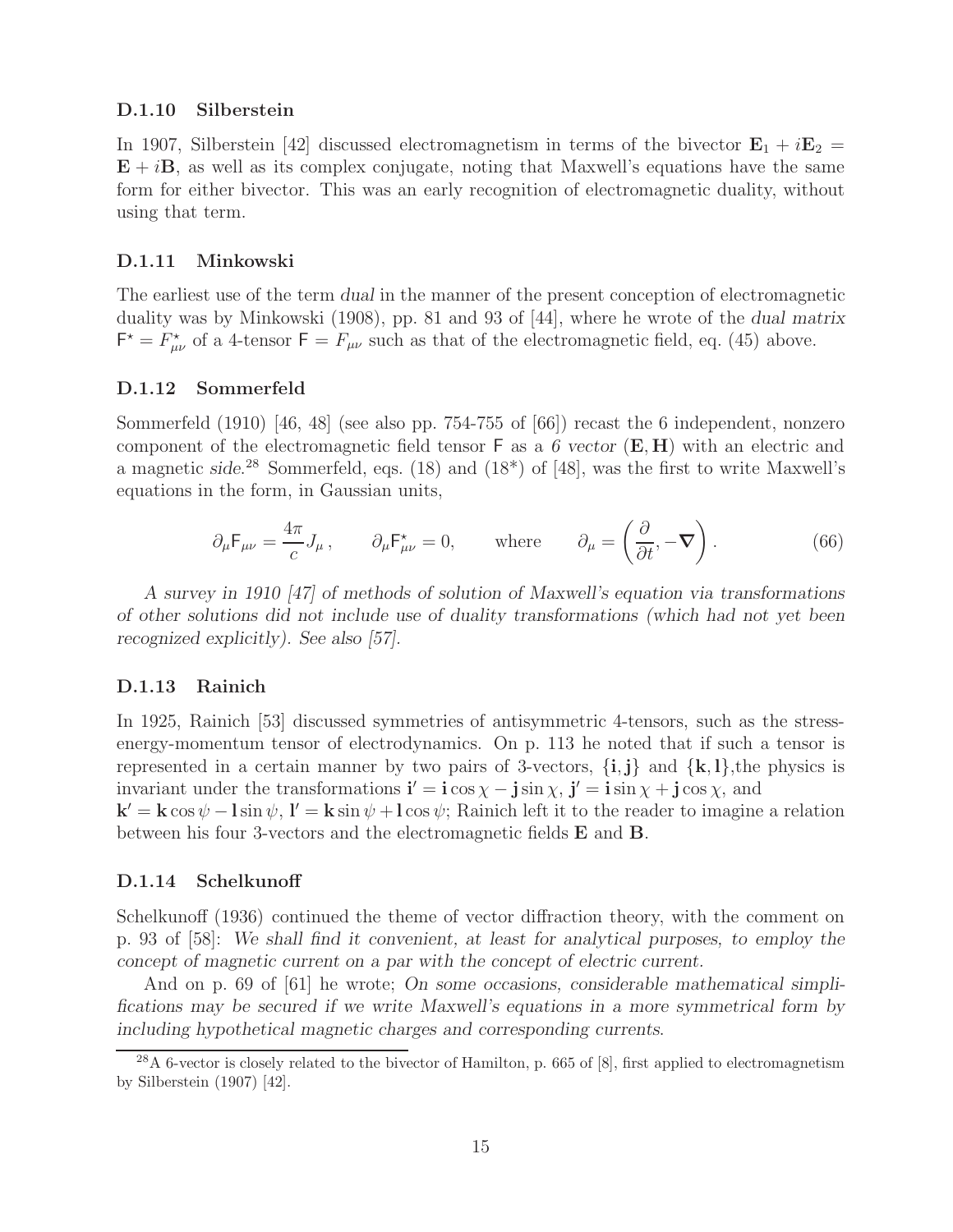However, Schelkunoff (and subsequent electrical engineers) seem to regard the symmetry of Maxwell's equations slightly differently than do most physicists. On p. 70 of [61] he wrote: *Maxwell's equations in the form in which we have expressed them possess considerable symmetry;* **E** *and* **H** *correspond to each other, the first being measure in volts per meter and the second in amperes per meter;* **D** *and* **B** *correspond to each other, the first being measured in ampere-seconds per square meter and the second in volt-seconds per square meter; electric and magnetic currents correspond to each other, the first being measured in amperes and the second in volts. In literature one finds arguments to the effect that "physically"* **E** *and* **B** *(and* **D** *and* **H***) are similar*<sup>29</sup> *and that* **B** *is more "basic" than* **H***.* <sup>30</sup> *All such arguments seem sterile since electric and magnetic quantities are physically different; whatever similarity there is comes from the equations.*<sup>31</sup>

On p. 107 of [58], Schelkunoff revived Heaviside's concept [22] of a perfect magnetic conductor: *Perfect magnetic conductors are defined by analogy with perfect electric conductorsthe tangential component of the magnetic intensity vanishes at the surface of the former just as the tangential component of the electric intensity vanishes at the surface of the latter. Magnetic conductors support magnetic current sheets just as electric conductors support electric current sheets. The densities of the sheets are given by the discontinuities of the tangential components of* **E** *in the former case and* **H** *in the latter*.

<sup>29</sup>In 1904, Lorentz [39] gave the Lorentz transformation for electromagnetic fields in which **D** and **H** transform into one another for observers in different inertial frames of reference. This transformation was confirmed and greatly elucidated by Einstein in 1905 [41]. Such considerations had dramatic impact on the physics community, but apparently had little effect on electrical engineers.

<sup>30</sup>For example, see the final pages, pp. 327-328, of the 1929 physics text [54]: *There remains, finally, one relatively trivial matter which should be mentioned. Except for the linkage with more ordinary notations which occurs in the problems, use has been made of only two field vectors,* **E** *and* **B***. When in free space, the use of one electric and one magnetic vector, rather than of the four vectors* **E***,* **D***,* **B** *and* **H***, is an obviously desirable simplification; and within matter, it is useful to have in explicit evidence the electrical properties*  $\epsilon$  and  $\mu$  of the matter. The choice of **B** as the fundamental magnetic vector, rather than **H**, *rests on the occurrence of* **E** *and* **B** *in the equation of force for a charge. The subject of magnetostatics has been developed in as close analogy as possible with electrostatics; and the fundamental magnetic vector—the counterpart of* **E***—must clearly be the vector which, in the basic law for magnetostatic action, plays the same rˆole as does* **E** *in electrostatics. The choice of* **B** *rather than* **H** *is also clearly indicated by the fact that the divergence of* **E** *gives the total charge, while the curl of* **B** *(not of* **H***) give the total current. The confusion which results from the choice of* **H** *as the fundamental magnetic vector is, perhaps, most clearly illustrated by the equations which arise when one considers the relation between the so-called microscopic and macroscopic field equations. Lorentz, for example, take as microscopic equations, valid everywhere,*

$$
\operatorname{div} \mathbf{e} = \rho, \qquad \operatorname{curl} \mathbf{e} = -\frac{1}{c} \frac{\partial \mathbf{h}}{\partial t}, \qquad \operatorname{div} \mathbf{h} = 0, \qquad \operatorname{curl} \mathbf{h} = \frac{1}{c} (\rho \mathbf{v} + \dot{\mathbf{e}}), \tag{67}
$$

*and finds that the average values of* **e** *and* **h** *are given by,*

$$
\overline{\mathbf{e}} = \mathbf{E} \qquad \overline{\mathbf{h}} = \mathbf{B},\tag{68}
$$

*where* **E** *and* **B** *are the ordinary macroscopic field vectors used in this volume. The last equation indicates that* **B** *is the fundamental macroscopic vector, and the that fundamental microscopic vector should be* designated as **b** *rather than* **h**.<br><sup>31</sup>Such views are at odds with the theme of this note, that if magnetic charges and currents existed as

well as electric charges and currents, then there would be two  $\mathbf{D}\text{-fields}$ ,  $\mathbf{D}_e$  and  $\mathbf{D}_m$ , as well as two **H**-fields,  $\mathbf{H}_e$  and  $\mathbf{H}_m$ , but only one **E**-field and only one **B**-field, as discussed in sec. 2.1 above.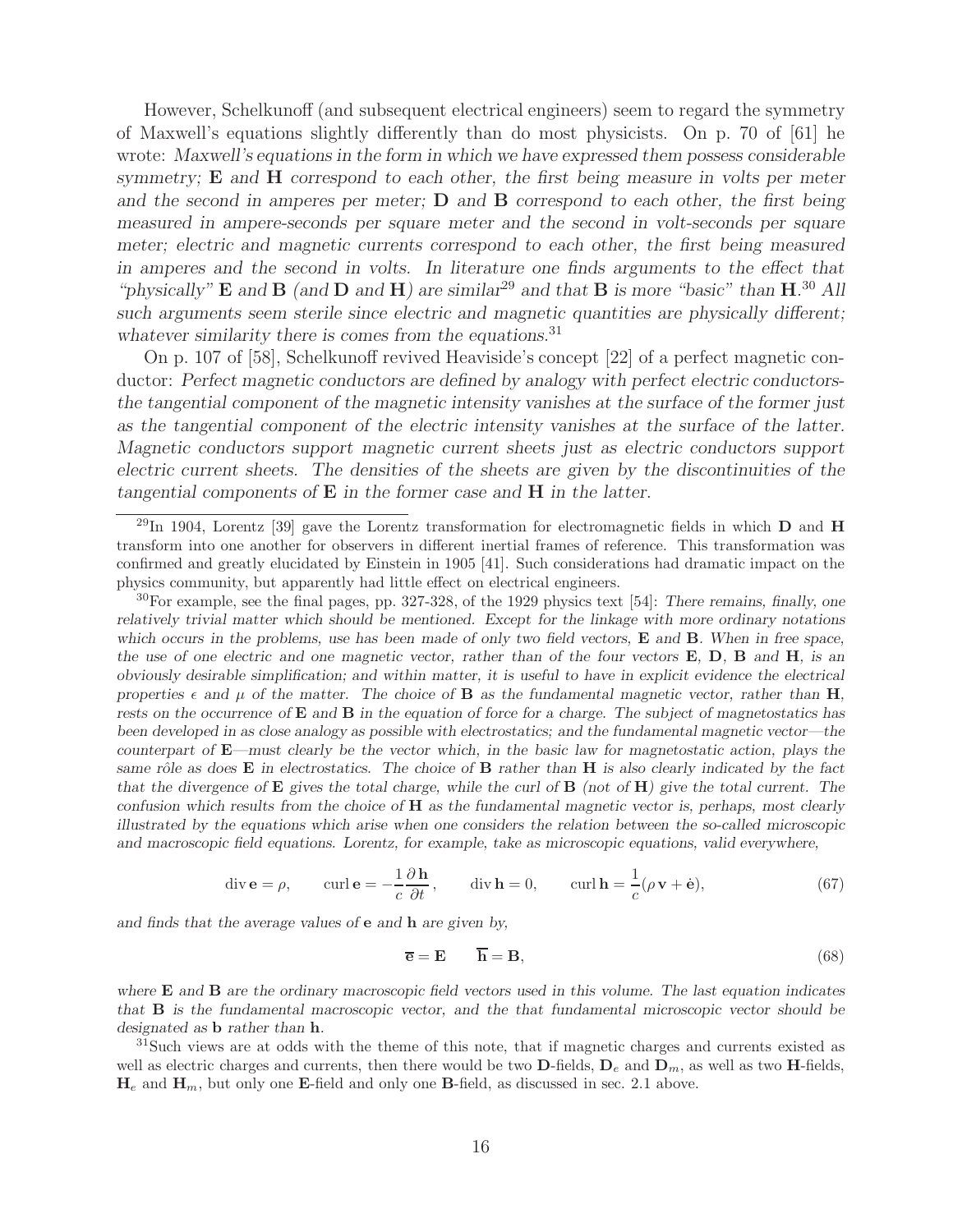#### **D.1.15 Stratton and Chu**

In 1939, Stratton and Chu [59] continued the theme of vector diffraction theory, and also wrote of *ficticious magnetic sources*. Such considerations were reviewed by Stratton in sec. 8.14, p. 464, of his text (1941) [60].

On p. 72 of [60], and again on p. 82, Stratton wrote of the *dual* field tensors in the manner of Minkowski, but without references, and he did not consider a duality transformation.

#### **D.1.16 Shanmugadhasan** (June 15, 2020)

In 1952, Shanmugadhasan [67] noted that if magnetic charges existed, one could consider dual field tensors (in the sense of Minkowski [44]),

$$
\mathsf{F}_{e} = \begin{pmatrix}\n0 & -\frac{E_{e,1}}{c} & -\frac{E_{e,2}}{c} & -\frac{E_{e,3}}{c} \\
\frac{E_{e,1}}{c} & 0 & -B_{e,3} & B_{e,2} \\
\frac{E_{e,2}}{c} & B_{e,3} & 0 & -B_{e,1} \\
\frac{E_{e,3}}{c} & -B_{e,2} & B_{e,1} & 0\n\end{pmatrix}, \quad \mathsf{F}_{e}^{\star} = \begin{pmatrix}\n0 & -B_{e,1} & -B_{e,2} & -B_{e,3} \\
B_{e,1} & 0 & \frac{E_{e,3}}{c} & -\frac{E_{e,2}}{c} \\
B_{e,2} & -\frac{E_{e,3}}{c} & 0 & \frac{E_{e,1}}{c} \\
B_{e,3} & \frac{E_{e,2}}{c} & -\frac{E_{e,1}}{c} & 0\n\end{pmatrix}, (69)
$$
\n
$$
\mathsf{F}_{m} = \begin{pmatrix}\n0 & -B_{m,1} & -B_{m,2} & -B_{m,3} \\
B_{m,1} & 0 & \frac{E_{m,3}}{c} & -\frac{E_{m,2}}{c} \\
B_{m,2} & -\frac{E_{m,3}}{c} & 0 & \frac{E_{m,1}}{c} \\
B_{m,3} & \frac{E_{m,2}}{c} & -\frac{E_{m,1}}{c} & 0\n\end{pmatrix}, \quad \mathsf{F}_{m}^{\star} = \begin{pmatrix}\n0 & -\frac{E_{m,1}}{c} & -\frac{E_{m,2}}{c} & -\frac{E_{m,3}}{c} \\
\frac{E_{m,1}}{c} & 0 & -B_{m,3} & B_{m,2} \\
\frac{E_{m,2}}{c} & B_{m,3} & 0 & -B_{m,1} \\
\frac{E_{m,3}}{c} & -B_{m,2} & B_{m,1} & 0\n\end{pmatrix}, (70)
$$

where  $\mathbf{E} = \mathbf{E}_e + \mathbf{E}_m$  and  $\mathbf{B} = \mathbf{B}_e + \mathbf{B}_m$ , such that the total field tensors are,

$$
\mathsf{F} = \mathsf{F}_e + \mathsf{F}_m^*, \qquad \mathsf{F}^\star = \mathsf{F}_e^\star + \mathsf{F}_m. \tag{71}
$$

In terms of the field tensors, Maxwell's equations  $(1)$  are,  $32,33$ 

$$
\partial_{\nu} \mathsf{F}_{e,\nu\mu} = \mu_0 J_{e,\mu}, \qquad \partial_{\nu} \mathsf{F}_{m,\nu\mu} = -\mu_0 J_{m,\mu}, \qquad \partial_{\nu} \mathsf{F}_{e,\nu\mu}^{\star} = 0 = \partial_{\nu} \mathsf{F}_{m,\nu\mu}^{\star}, \tag{72}
$$

where  $J_{\mu} = (c\rho, \mathbf{J})$  is the charge-current 4-vector; in terms of the partial fields,

$$
\nabla \cdot \mathbf{E}_e = \frac{\rho_e}{\epsilon_0}, \qquad \nabla \cdot \mathbf{B}_e = 0, \qquad \nabla \times \mathbf{E}_e = -\frac{\partial \mathbf{B}_e}{\partial t}, \qquad \nabla \times \mathbf{B}_e = \frac{1}{c^2} \frac{\partial \mathbf{E}_e}{\partial t} + \mu_0 \mathbf{J}_e, \tag{73}
$$

$$
\nabla \cdot \mathbf{E}_m = 0, \quad \nabla \cdot \mathbf{B}_m = \mu_0 \rho_m, \quad \nabla \times \mathbf{E}_m = -\frac{\partial \mathbf{B}_m}{\partial t} - \mu_0 \mathbf{J}_m, \quad \nabla \times \mathbf{B}_m = \frac{1}{c^2} \frac{\partial \mathbf{E}_m}{\partial t}. \tag{74}
$$

As usual, since  $\nabla \cdot \mathbf{B}_e = 0$  we can relate  $\mathbf{B}_e$  to a vector potential  $\mathbf{A}_e$  such that  $\mathbf{B}_e =$  $\nabla \times \mathbf{A}_e$ . Then,  $\nabla \times \mathbf{E}_e = -\nabla \times \partial \mathbf{A}_e/\partial t$ , such that there exists a scalar potential  $V_e$  where

<sup>&</sup>lt;sup>32</sup>We avoid distinguishing between covariant and contravariant vectors and tensors by use of the conventions that  $\partial_{\mu} = (\partial/\partial ct, -\nabla)$  and  $A_{\mu}B_{\mu} = A_0B_0 - A_1B_1 - A_2B_2 - A_3B_3$ .<br><sup>33</sup>The Lorentz force laws for charge and currents densities that correspond to eq. (8) can be written as

 $f_{\mu} = \mathsf{F}_{\nu\mu}J_{\nu}$  where  $J_{\nu} = J_{e,\mu} + J_{m,\nu}$ .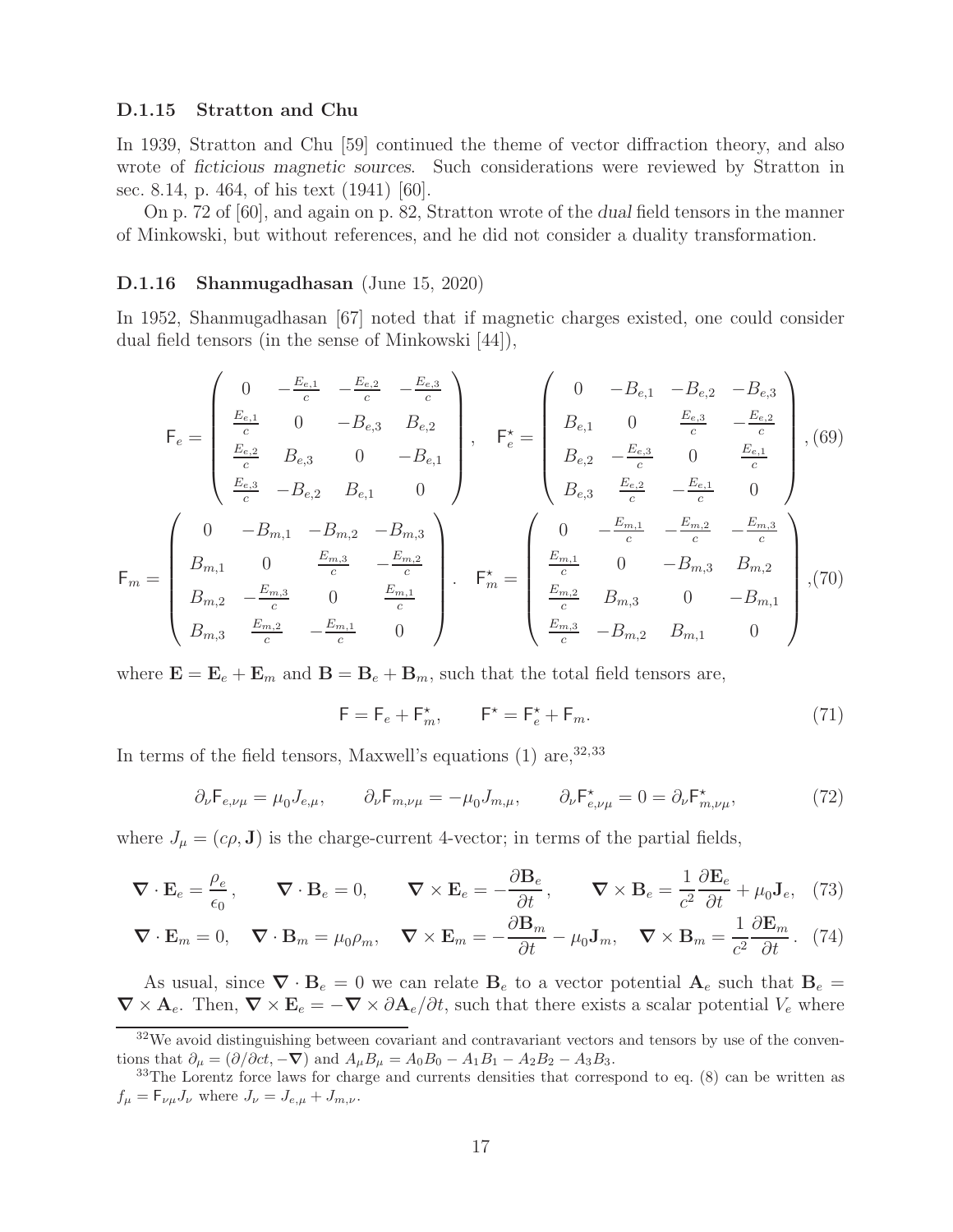$\mathbf{E}_e + \partial \mathbf{A}_e / \partial t = -\nabla V_e$ . Similarly, since  $\nabla \cdot \mathbf{E}_m = 0$  we can relate  $\mathbf{E}_m$  to a vector potential  $\mathbf{A}_m$  such that  $\mathbf{E}_m = -\nabla \times \mathbf{A}_m$ . Then,  $\nabla \times \mathbf{B}_m = -\nabla \times \partial \mathbf{A}_m / \partial t$ , such that there exists a scalar potential  $V_m$  where  $\mathbf{B}_m + \partial \mathbf{A}_m / \partial t = -\nabla V_m$ .

That is, there exist (dual) 4-potentials  $A_{e,\mu} = (V_e/c, \mathbf{A}_e)$  and  $A_{m,\mu} = (V_m/c, \mathbf{A}_m)$  such that,

$$
\mathbf{E}_e = -\boldsymbol{\nabla}V_e - \frac{\partial \mathbf{A}_e}{\partial t}, \quad \mathbf{B}_e = \boldsymbol{\nabla} \times \mathbf{A}_e, \quad \mathbf{E}_m = -\boldsymbol{\nabla} \times \mathbf{A}_m, \quad \mathbf{B}_m = -\boldsymbol{\nabla}V_m - \frac{\partial \mathbf{A}_m}{\partial t}. \tag{75}
$$

The field tensors  $\mathsf{F}_e$  and  $\mathsf{F}_m$  are related to the 4-potentials by,

$$
\mathsf{F}_{e,\mu\nu} = \partial_{\mu}A_{e,\nu} - \partial_{\nu}A_{e,\mu}, \qquad \mathsf{F}_{m,\mu\nu} = \partial_{\nu}A_{m,\mu} - \partial_{\mu}A_{m,\nu}.
$$
\n(76)

These dual fields and potentials have also been discussed in [77, 86, 87, 96, 109, 123].<sup>34</sup>

#### **D.1.17 Rose**

In 1955, sec. 5, p. 9, of his book [68], Rose wrote: *We again consider the free-space Maxwell equations. It is evident that if*  $\bf{E}$  *and*  $\bf{H}$  *are solutions, then*  $\bf{E}'$  *and*  $\bf{H}'$  *are also solutions if,* 

$$
\mathbf{E}' = \pm \mathbf{H}, \qquad \mathbf{H}' = \mp \mathbf{E}, \tag{1.31}
$$

where either the upper or lower signs are to be used. The field  $\mathbf{E}'$ ,  $\mathbf{H}'$  is dual to the field  $\mathbf{E}$ , **H***. Clearly, apart from an irrelevant overall sign,*  $\mathbf{E}$ *,*  $\mathbf{H}$  *is dual to*  $\mathbf{E}'$ *,*  $\mathbf{H}'$ *.* 

This may be the first explicit statement of an electromagnetic duality transformation.

Note that Rose did not consider magnetic charges or currents to exist, and restricted his duality transformation to source-free (free-space) regions. That is, the duality described by Rose holds in the absence of magnetic charges and currents, and holds in regions that can be described by permittivities  $\epsilon$  and permeabilities  $\mu$  different from  $\epsilon_0$  and  $\mu_0$  but which regions cannot contain permanent electric moments, or permanent magnetic moments, of any order.

The pseudoduality described by Rose (and many followers) contrasts with what I will call full duality that would hold if magnetic charges and currents existed (and which would hold throughout all space). These two types of electromagnetic duality are almost never distinguished in the literature, which is therefore somewhat confusing.

#### **D.1.18 Ohmura**

In 1956, Ohmura, in a very brief note [69], discussed electrodynamics with both electric and magnetic charges, and with dual potentials.

#### **D.1.19 Ramsey**

In 1957, shortly after the discovery of parity violation in the weak interaction [70], Ramsey [72] noted that the electromagnetic interactions of electric and magnetic charges would violate parity symmetry  $(P)$ . He speculated that these interaction would obey the combined symmetries  $\mathbb{CP}$  and  $\mathbb{MP}$ , where  $\mathbb C$  and  $\mathbb M$  are the operations of electric and magnetic charge conjugation.<sup>35</sup>

See also sec. 5 of [77].

<sup>&</sup>lt;sup>34</sup>Potentials  $V_m$  and  $\mathbf{A}_m$  were discussed for static fields in eq. (24) of [101], supposing that  $\mathbf{E}_e = \nabla \times \mathbf{A}_m$ .<br><sup>35</sup>It is now known that *CP* symmetry is also violated in the weak interaction [83].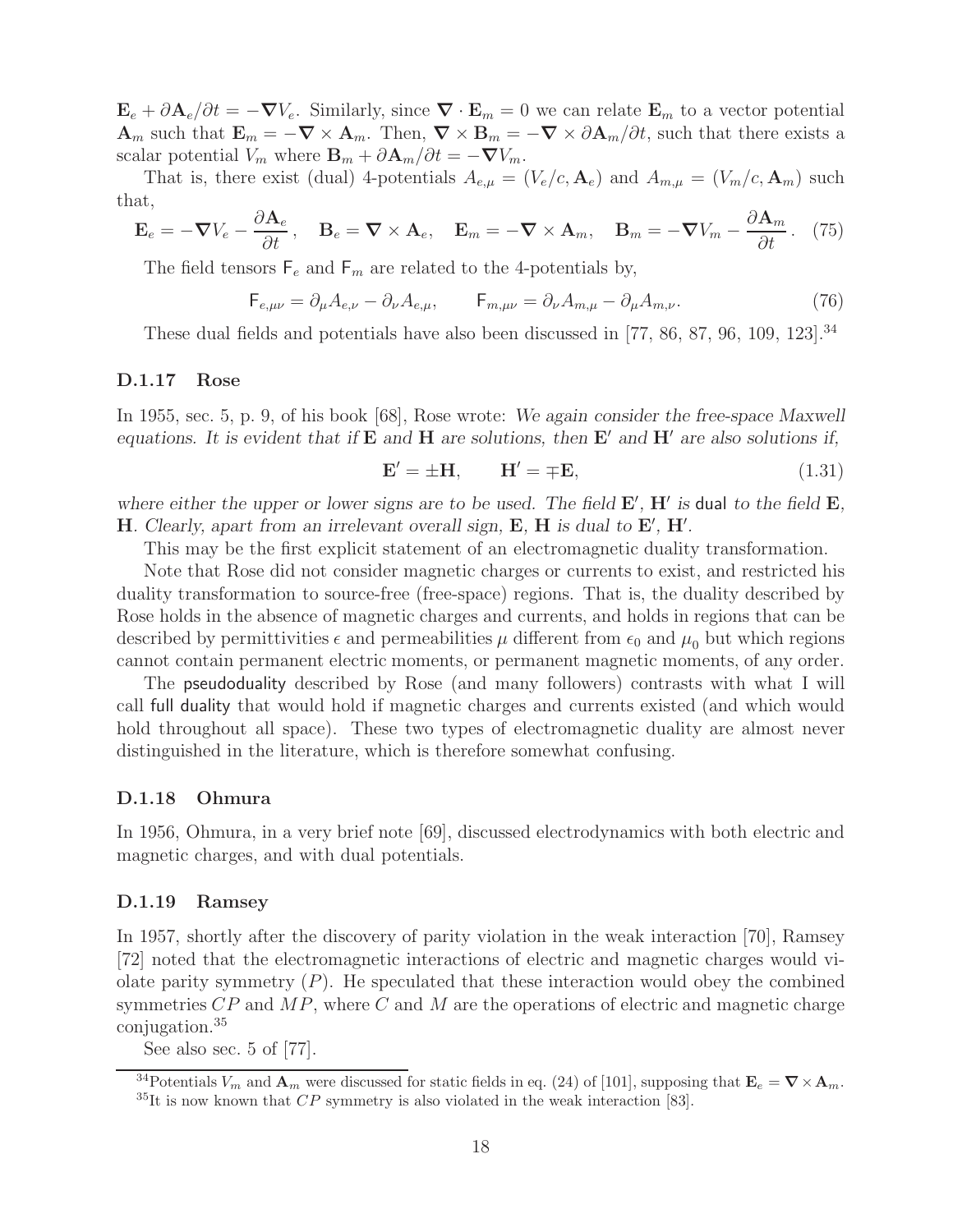#### **D.1.20 Harrington**

In 1958, Harrington, sec. 7.6, p. 177 of [75], discussed a concept of duality in which magnetic charges and currents existed, but he was not aware that in this case there would be two **D** fields and two **H** fields. As such, his identifications in Table 7-2, p. 178, that **E** is the dual of **H**, and that **D** is the dual of **B**, are not viable.

In 1961, Harrington produced another book [75], in which magnetic charges and currents have (p. 34) *no physical significance*, but are sometimes considered as *fictitious* sources in problems as a means of discussing the electromagnetic fields that hold when only electric charges and currents are present. The *duality* discussed by Harrington in sec. 3.2, p. 98, of [75], is thus very close to the *pseudoduality* of Rose [68].<sup>36</sup>

The Rose/Harrington version of *duality* continues to have considerable influence on the electrical-engineering literature, in contrast to the literature in physics which tends to follow the versions of Katz, Calkin, Schwinger and Jackson (although the latter two versions have issues that will be noted below).

#### **D.1.21 Cabibbo and Ferrari**

In 1962, Cabibbo and Ferrari [77] independently introduced the dual potentials discussed in sec. D.1.16 above.

#### **D.1.22 Katz**

The work of Rainich (sec. D.1.13 above) went largely unnoticed until 1964, when Katz, sec. IV of [84], stated that Rainich had shown (or implied) that Maxwell's equations are invariant under the transformations,

$$
\mathbf{E}' = \mathbf{E}\cos\theta + \mathbf{B}\sin\theta, \qquad \mathbf{B}' = -\mathbf{E}\sin\theta + \mathbf{B}\cos\theta,\tag{77}
$$

$$
\rho_e' = \rho_e \cos \theta + \rho_m \sin \theta, \qquad \rho_m' = -\rho_e \sin \theta + \rho_m \cos \theta,\tag{78}
$$

$$
\mathbf{J}'_e = \mathbf{J}_e \cos \theta + \mathbf{J}_m \sin \theta, \qquad \mathbf{J}'_m = -\mathbf{J}_e \sin \theta + \mathbf{J}_m \cos \theta,\tag{79}
$$

where  $\theta$  is an arbitrary constant.

Katz did not use the term *duality*. He did consider the possible physical significance of the parameter  $\theta$ , but concluded that no experiment could determine its value.

#### **D.1.23 Calkin**

In 1965, Calkin [85] argued that the free-space Maxwell equations are invariant under the transformation,

$$
\mathbf{E}' = \mathbf{E}\cos\theta + \mathbf{B}\sin\theta, \qquad \mathbf{B}' = -\mathbf{E}\sin\theta + \mathbf{B}\cos\theta,\tag{80}
$$

where  $\theta$  is an arbitrary constant. He further noted, in the spirit of Noether's theorem [52], that this invariance principle is associated with the "conservation law" that the difference

<sup>36</sup>Another vision of electric/magnetic "analogies" from this time is [78].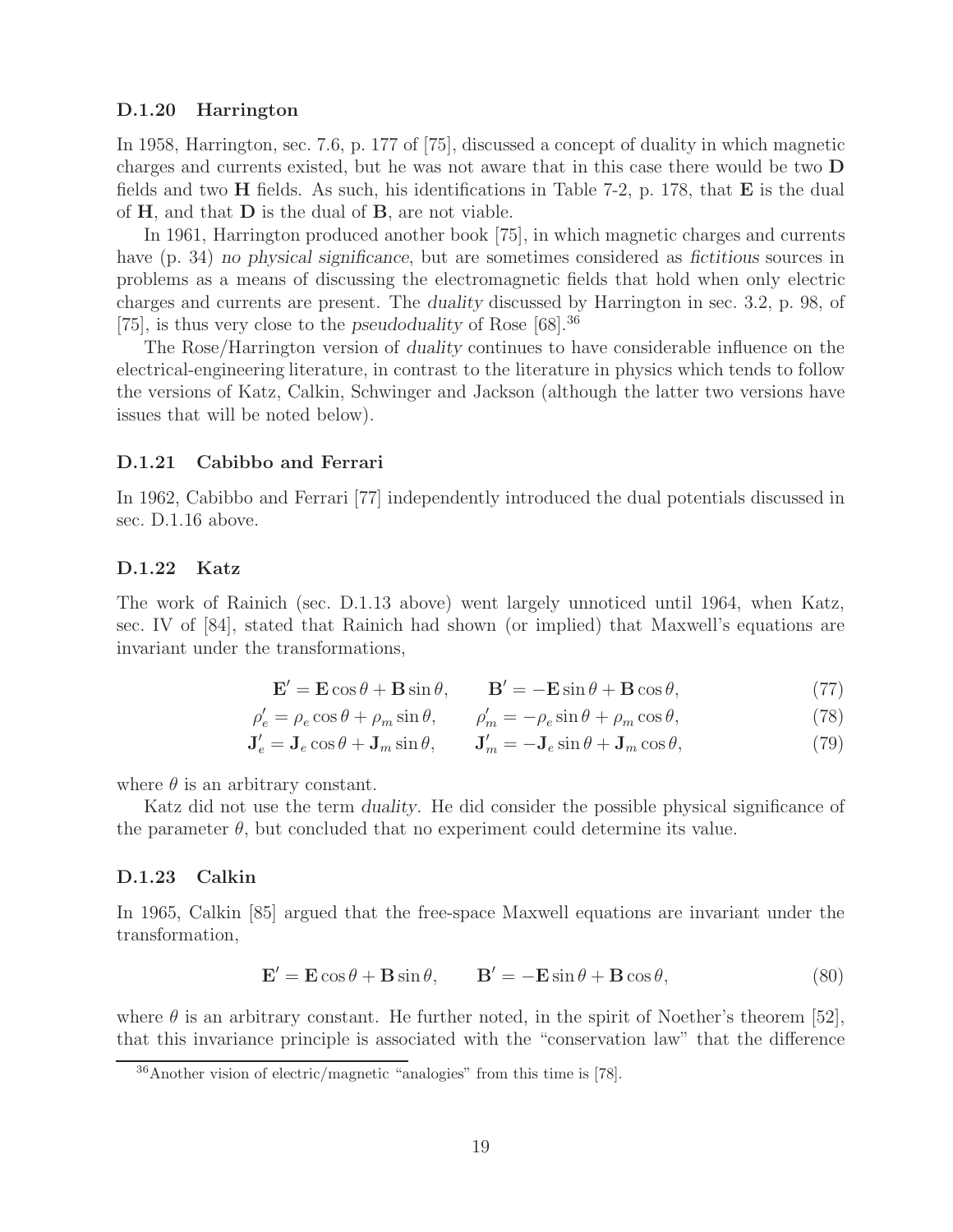between the number of left and right circularly polarized photons in the electromagnetic field is a constant.37,38

Calkin did not mention the term *duality*, nor did he cite Rainich [53]. Calkin's paper was submitted a few days before the publication of Katz' paper [84] (in the same journal), but this went unacknowledged.

## **D.1.24 Rohrlich**

In 1966, Rorhlich [87] discussed *duality invariance* that would hold if magnetic charges exists, as well a dual potentials, citing [77] on the latter.

## **D.1.25 Misner and Wheeler**

In 1967, Misner and Wheeler, p. 529 of [71], followed a hint of Rainich [53] to consider the transformation involving fields **E** and **H** and an arbitrary angle  $\alpha$ . This was not quite the duality transformation of secs. D.1.22 and D.1.23 below.

## **D.1.26 Schwinger**

In 1969, Schwinger [90] gave a statement of a continuous duality symmetry of Maxwell's equations (without using the term *duality*) including both electric and magnetic charge and current densities, but was somewhat careless in not distinguishing between "free" and "total" (= "free" + "bound") charge and current densities. His equations would be correct if the densities were the "total" densities, and his **H** were replaced by **B**. Then, his field transformations would agree with our eq.  $(80)$ , due to Calkin  $[85]$ <sup>39</sup>

Schwinger also gave the (duality) transformation between electric and magnetic charge densities.<sup>40</sup>

## **D.1.27 Jackson**

In the 1975 edition of his text, sec. 6.12 of [91], Jackson gave a version of Schwinger's argument, but with the field **E** replaced by **D** in some places, and also without being clear as to whether the charge and current densities were "free" or "total".

<sup>&</sup>lt;sup>37</sup>This observation suggests that while the duality symmetry of electromagnetism is elegant, its physical significance is relatively minor. Furthermore, it is unclear that Calkin's conservation law holds for interacting electromagnetic fields.

<sup>&</sup>lt;sup>38</sup>Calkin was partly inspired by the discovery, reported in [81], of other conserved quantities for free electromagnetic fields. See also [82].

 $39$ The discrete duality transformation (81) is given on p. 18 of Schwinger's posthumous text [103].

<sup>40</sup>Schwinger's main theme was a possible extension of electromagnetic duality to include the weak interaction, in which case there might be vector bosons with magnetic charge, in addition to the (since discovered) electrically charged gauge-bosons  $W^{\pm}$ . Schwinger did not cite the then-recent electroweak model of Weinberg [88] and Salam [89]. There has been surprisingly little followup to Schwinger's suggestion, but one example is [112].

In the meantime, the most cited paper in elementary-particles physics is the so-called gauge-gravity duality of Maldacena [102] (with Weinberg's paper having the secondmost citations).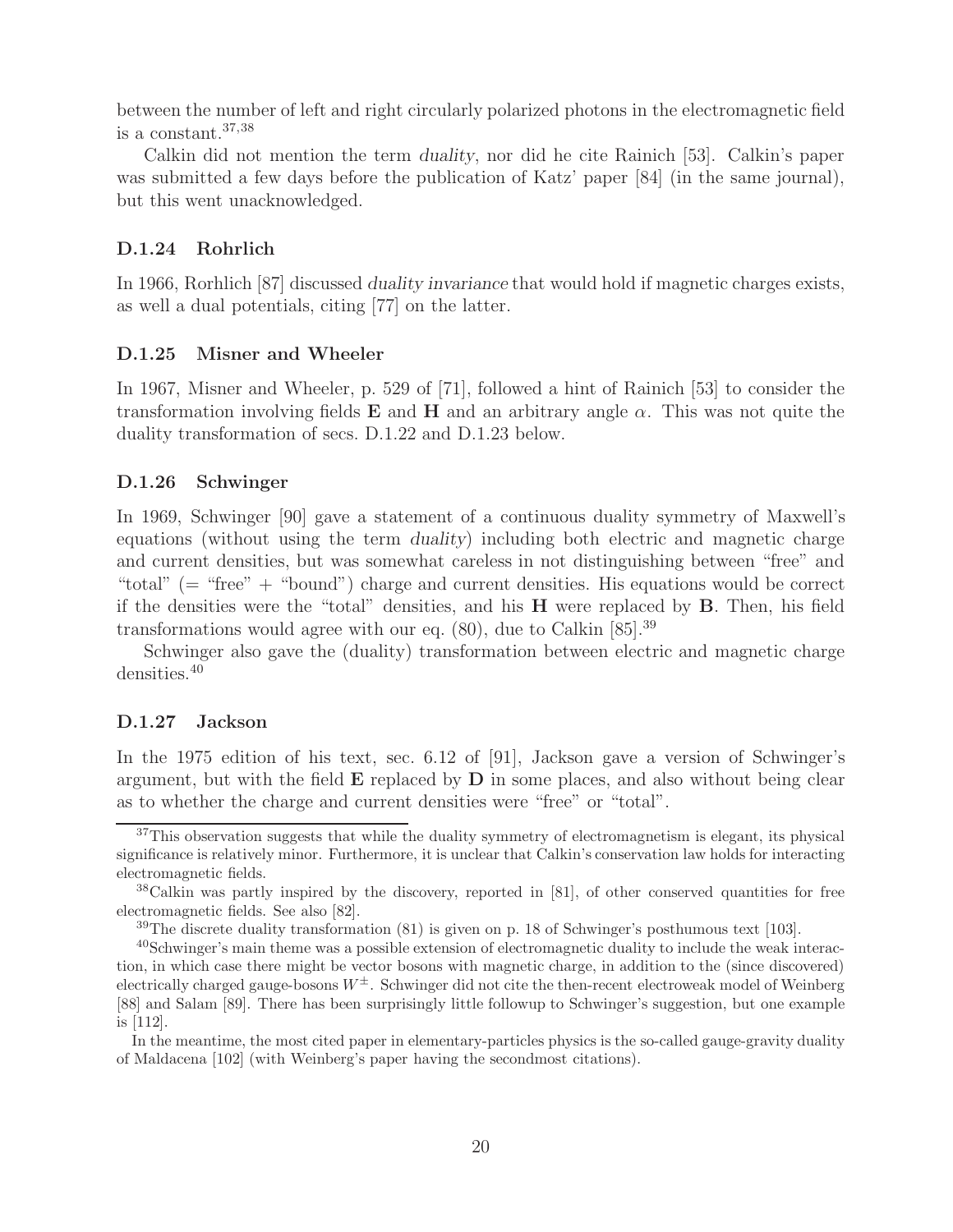Again, a more correct treatment would be to use the "total" charge and current densities, and only the fields **E** and **B**. If it is desired to consider the fields **D** and **H**, then one must use all four of  $D_e$ ,  $D_m$ ,  $H_e$  and  $H_m$  as in sec. D.3 below.

#### **D.2 Microscopic Electrodynamics**

As noted at the beginning of Appendix B, Minkowski [44] implicitly introduced the duality transformation,

$$
\mathbf{E} \to c \mathbf{B}, \qquad c \mathbf{B} \to -\mathbf{E}, \tag{81}
$$

as a useful construct when discussing Maxwell's equation in 4-tensor notation. The microscopic form of Maxwell's equation, eq. (1), is symmetric (invariant) under this transformation if in addition all electric charges are replaced by magnetic charges, and *vice versa*.

We now consider the appropriate duality transformation for other quantities than the fields **E** and **B**. An important constraint is that such a transformation should relate quantities that have the same dimensions. Now, in SI units electric and magnetic charges do not have the same dimensions, so their duality transformation is not simply  $q_e \leftrightarrow q_m$ .

First, we note that in SI units the microscopic density  $u$  of electromagnetic field energy is,

$$
u = \frac{\epsilon_0 E^2}{2} + \frac{B^2}{2\mu_0}.
$$
\n(82)

That is,  $\sqrt{\epsilon_0} \mathbf{E}$  and  $\mathbf{B}/\sqrt{\mu_0}$  have the same dimension, such that  $\mathbf{E}$  and  $\mathbf{B}/\sqrt{\epsilon_0\mu_0} = c\mathbf{B}$  have the same dimensions. Hence, Minkowski's duality transformation (81) is indeed between quantities with the same dimensions.<sup>41</sup>

We then rewrite the first two Maxwell equations (1) as,

$$
\nabla \cdot \sqrt{\epsilon_0} \mathbf{E} = \frac{\rho_e}{\sqrt{\epsilon_0}}, \quad \nabla \cdot \frac{\mathbf{B}}{\sqrt{\mu_0}} = \sqrt{\mu_0} \rho_m,
$$
\n(83)

which indicates that in SI units  $\rho_e/\sqrt{\epsilon_0}$  has the same dimensions as  $\sqrt{\mu_0} \rho_m$ , *i.e.*, that  $q_e$  and  $q_m/c$  have the same dimensions. Thus, the duality transformations for charges, and charge and current densities, are,  $42$ 

$$
q_e \rightarrow \frac{q_m}{c}
$$
,  $\frac{q_m}{c} \rightarrow -q_e$ ,  $\rho_e \rightarrow \frac{\rho_m}{c}$ ,  $\frac{\rho_m}{c} \rightarrow -\rho_e$ ,  $\mathbf{J}_e \rightarrow \frac{\mathbf{J}_m}{c}$ ,  $\frac{\mathbf{J}_m}{c} \rightarrow -\mathbf{J}_e$ . (84)

These relations are consistent with the microscopic force laws (9)-(10),

$$
\mathbf{F}_e = q_e \left( \mathbf{E} + \frac{\mathbf{v}}{c} \times c \mathbf{B} \right), \qquad \mathbf{F}_m = \frac{q_m}{c} \left( c \mathbf{B} - \frac{\mathbf{v}}{c} \times \mathbf{E} \right), \tag{85}
$$

<sup>&</sup>lt;sup>41</sup>This contrasts with Schelkunoff's view, sec. D.1.14 above, that the duality transformation should be between **E** and **H** because these have "analogous" dimensions, volts/m and amperes/m.

 $^{42}$ If only electric charges exist in Nature (as is the case so far as we know), the duality transformations (81) and (84) have the somewhat trivial application that we could redefine electric fields to be magnetic fields, and *vice versa*, call all charges magnetic, and say that electric charges do not exist.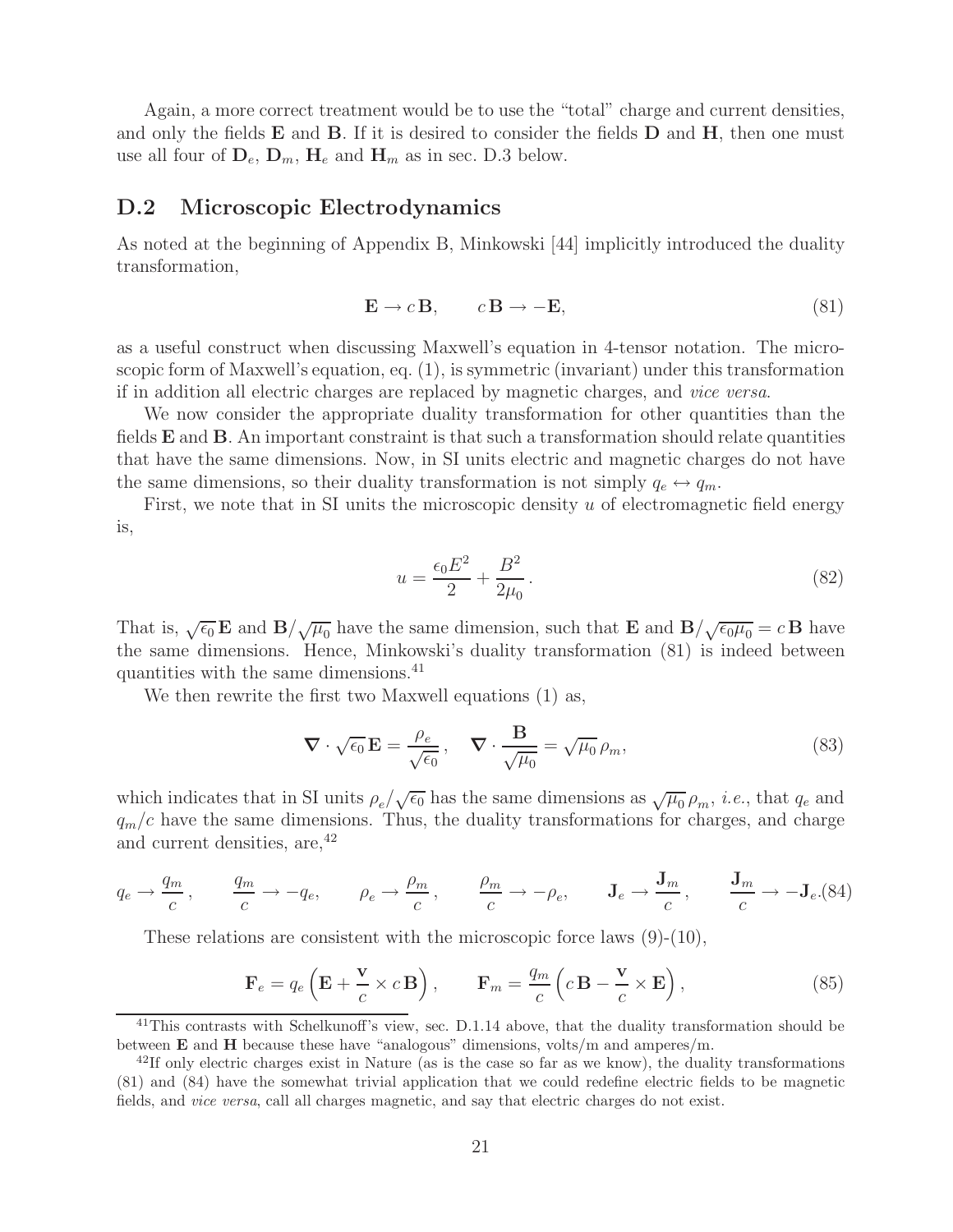whose duality transformation is,

$$
\mathbf{F}_e \leftrightarrow \mathbf{F}_m. \tag{86}
$$

For completeness, we note that the third and fourth Maxwell equations (1) can be written as,

$$
-\nabla \times \mathbf{E} = \frac{\partial}{\partial ct}(c\mathbf{B}) + \mu_0 c \frac{\mathbf{J}_m}{c}, \qquad \nabla \times c\mathbf{B} = \frac{\partial \mathbf{E}}{\partial ct} + \mu_0 c \mathbf{J}_e,
$$
\n(87)

which are consistent with the duality transformations  $(81)$  and  $(84)$ .

*One should not (in this author's view) say that the constants*  $\epsilon_0$  *and*  $\mu_0$  (which have *different dimensions) are duals of one another. Indeed, since*  $\epsilon_0\mu_0 = 1/c^2$ , they are not *independent quantities, and electrodynamics could be formulated using only one of them (along with the universal constant* c*). For example, the static force between two like electric charges separated by distance r is*  $F_e = q_e^2 / 4\pi \epsilon_0 r^2$ , while the force between two magnetic *charges is*  $F_m = \mu_0 q_m^2 / 4\pi r^2 = \mu_0 c^2 (q_m/c)^2 / 4\pi r^2 = (q_m/c)^2 / 4\pi \epsilon_0 r^2$ , such that the duality *relation (84) leads to the relation (86) without any "duality relation" between*  $\epsilon_0$  *and*  $\mu_0$ .

#### **D.2.1 Dual Potentials** (June 15, 2020)

As perhaps first noted in [67], if magnetic charges existed one could consider (dual) 4 potentials  $A_{e,\mu} = (V_e/c, \mathbf{A}_e)$  and  $A_{m,\mu} = (V_m/c, \mathbf{A}_m)$  such that (in our notation)  $\mathbf{E} = \mathbf{E}_e + \mathbf{E}_m$ and  $\mathbf{B} = \mathbf{B}_e + \mathbf{B}_m$  where,

$$
\mathbf{E}_e = -\boldsymbol{\nabla}V_e - \frac{\partial \mathbf{A}_e}{\partial t}, \quad \mathbf{E}_m = -\boldsymbol{\nabla} \times \mathbf{A}_m, \quad \mathbf{B}_e = \boldsymbol{\nabla} \times \mathbf{A}_e, \quad \mathbf{B}_m = -\boldsymbol{\nabla}V_m - \frac{1}{c^2} \frac{\partial \mathbf{A}_m}{\partial t}. \tag{88}
$$

The duality transformations for the potentials, and for the partial fields, are,

$$
V_e \to cV_m, \t cV_m \to -V_e, \t cA_e \to A_m, \t A_m \to -cA_e,
$$
  
\n
$$
\mathbf{E}_e \to c\mathbf{B}_m, \t \mathbf{E}_m \to c\mathbf{B}_e, \t c\mathbf{B}_e \to -\mathbf{E}_m, \t c\mathbf{B}_m \to -\mathbf{E}_e.
$$
  
\n(89)

#### **D.3 Macroscopic Electrodynamics**

In macroscopic electrodynamics we consider media with densities **P**<sup>e</sup> of electric dipoles and  $\mathbf{M}_e$  of (Ampèrian) magnetic moments due to electrical currents. As the dual of electric charge  $q_e$  is magnetic charge divided by c,  $q_m/c$ , the dual of  $P_e$  is a density  $M_m/c$  of (Gilbertian) magnetic dipoles due to pairs of opposite magnetic charges, divided by c. Similarly, the dual of  $\mathbf{M}_e$  is proportional to a density  $\mathbf{P}_m$  of (Gilbertian) electric dipoles due to currents of magnetic charges.

Historically, the electric densities  $P_e$  and  $M_e$  were incorporated in the macroscopic fields  $\mathbf{D} = \epsilon_0 \mathbf{E} + \mathbf{P}_e$  and  $\mathbf{H} = \mathbf{B}/\mu_0 - \mathbf{M}_e$  such that  $\mathbf{H}/c = \epsilon_0 c \mathbf{B} - \mathbf{M}_e/c$ . While we say that  $c \mathbf{B}$  is the dual of **E**, it is not the case that  $\sqrt{\mu_0/\epsilon_0}$ **H** is the dual of **E** (nor is **B** the dual of  $\sqrt{\mu_0/\epsilon_0}$ **D**, as claimed in sec. 6.11 of [105]). Rather, we see that duality requires the introduction of a second **D** and a second **H** field according to eq. (4),

$$
\mathbf{D}_e = \epsilon_0 \mathbf{E} + \mathbf{P}_e, \qquad \mathbf{H}_e = \frac{\mathbf{B}}{\mu_0} - \mathbf{M}_e, \qquad \mathbf{D}_m = \frac{\mathbf{E}}{\mu_0} - c^2 \mathbf{P}_m, \qquad \mathbf{H}_m = \frac{\mathbf{B}}{\mu_0} + \mathbf{M}_m, \tag{91}
$$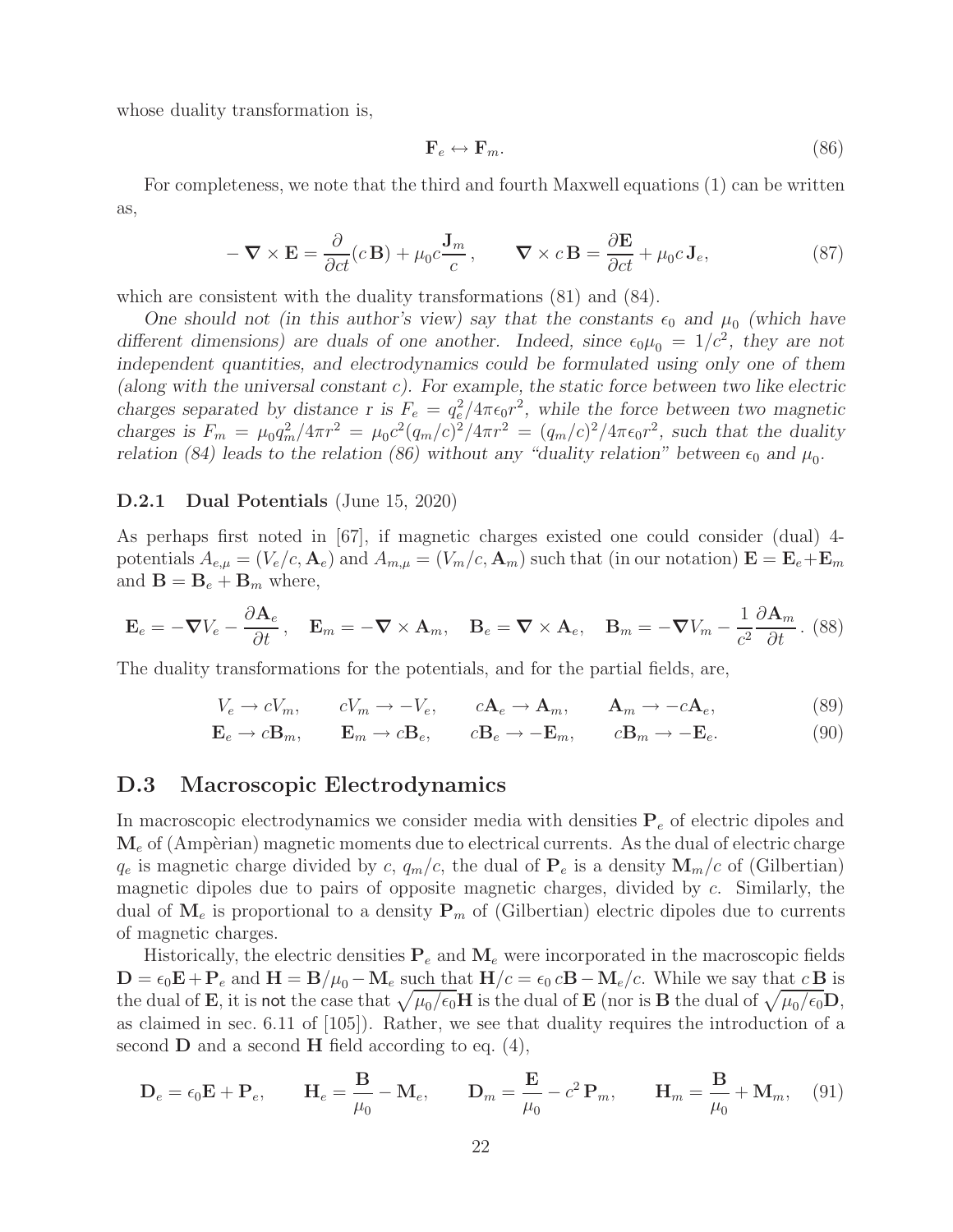with the duality transformations,

$$
c \, \mathbf{P}_e \to \mathbf{M}_m, \qquad \mathbf{M}_e \to -c \, \mathbf{P}_m, \qquad c \, \mathbf{P}_m \to \mathbf{M}_e, \qquad \mathbf{M}_m \to -c \, \mathbf{P}_e,\tag{92}
$$

$$
c\mathbf{D}_e \to \mathbf{H}_m, \qquad c\mathbf{H}_e \to -\mathbf{D}_m, \qquad \mathbf{D}_m \to c\mathbf{H}_e, \qquad \mathbf{H}_m \to -c\mathbf{D}_e. \tag{93}
$$

A consequence of the minus signs in eq.  $(92)$  is that while the Ampèrian magnetic dipole moment  $\mathbf{m}_e$  associated with electric current density  $\mathbf{J}_e$  is,

$$
\mathbf{m}_e = \int \frac{\mathbf{r} \times \mathbf{J}_e}{2} d\text{Vol} \to I_e \text{Area},\tag{94}
$$

the Gilbertian electric dipole moment  $\mathbf{p}_m$  associated with magnetic current density  $\mathbf{J}_m$  is,

$$
\mathbf{p}_m = -\int \frac{\mathbf{r} \times \mathbf{J}_m}{2} \, d\text{Vol} \to -I_m \, \text{Area.} \tag{95}
$$

The macroscopic force densities and their duality relation are,

$$
\mathbf{f}_e = \mu_0(\tilde{\rho}_e \mathbf{D}_m + \tilde{\mathbf{J}}_e \times \mathbf{H}_m), \qquad \mathbf{f}_m = \mu_0(\tilde{\rho}_m \mathbf{H}_e - \tilde{\mathbf{J}}_m \times \mathbf{D}_e), \qquad \mathbf{f}_e \leftrightarrow \mathbf{f}_m. \tag{96}
$$

The Poynting vector is,

$$
\mathbf{S} = \mu_0 \mathbf{D}_m \times \mathbf{H}_e \qquad \text{(all media)},\tag{97}
$$

and for isotropic, linear media in which  $D_e$  and  $D_m$  are both proportional to **E**, and  $H_e$ and  $\mathbf{H}_m$  are both proportional to **B**, the density u of stored energy associated with the electromagnetic fields is,

$$
u = \mu_0 \frac{\mathbf{D}_e \cdot \mathbf{D}_m + \mathbf{H}_e \cdot \mathbf{H}_m}{2}
$$
 (isotropic, linear media). (98)

Both **S** and u are self-dual.

For isotropic, linear media with polarization densities  $P_e$  and  $M_e$  based on electric charges and currents, we can write,

$$
\mathbf{P}_e = \epsilon_0 \chi_{D_e} \mathbf{E}, \qquad \mathbf{D}_e = \epsilon_e \mathbf{E}, \qquad \epsilon_e = \epsilon_0 (1 + \chi_{H_e}), \tag{99}
$$

$$
\mathbf{M}_e = \chi_{D_e} \mathbf{H}_e, \qquad \mathbf{B} = \mu_e \mathbf{H}_e, \qquad \mu_e = \mu_0 (1 + \chi_{H_e}), \tag{100}
$$

such that  $\epsilon_e$  and  $\mu_e$  revert to the familiar permittivity  $\epsilon$  and permeability  $\mu$  in the absence of magnetic charges and currents. To have the corresponding relations for polarization densities  $\mathbf{P}_m$  and  $\mathbf{M}_m$  based on magnetic charges and currents obey forms similar to eqs. (99)-(100) for isotropic, linear media, we use,

$$
\mathbf{P}_m = \epsilon_0 \mu_0 \chi_{D_m} \mathbf{D}_m, \qquad \mathbf{D}_m = \epsilon_m \mathbf{E}, \qquad \epsilon_m = \frac{\epsilon_0 c^2}{1 + \chi_{D_m}} = \frac{1}{\mu_0 (1 + \chi_{D_m})}, \quad (101)
$$

$$
\mathbf{M}_m = \chi_{H_m} \frac{\mathbf{B}}{\mu_0}, \qquad \qquad \mathbf{B} = \mu_m \mathbf{H}_m, \qquad \mu_m = \frac{\mu_0}{1 + \chi_{H_m}}.
$$
\n(102)

However, the permittivities  $\epsilon$ , the permeabilities  $\mu$  and the susceptibilities  $\chi$  do not obey simple duality relations.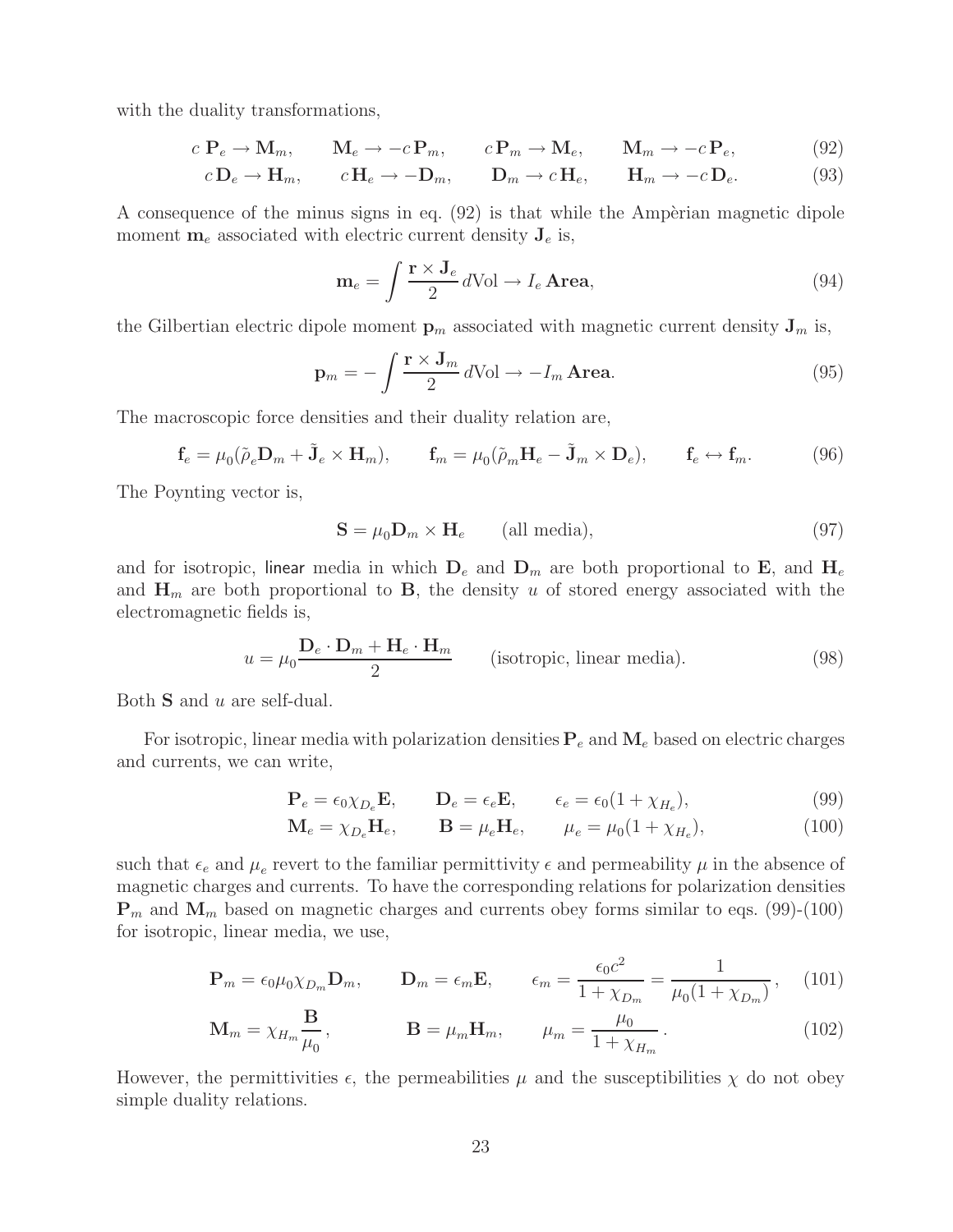# $\textbf{D.3.1} \quad \textbf{Why Does } \textbf{p}_m = -\int \textbf{r} \times \textbf{J}_m \ d\text{Vol}/2c^2 \,\, ?$

As noted in eqs. (94)-(95), the duality transformation (92) contains the prescription that the dual of a magnetic-dipole moment due to electric currents is the negative of an electric-dipole moment due to magnetic currents,

$$
\mathbf{m}_e \to -c\,\mathbf{p}_m,\tag{103}
$$

which minus sign is perhaps counterintuitive. Now,

$$
\mathbf{m}_e = \int \frac{\mathbf{r} \times \mathbf{J}_e}{2} d\text{Vol} \to \int \frac{\mathbf{r} \times \mathbf{J}_m}{2} d\text{Vol},\tag{104}
$$

so eqs.  $(103)-(104)$  imply that,

$$
\mathbf{p}_m = -\int \frac{\mathbf{r} \times \mathbf{J}_m}{2c^2} d\text{Vol},\tag{105}
$$

which also is perhaps surprising.

We recall that for a magnetic dipole  $m_e$  associated with an electric-current density  $J_e$ that flows in a loop, say in a static situation, the Maxwell equation  $\nabla \times \mathbf{B} = \mu_0 \mathbf{J}_e c$  implies that,

$$
\mu_0 \oint_{\text{loop}} \mathbf{J}_e \cdot d\mathbf{l} = \oint_{\text{loop}} \mathbf{\nabla} \times \mathbf{B} \cdot d\mathbf{l} = \int_{\text{loop}} \mathbf{B} \cdot d\mathbf{Area}.
$$
 (106)

That is, the direction of the magnetic field **B** at the center of the loop is related to the direction of  $J_e$  by the righthand rule, as sketched in the left figure below.



This is consistent with the usual relation,

$$
\mathbf{m}_e = \int \frac{\mathbf{r} \times \mathbf{J}_e}{2} d\text{Vol.}
$$
 (107)

In the case of a loop of magnetic current density  $J_m$ , again in a static situation, the Maxwell equation (24),  $\nabla \times \mathbf{E} = -\mu_0 \mathbf{J}_m$ , implies that,

$$
\mu_0 \oint_{\text{loop}} \mathbf{J}_m \cdot d\mathbf{l} = -\oint_{\text{loop}} \mathbf{\nabla} \times \mathbf{E} \cdot d\mathbf{l} = \int_{\text{loop}} \mathbf{E} \cdot d\mathbf{Area}.
$$
 (108)

That is, the direction of the magnetic field **E** at the center of the loop is related to the direction of  $J_m$  by the lefthand rule, as sketched in the right figure above. This is consistent with the relation (105), which is in turn consistent with the duality relation (61),  $m_e \rightarrow -c p_m$ .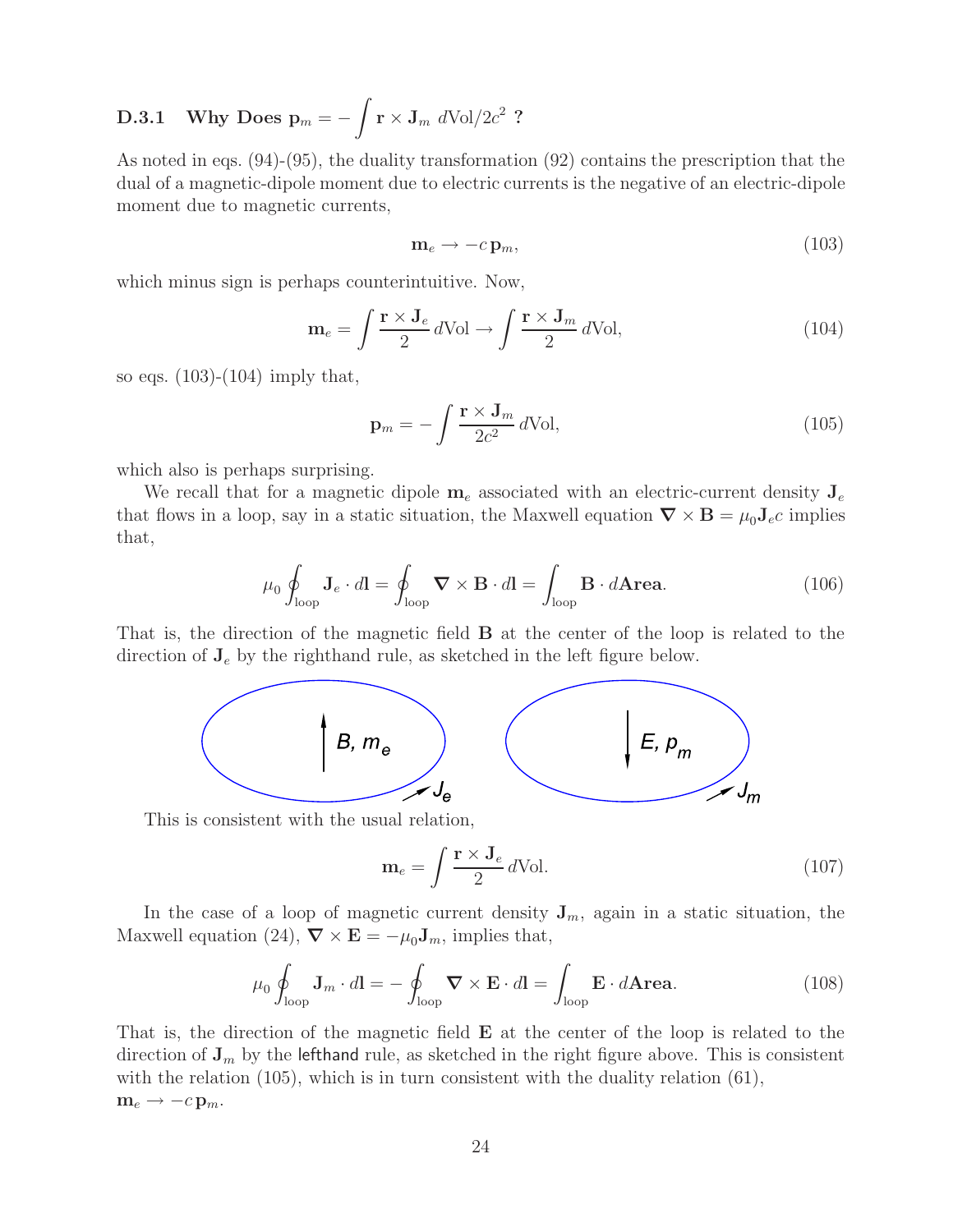Thus, the difference in sign between the relations (105) and (107) is due to the difference in signs of the terms in the current densities in the Maxwell equations,

$$
c^2 \nabla \times \epsilon_0 \mathbf{E} = -\left(\frac{\partial}{\partial t} \frac{\mathbf{B}}{\mu_0} + \mathbf{J}_m\right), \qquad \nabla \times \frac{\mathbf{B}}{\mu_0} = \frac{\partial \epsilon_0 \mathbf{E}}{\partial t} + \mathbf{J}_e. \tag{109}
$$

The equation for *∇* × **E** with magnetic currents was first discussed by Heaviside in 1885 [16]. He argued (p. 448 of [16]) that just as in the equation for  $\nabla \times \mathbf{B}$  where the current density  $J_e$  and the "displacement-current density"  $\partial \epsilon_0 \mathbf{E}/\partial t$  have the same sign, the current density  $J_m$  and the "magnetic displacement-current density"  $\partial (\mathbf{B}/\mu_0)/\partial t$  should have the same sign in the equation for  $\nabla \times \mathbf{E}^{43}$ 

## **D.4 Gaussian Units**

We have already remarked (footnote 11, p. 3 above) that some people write the second Maxwell equation as  $\nabla \cdot \mathbf{B} = \rho_m$  in SI units. The macroscopic fields  $\mathbf{D}_m$  and  $\mathbf{H}_m$  could also be defined differently than here. In particular, the definition  $\mathbf{D}_m = \epsilon_0 \mathbf{E} - \mathbf{P}_m$  (which is our  $\mathbf{D}_m$  divided by  $c^2$ ) could be considered, although then the third and fourth Maxwell equations of eq. (5) differ more in their forms.

Gaussian units were developed to have greater symmetry between electric and magnetic quantities, which will carry over into the duality relations in these units. Here, we summarize the main electrodynamic relations in Gaussian units.

The microscopic Maxwell equations in Gaussian units are,

$$
\nabla \cdot \mathbf{E} = 4\pi \rho_e, \quad \nabla \cdot \mathbf{B} = 4\pi \rho_m, \quad -c\nabla \times \mathbf{E} = \frac{\partial \mathbf{B}}{\partial t} + 4\pi \mathbf{J}_m, \quad c\nabla \times \mathbf{B} = \frac{\partial \mathbf{E}}{\partial t} + 4\pi \mathbf{J}_e, \text{(110)}
$$

for which the duality relations are,

$$
q_e \rightarrow q_m
$$
,  $q_m \rightarrow -q_e$ ,  $\mathbf{E} \rightarrow \mathbf{B}$ ,  $\mathbf{B} \rightarrow -\mathbf{E}$ . (111)

In Gaussian units, electric and magnetic charges have the same dimensions, and electric and magnetic fields have the same dimensions.

The macroscopic fields are,

$$
\mathbf{D}_e = \mathbf{E} + 4\pi \mathbf{P}_e, \qquad \mathbf{H}_e = \mathbf{B} - 4\pi \mathbf{M}_e, \qquad \mathbf{D}_m = \mathbf{E} - 4\pi \mathbf{P}_m, \qquad \mathbf{H}_m = \mathbf{B} + 4\pi \mathbf{M}_m, (112)
$$

with the duality transformations,

$$
\mathbf{P}_e \to \mathbf{M}_m, \qquad \mathbf{M}_e \to -\mathbf{P}_m, \qquad \mathbf{P}_m \to \mathbf{M}_e, \qquad \mathbf{M}_m \to -\mathbf{P}_e,\tag{113}
$$

$$
\mathbf{D}_e \to \mathbf{H}_m, \qquad \mathbf{H}_e \to -\mathbf{D}_m, \qquad \mathbf{D}_m \to \mathbf{H}_e, \qquad \mathbf{H}_m \to -\mathbf{D}_e. \tag{114}
$$

The macroscopic Maxwell equations are,

$$
\nabla \cdot \mathbf{D}_e = 4\pi \tilde{\rho}_e, \qquad \nabla \cdot \mathbf{H}_m = 4\pi \tilde{\rho}_m,
$$
  

$$
-c\nabla \times \mathbf{D}_m = \frac{\partial \mathbf{H}_m}{\partial t} + 4\pi \tilde{\mathbf{J}}_m, \qquad c\nabla \times \mathbf{H}_e = \frac{\partial \mathbf{D}_e}{\partial t} + 4\pi \tilde{\mathbf{J}}_e.
$$
(115)

 $43$ See also [100].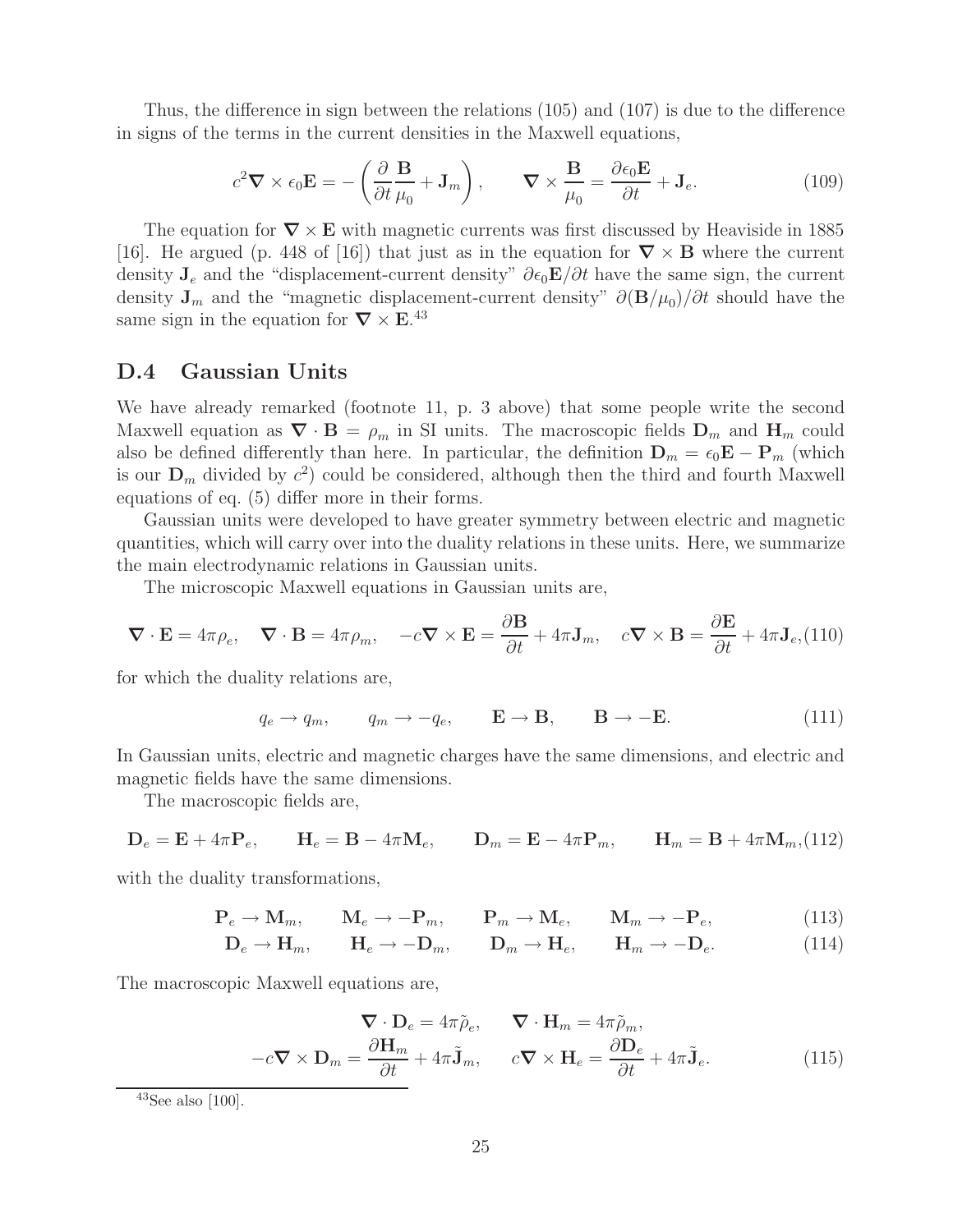The microscopic force law on charges is,

$$
\mathbf{F}_e = q_e \left( \mathbf{E} + \frac{\mathbf{v}}{c} \times \mathbf{B} \right), \qquad \mathbf{F}_m = q_m \left( \mathbf{B} - \frac{\mathbf{v}}{c} \times \mathbf{E} \right), \qquad \mathbf{F}_e \leftrightarrow \mathbf{F}_m,
$$
 (116)

while the macroscopic force densities and their duality relations are,

$$
\mathbf{f}_e = \tilde{\rho}_e \mathbf{D}_m + \frac{\tilde{\mathbf{J}}_e}{c} \times \mathbf{H}_m, \qquad \mathbf{f}_m = \tilde{\rho}_m \mathbf{H}_e - \frac{\tilde{\mathbf{J}}_m}{c} \times \mathbf{D}_e, \qquad \mathbf{f}_e \leftrightarrow \mathbf{f}_m.
$$
 (117)

The Poynting vector is,

$$
\mathbf{S} = \frac{\mathbf{D}_m \times \mathbf{H}_e}{4\pi c} \qquad \text{(all media)},\tag{118}
$$

and for linear media in which  $D_e$  and  $D_m$  are both proportional to **E**, and  $H_e$  and  $H_m$  are both proportional to **B**, the density u of stored energy associated with the electromagnetic fields is,

$$
u = \frac{\mathbf{D}_e \cdot \mathbf{D}_m + \mathbf{H}_e \cdot \mathbf{H}_m}{8\pi} \qquad \text{(linear media)}.
$$
 (119)

Both **S** and u are self-dual.

For isotropic, linear media with polarization densities  $P_e$  and  $M_e$  based on electric charges and currents, we can write,  $44$ 

$$
\mathbf{P}_e = \chi_{D_e} \mathbf{E}, \qquad \mathbf{D}_e = \epsilon_e \mathbf{E}, \qquad \epsilon_e = 1 + 4\pi \chi_{D_e}, \tag{120}
$$

$$
\mathbf{M}_e = \chi_{H_e} \mathbf{H}_e, \qquad \mathbf{B} = \mu_e \mathbf{H}_e, \qquad \mu_e = 1 + 4\pi \chi_{H_e}.
$$
 (121)

such that  $\epsilon_e$  and  $\mu_e$  revert to the usual  $\epsilon$  and  $\mu$  in the absence of magnetic charges and currents. To have the corresponding relations for polarization densities  $P_m$  and  $M_m$  based on magnetic charges and currents obey forms similar to eqs. (120)-(121) for linear media, we might define,  $45$ 

$$
\mathbf{P}_m = \chi_{D_m} \mathbf{D}_m, \qquad \mathbf{D}_m = \epsilon_m \mathbf{E}, \qquad \epsilon_m = \frac{1}{1 + 4\pi \chi_{D_m}}, \qquad (122)
$$

$$
\mathbf{M}_m = \chi_{H_m} \mathbf{B}, \qquad \mathbf{B} = \mu_m \mathbf{H}_m, \qquad \mu_m = \frac{1}{1 + 4\pi \chi_{H_m}}.
$$
 (123)

The fields  $\mathbf{E} = \mathbf{E}_e + \mathbf{E}_m$  and  $\mathbf{B} = \mathbf{B}_e + \mathbf{B}_m$  are related to potentials  $A_{e,\mu} = (V_e, \mathbf{A}_e)$  and  $A_{m,\mu} = (V_m, \mathbf{A}_m)$  as,

$$
\mathbf{E}_e = -\boldsymbol{\nabla}V_e - \frac{1}{c}\frac{\partial \mathbf{A}_e}{\partial t}, \quad \mathbf{E}_m = -\boldsymbol{\nabla} \times \mathbf{A}_m, \quad \mathbf{B}_e = \boldsymbol{\nabla} \times \mathbf{A}_e, \quad \mathbf{B}_m = -\boldsymbol{\nabla}V_m - \frac{1}{c}\frac{\partial \mathbf{A}_m}{\partial t} (124)
$$

The duality transformations for the potentials are,

$$
V_e \to V_m, \qquad V_m \to -V_e, \qquad \mathbf{A}_e \to \mathbf{A}_m, \qquad \mathbf{A}_m \to -\mathbf{A}_e. \tag{125}
$$

<sup>45</sup>If we defined  $\mathbf{P}_m = \chi_{D_m} \mathbf{E}$  and  $\mathbf{M}_m = \chi_{H_m} \mathbf{H}_m$ , we might readily have negative values of  $\epsilon_m$  and  $\mu_m$ .

 $^{44}$ For discussion of the effect of the factors of  $4\pi$  in the conversion of **D** and **H** between SI and Gaussian units, see [117].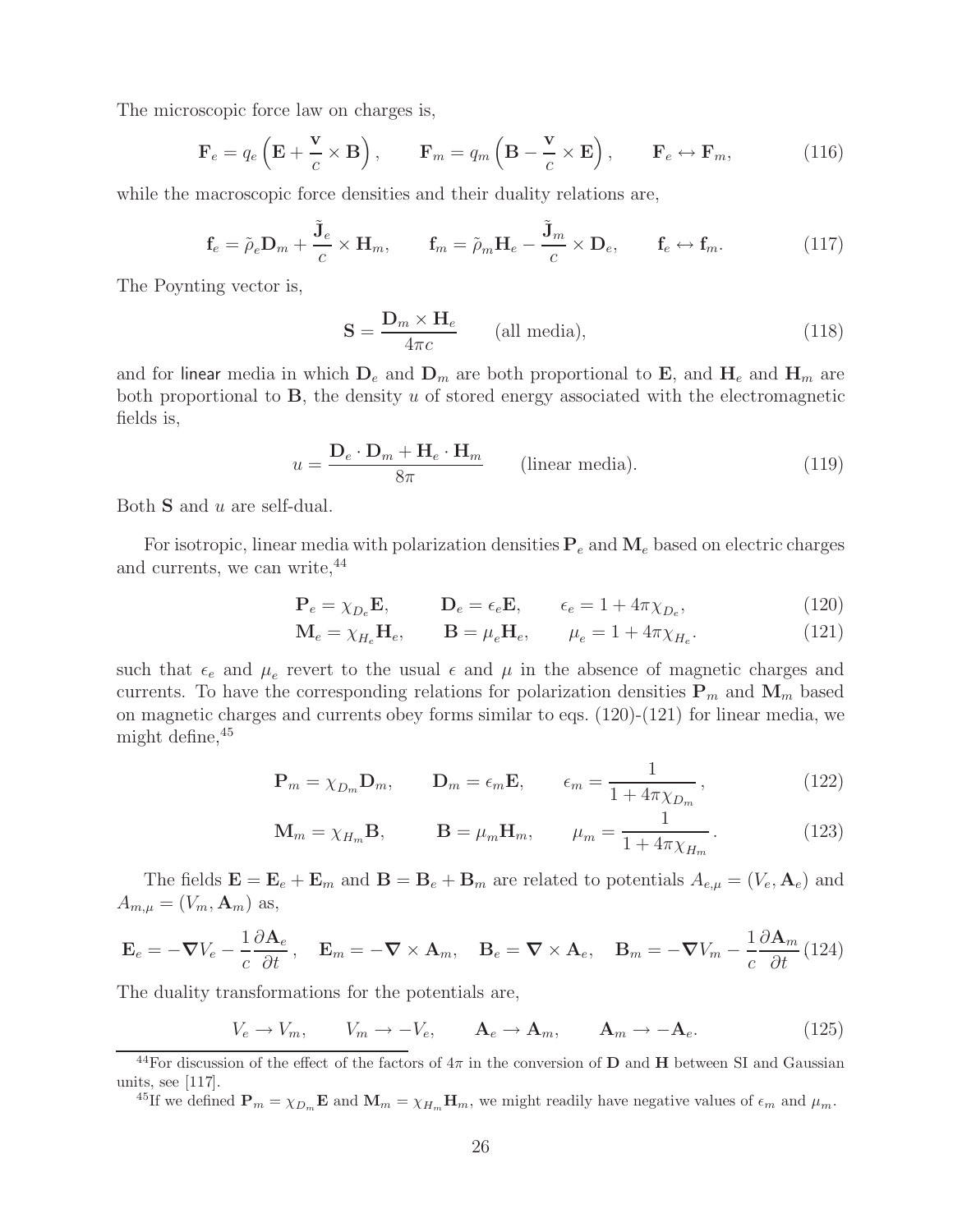# **Acknowledgment**

Thanks to Stephen Barnett, David Griffiths and Omer Zor for e-discussions of this problem. ¨

# **References**

- [1] C. Huygens, *Treatise on Light* (1678, 1690; English translation 1912), http://kirkmcd.princeton.edu/examples/optics/huygens\_treatise\_on\_light.pdf
- [2] C.-A. de Coulomb, *Premier Mémoire sur l'Électricité et le Magnétisme*, Mém. Acad. Roy. Sci., 569 (1785), http://kirkmcd.princeton.edu/examples/EM/coulomb\_mars\_88\_569\_85.pdf
- [3] C.-A. de Coulomb, *Second Mémoire sur l'Electricité et le Magnétisme*, Mém. Acad. Roy. Sci., 578 (1785), http://kirkmcd.princeton.edu/examples/EM/coulomb\_mars\_88\_578\_85.pdf
- [4] A.M. Ampère, *Mémoire sur les effets courans électriques*, Ann. Chem. Phys. **15**, 59 (1820), kirkmcd.princeton.edu/examples/EM/ampere\_acp\_15\_59\_20.pdf
- [5] A.-M. Amp`ere, *La d´etermination de la formule qui repres´ente l'action mutuelle de deux portions infiniment petites de conducteur Volta¨ıques*, Ann. Chem. Phys. **20**, 398 (1922), http://kirkmcd.princeton.edu/examples/EM/ampere\_acp\_20\_398\_22.pdf
- [6] S.-D. Poisson, *M´emoire sur la Th´eorie due Magnetisme*, Mem. Acad. Sci. Inst. France **V**, 247 (1824), http://kirkmcd.princeton.edu/examples/EM/poisson\_24.pdf
- [7] S.-D. Poisson, *Second M´emoire sur la Th´eorie due Magnetisme*, Mem. Acad. Sci. Inst. France **V**, 486 (1826), http://kirkmcd.princeton.edu/examples/EM/poisson\_memoire\_21b.pdf
- [8] W.R. Hamilton, *Lectures on Quaternions* (Hodge and Smith, Dublin, 1853), http://kirkmcd.princeton.edu/examples/EM/hamilton\_lectures\_on\_quaternions\_53.pdf
- [9] J.C. Maxwell, *A Treatise on Electricity and Magnetism*, Vol. 1 (Clarendon Press, 1873), http://kirkmcd.princeton.edu/examples/EM/maxwell\_treatise\_v1\_73.pdf Vol. 1, 3rd ed. (Clarendon Press, 1904), http://kirkmcd.princeton.edu/examples/EM/maxwell\_treatise\_v1\_04.pdf
- [10] J.C. Maxwell, *A Treatise on Electricity and Magnetism*, Vol. II, (Clarendon Press, 1873), http://kirkmcd.princeton.edu/examples/EM/maxwell\_treatise\_v2\_73.pdf Vol. 2, 3rd ed. (Clarendon Press, 1892), http://kirkmcd.princeton.edu/examples/EM/maxwell\_treatise\_v2\_92.pdf
- [11] R. Clausius, *On the different Systems of Measures for Electric and Magnetic Quantities*, Phil. Mag. **13**, 381 (1882), http://kirkmcd.princeton.edu/examples/EM/clausius\_pm\_13\_381\_82.pdf
- [12] G. Kirchhoff, *Zur Theorie der Lichtstrahlen*, Ann. Phys. **18**, 663 (1883), http://kirkmcd.princeton.edu/examples/EM/kirchhoff\_ap\_18\_663\_83.pdf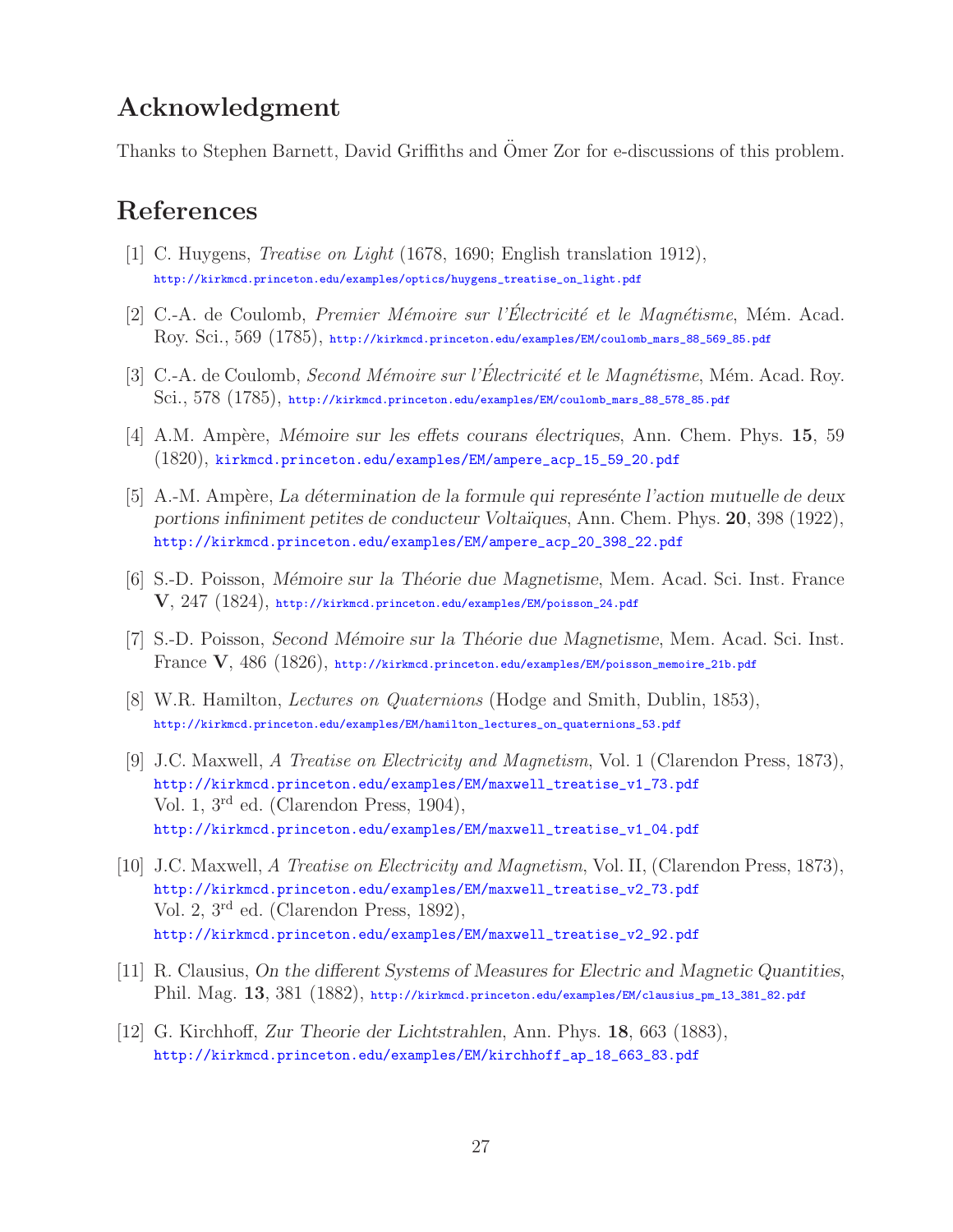- [13] J.H. Poynting, *On the Transfer of Energy in the Electromagnetic Field*, Phil. Trans. Roy. Soc. London **175**, 343 (1884), http://kirkmcd.princeton.edu/examples/EM/poynting\_ptrsl\_175\_343\_84.pdf
- [14] W. Thomson, *Reprints of Papers on Electrostatics and Magnetism* (Macmillan, 1884), http://kirkmcd.princeton.edu/examples/EM/thomson\_electrostatics\_magnetism.pdf
- [15] H.A. Lorentz, *La Théorie Electromagnétique de Maxwell et son Application aux Corps Mouvants*, Arch. Neérl. **25**, 363 (1892), http://kirkmcd.princeton.edu/examples/EM/lorentz\_ansen\_25\_363\_92.pdf
- [16] O. Heaviside, *Electromagnetic Induction and Its Propagation*, part 4, Electrician **14**, 306 (1885), http://kirkmcd.princeton.edu/examples/EM/heaviside\_eip4\_electrician\_14\_306\_85.pdf Also on p. 447 of [24].
- [17] O. Heaviside, *Electromagnetic Induction and Its Propagation*, part 12, Electrician **15**, 230 (1885), http://kirkmcd.princeton.edu/examples/EM/heaviside\_eip12\_electrician\_15\_230\_85.pdf Also on p. 488 of [24].
- [18] O. Heaviside, *Electromagnetic Induction and Its Propagation*, part 22, Electrician **16**, 186 (1886), http://kirkmcd.princeton.edu/examples/EM/heaviside\_electrician\_16\_186\_86.pdf Also on p. 542 of [24].
- [19] O. Heaviside, *On the Electromagnetic Effects due to the Motion of Electrification through a Dielectric*, Phil. Mag. **27**, 324 (1889), http://kirkmcd.princeton.edu/examples/EM/heaviside\_pm\_27\_324\_89.pdf
- [20] N. Tesla, *Experiments with Alternate Currents of Very High Frequency and Their Application to Methods of Artificial Illumination*, Elec. Eng. (NY) **12**, 35 (1891), http://kirkmcd.princeton.edu/examples/EM/tesla\_eeny\_12\_35\_91.pdf
- [21] O. Heaviside, *On the Forces, Stresses and Fluxes of Energy in the Electromagnetic Field*, Phil. Trans. Roy. Soc. London **183**, 423 (1892), http://kirkmcd.princeton.edu/examples/EM/heaviside\_ptrsla\_183\_423\_92.pdf
- [22] O. Heaviside, *Electromagnetic Theory XLV*, Electrician **30**, 535 (1893), http://kirkmcd.princeton.edu/examples/EM/heaviside\_electrician\_30\_535\_93.pdf See also p. 341 of [23].
- [23] O. Heaviside, *Electromagnetic Theory*, vol. I (Electrician Press, 1893), http://kirkmcd.princeton.edu/examples/EM/heaviside\_electromagnetic\_theory\_1.pdf
- [24] O. Heaviside, *Electrical Papers*, Vol. 1 (Macmillan, 1894), http://kirkmcd.princeton.edu/examples/EM/heaviside\_electrical\_papers\_1.pdf
- [25] J. Larmor, *A Dynamical Theory of the Electric and Luminiferous Medium—Part II. Theory of Electrons*, Phil. Trans. Roy. Soc. London A **186**, 695 (1895), http://kirkmcd.princeton.edu/examples/EM/larmor\_ptrsla\_186\_695\_95.pdf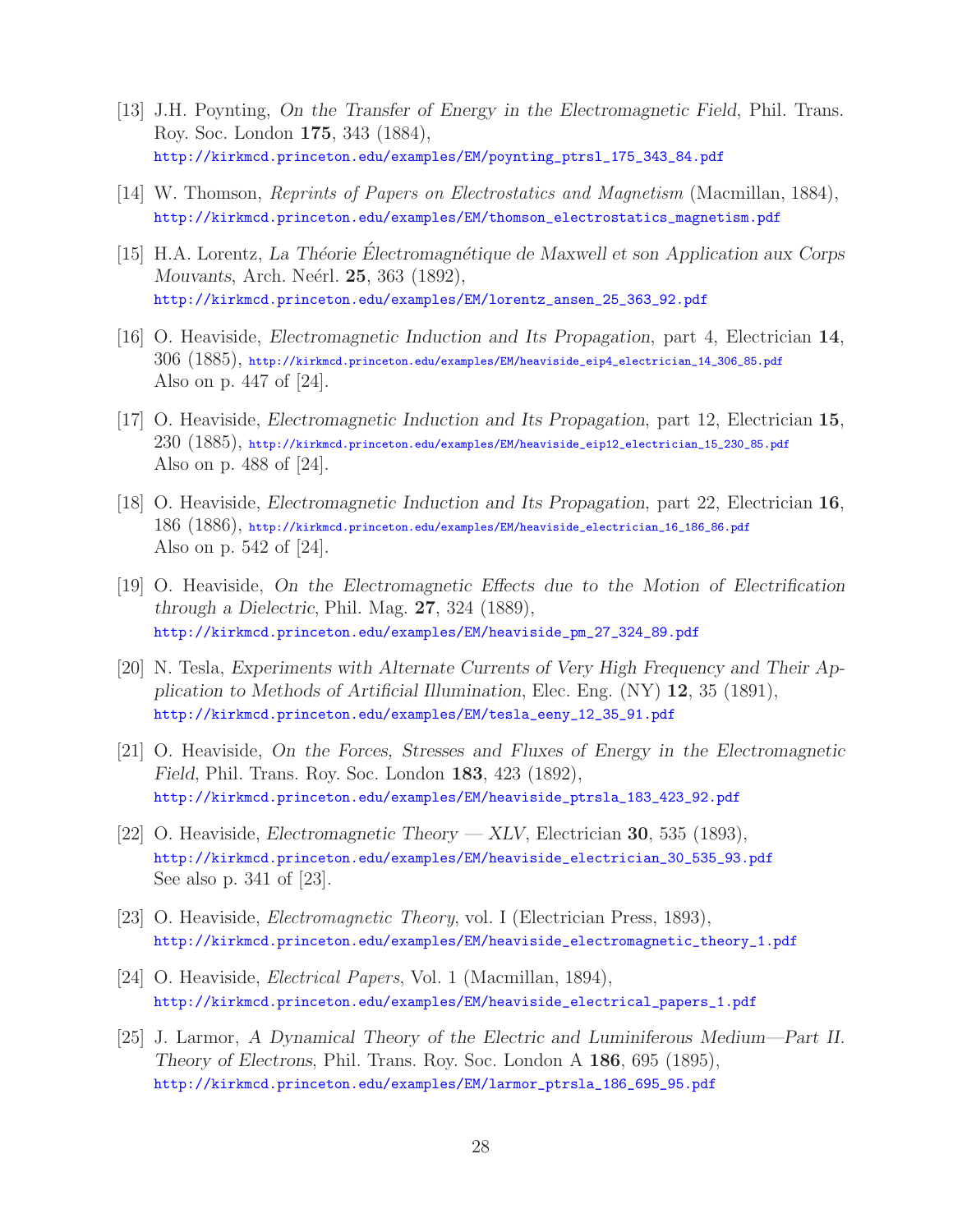- [26] H.A. Lorentz, *Versuch einer Theorie des Electrischen und Optischen Erscheinungen in bewegten K¨orpern*, (Brill, Leiden, 1895), http://kirkmcd.princeton.edu/examples/EM/lorentz\_electrical\_theory\_95.pdf http://kirkmcd.princeton.edu/examples/EM/lorentz\_electrical\_theory\_95\_english.pdf
- [27] J. Larmor, *A Dynamical Theory of the Electric and Luminiferous Medium.—Part III. Relations with Material Media*, Phil. Trans. Roy. Soc. London A **190**, 205 (1897), http://kirkmcd.princeton.edu/examples/EM/larmor\_ptrsla\_190\_205\_97.pdf
- [28] J.G. Leathem, *On the theory of the Magneto-Optic phenomena of Iron, Nickel, and Cobalt*, Phil. Trans. Roy. Soc. London A **190**, 89 (1897), http://kirkmcd.princeton.edu/examples/EM/leathem\_ptrsla\_190\_89\_97.pdf
- [29] J. Larmor, *Æther and Matter* (Cambridge U. Press, 1900), http://kirkmcd.princeton.edu/examples/EM/larmor\_aether\_matter\_00.pdf
- [30] H. Poincaré, *La Théorie de Lorentz et la Principe de Réaction*, Arch. Neer. **5**, 252 (1900), http://kirkmcd.princeton.edu/examples/EM/poincare\_an\_5\_252\_00.pdf Translation: *The Theory of Lorentz and the Principle of Reaction*, http://kirkmcd.princeton.edu/examples/EM/poincare\_an\_5\_252\_00\_english.pdf
- [31] A.E.H. Love, *The Integration of the Equations of Propagation of Electric Waves*, Phil. Trans. Roy. Soc. London **197**, 1 (1901), http://kirkmcd.princeton.edu/examples/EM/love\_ptrsl\_197\_1\_01.pdf
- [32] H. Sire de Vilar, *La Dualité en Électrotechnique*, Eclair. Elec. **27**, 252 (1901), http://kirkmcd.princeton.edu/examples/EM/siredevilar\_ee\_27\_252\_01.pdf
- [33] H.A. Lorentz, *The fundamental equations for electromagnetic phenomena in ponderable bodies, deduced from the theory of electrons*. Proc. Roy. Acad. Amsterdam **5**, 254 (1902), http://kirkmcd.princeton.edu/examples/EM/lorentz\_pknaw\_5\_254\_02.pdf
- [34] H.M. Macdonald, *Electric Waves*, (Cambridge U. Press, 1902), http://kirkmcd.princeton.edu/examples/EM/macdonald\_electric\_waves\_02.pdf
- [35] M. Abraham, *Prinzipien der Dynamik des Elektrons*, Ann. d. Phys. **10**, 105 (1903), http://physics.princeton.edu/~mcdonald/examples/EM/abraham\_ap\_10\_105\_03.pdf http://kirkmcd.princeton.edu/examples/EM/abraham\_ap\_10\_105\_03\_english.pdf
- [36] J. Larmor, *On the Mathematical Expression of the Principle of Huygens*, Proc. London Math. Soc. **1**, 1 (1904), http://kirkmcd.princeton.edu/examples/EM/larmor\_plms\_1\_1\_04.pdf
- [37] H.A. Lorentz, *Weiterbildung der Maxwellschen Theorie. Elektronentheorie*, Enzykl. Math. Wiss. **5**, part II, 145 (1904), http://kirkmcd.princeton.edu/examples/EM/lorentz\_emw\_5\_2\_145\_04.pdf
- [38] M. Abraham, *Theorie der Elektrizität*, Vol. 1 (Teubner, 1904), http://kirkmcd.princeton.edu/examples/EM/abraham\_foppl\_elektrizitat\_v1\_04.pdf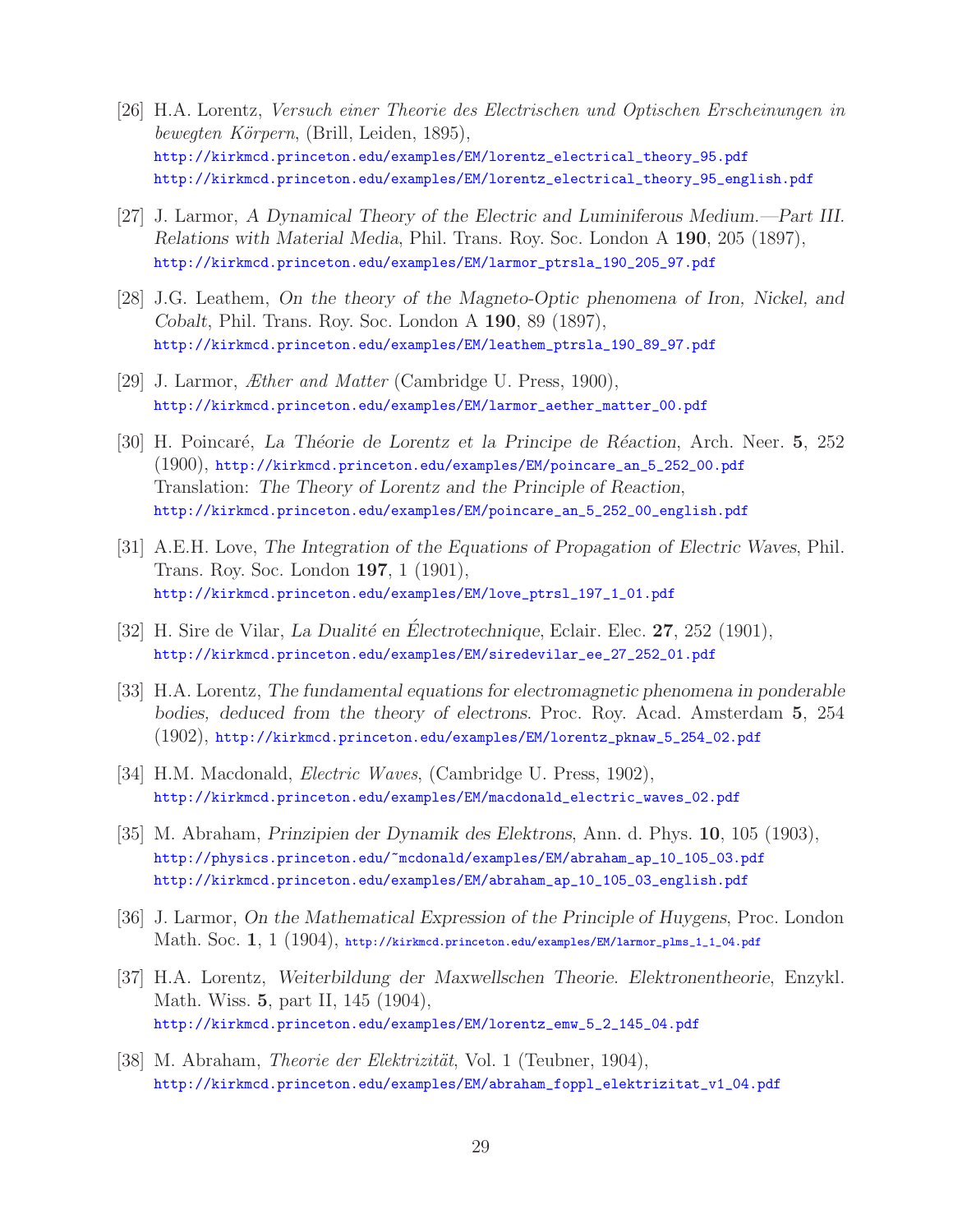- [39] H.A. Lorentz, *Electromagnetic phenomena in a system moving with any velocity smaller than that of light*, Proc. Roy. Acad. Amsterdam **6**, 809 (1904), http://kirkmcd.princeton.edu/examples/EM/lorentz\_pknaw\_6\_809\_04.pdf
- [40] A. Russell, *A Treatise on the Theory of Alternating Currents* (Cambridge U. Press, 1904), http://kirkmcd.princeton.edu/examples/EM/russell\_14\_v1.pdf
- [41] A. Einstein, *Zur Elektrodynamik bewegten K¨orper*, Ann. d. Phys. **17**, 891 (1905), http://kirkmcd.princeton.edu/examples/EM/einstein\_ap\_17\_891\_05.pdf http://kirkmcd.princeton.edu/examples/EM/einstein\_ap\_17\_891\_05\_english.pdf
- [42] L. Silberstein, *Elektromagnetische Grundgleichungen in bivektorieller Behandlung*, Ann. d. Phys. **22**, 579 (1907), http://kirkmcd.princeton.edu/examples/EM/silberstein\_ap\_22\_579\_07.pdf *Nachtrag zur Abhandlung ¨uber "Elektromagnetische Grundgleichungen in bivektorieller Behandlung"*, Ann. d. Phys. **24**, 783 (1907), http://kirkmcd.princeton.edu/examples/EM/silberstein\_ap\_24\_783\_07.pdf *Basic electromagnetic equations in bivectorial form*, http://kirkmcd.princeton.edu/examples/EM/silberstein\_ap\_22\_579\_07\_english.pdf
- [43] A. Einstein and J. Laub, *Uber die elektromagnetishen Grundgleichungen für bewegte K¨oper*, Ann. d. Phys. **26**, 532 (1908), http://kirkmcd.princeton.edu/examples/EM/einstein\_ap\_26\_532\_08.pdf http://kirkmcd.princeton.edu/examples/EM/einstein\_ap\_26\_532\_08\_english.pdf Uber die im elektromagnetishen Felde auf ruhende Köper ausgeübten ponderomotor*ishen Kr¨afte*, Ann. d. Phys. **26**, 541 (1908), http://kirkmcd.princeton.edu/examples/EM/einstein\_ap\_26\_541\_08.pdf http://kirkmcd.princeton.edu/examples/EM/einstein\_ap\_26\_541\_08\_english.pdf *Einstein and Laub on the Electrodynamics of Moving Media*, in *The Collected Papers of Albert Einstein*, vol. 2, ed. J. Stachel (Princeton U. Press, 1989), p. 503, http://kirkmcd.princeton.edu/examples/EM/einstein\_laub\_08\_commentary.pdf
- [44] H. Minkowski, *Die Grundgleichungen für die elektromagnetischen Vorgänge in bewegten Körper*, Nachr. Ges. Wiss. Göttingen **1**, 53 (1908), http://kirkmcd.princeton.edu/examples/EM/minkowski\_ngwg\_53\_08.pdf http://kirkmcd.princeton.edu/examples/EM/minkowski\_ngwg\_53\_08\_english.pdf
- [45] H.A. Lorentz, *The Theory of Electrons* (B.G. Teubner, 1909), http://kirkmcd.princeton.edu/examples/EM/lorentz\_theory\_of\_electrons\_09.pdf
- [46] A. Sommerfeld, *Zur Relativitätstheorie. II. Vierdimensionale Vektoralgebra*, Ann. d. Phys. **32**, 749 (1910), http://kirkmcd.princeton.edu/examples/GR/sommerfeld\_ap\_32\_749\_10.pdf http://kirkmcd.princeton.edu/examples/GR/sommerfeld\_ap\_32\_749\_10\_english.pdf
- [47] H. Bateman, *The Relation between Electromagnetism and Geometry*, Phil. Mag. **20**, 623 (1910), http://kirkmcd.princeton.edu/examples/EM/bateman\_pm\_20\_623\_10.pdf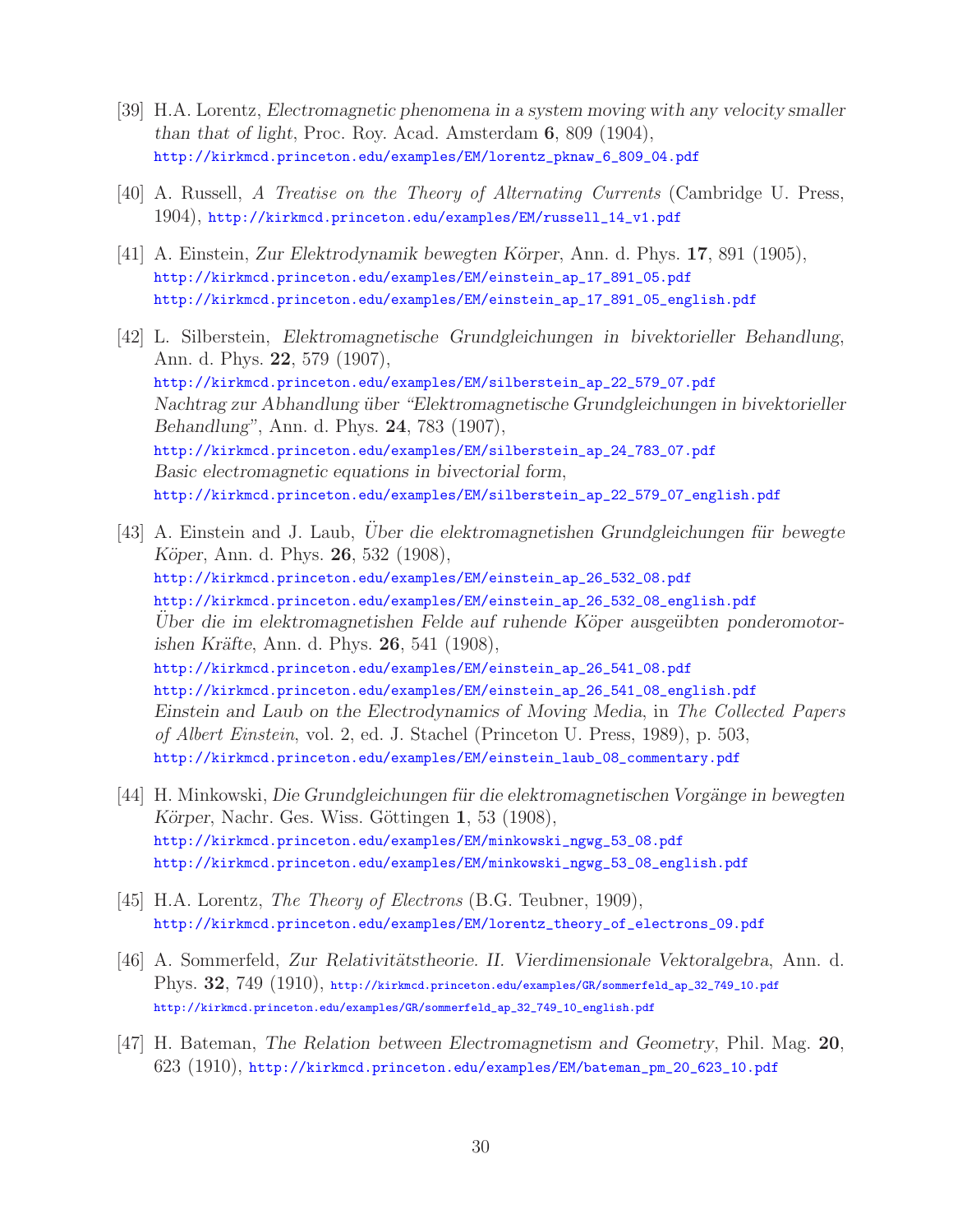- [48] A. Sommerfeld, *Zur Relativitätstheorie. II. Vierdimensionale Vektoranalysis*, Ann. d. Phys. **33**, 649 (1910), http://kirkmcd.princeton.edu/examples/GR/sommerfeld\_ap\_33\_649\_10.pdf http://kirkmcd.princeton.edu/examples/GR/sommerfeld\_ap\_33\_649\_10\_english.pdf
- [49] A. Einstein, *Sur les force pond´eromotrices qui agissent sur des conducteurs ferromagn´etique dispos´es un champ magn´etique et parcourus par un courant*, Arch. Sci. Phys. Nat. **30**, 323 (1910), http://kirkmcd.princeton.edu/examples/EM/einstein\_aspn\_30\_323\_10.pdf
- [50] H.A. Lorentz, *Alte und Neue Fragen der Physik*, Phys. Z. **11**, 1234 (1910), http://kirkmcd.princeton.edu/examples/EM/lorentz\_pz\_11\_1234\_10.pdf
- [51] H.M. Macdonald, *The Integration of the Equations of Propagation of Electric Waves*, Proc. London Math. Soc. **10**, 91 (1912), http://kirkmcd.princeton.edu/examples/EM/macdonald\_plms\_10\_91\_12.pdf
- [52] E. Noether, *Invariante Variationsprobleme*, Nachr. König. Gesell. Wiss. Göttingen, 235 (1918), http://kirkmcd.princeton.edu/examples/mechanics/noether\_nkwg\_235\_18.pdf http://kirkmcd.princeton.edu/examples/mechanics/noether\_nkwg\_235\_18\_english.pdf
- [53] G.Y. Rainich, *Electrodynamics in the General Relativity Theory*, Trans. Am. Math. Soc. **27**, 106 (1925), http://kirkmcd.princeton.edu/examples/GR/rainich\_tams\_27\_106\_25.pdf
- [54] M. Mason and W. Weaver, *The Electromagnetic Field* (Dover, 1929), http://kirkmcd.princeton.edu/examples/EM/mason\_emf\_29.pdf
- [55] E. Fermi, *Uber die magnetischen Momente der Atomkerne*, Z. Phys. **60**, 320 (1930), http://kirkmcd.princeton.edu/examples/QED/fermi\_zp\_60\_320\_30.pdf
- [56] P.A.M. Dirac, *Quantised Singularities in the Electromagnetic Field*, Proc. Roy. Soc. London A **133**, 60 (1931), http://kirkmcd.princeton.edu/examples/QED/dirac\_prsla\_133\_60\_31.pdf
- [57] D. van Dantzig, *The fundamental equations of electromagnetism, independent of metrical geometry*, Proc. Camb. Phil. Soc. **30**, 421 (1934), http://kirkmcd.princeton.edu/examples/EM/dantzig\_pcps\_30\_421\_34.pdf
- [58] S.A. Schelkunoff, *Some Equivalence Theorems of Electromagnetics and Their Application to Radiation Problems*, Bell Sys. Tech. J. **15**, 92 (1936), http://kirkmcd.princeton.edu/examples/EM/schelkunoff\_bstj\_15\_92\_36.pdf
- [59] J.A. Stratton and L.J. Chu, *Diffraction Theory of Electromagnetic Waves*, Phys. Rev. **56**, 99 (1939), http://kirkmcd.princeton.edu/examples/EM/stratton\_pr\_56\_99\_39.pdf
- [60] J.A. Stratton, *Electromagnetic Theory* (McGraw-Hill, 1941), http://kirkmcd.princeton.edu/examples/EM/stratton\_electromagnetic\_theory.pdf
- [61] S.A. Schelkunoff, *Electromagnetic Waves* (Van Nostrand, 1943), http://kirkmcd.princeton.edu/examples/EM/schelkunoff\_em\_waves.pdf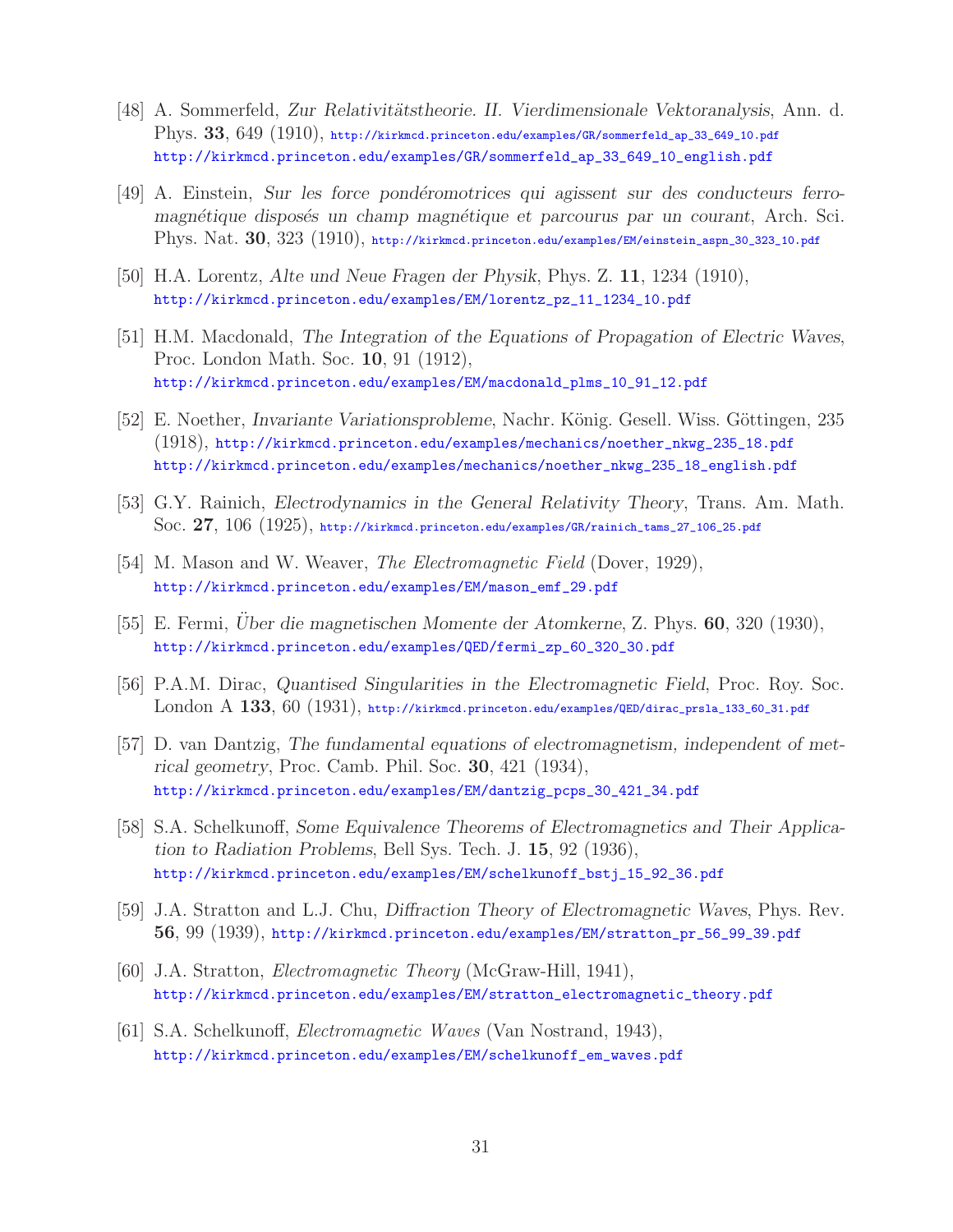- [62] F. Rasetti, *Deflection of mesons in magnetized iron*, Phys. Rev. **66**, 1 (1944), http://kirkmcd.princeton.edu/examples/EM/rasetti\_pr\_66\_1\_44.pdf This paper mentions the earlier history of erratic results on this topic.
- [63] G.H. Wannier, *The Deflection of Charged Particles in a Ferromagnetic Medium*, Phys. Rev. **72**, 304 (1947), http://kirkmcd.princeton.edu/examples/EP/wannier\_pr\_72\_304\_47.pdf
- [64] P.A.M. Dirac, *The Theory of Magnetic Monopoles*, Phys. Rev. **74**, 817 (1948), http://kirkmcd.princeton.edu/examples/QED/dirac\_pr\_74\_817\_48.pdf
- [65] W.F. Brown, Jr., *Electric and magnetic forces: A direct calculation. I*, Am. J. Phys. **19**, 290 (1951), http://kirkmcd.princeton.edu/examples/EM/brown\_ajp\_19\_290\_51.pdf
- [66] A. Sommerfeld, *Electrodynamics* (Academic Press, 1952).
- [67] S. Shanmugadhasan, *The Dynamical Theory of Magnetic Monopoles*, Can. J. Phys. **30**, 218 (1952), http://kirkmcd.princeton.edu/examples/QED/shanmugadhasan\_cjp\_30\_218\_52.pdf
- [68] M.E. Rose, *Multipole Fields* (Wiley, 1955), http://kirkmcd.princeton.edu/examples/QED/rose\_multipole\_55.pdf
- [69] T. Ohmura, *A New Formulation on the Electromagnetic Field*, Prog. Theor. Phys. **16**, 684 (1956), http://kirkmcd.princeton.edu/examples/EM/ohmura\_ptp\_16\_684\_56.pdf
- [70] C.W. Wu *et al.*, *Experimental Test of Parity Conservation in Beta Decay*, Phys. Rev. **105**, 1413 (1957), http://kirkmcd.princeton.edu/examples/EP/wu\_pr\_105\_1413\_57.pdf
- [71] C.W. Misner and J.A. Wheeler, *Classical Physics as Geometry*, Ann. Phys. **2**, 525 (1957), http://kirkmcd.princeton.edu/examples/GR/misner\_ap\_2\_525\_57.pdf
- [72] N.F. Ramsey, *Time Reversal, Charge Conjugation, Magnetic Pole Conjugation and Parity*, Phys. Rev. **109**, 225 (1958), http://kirkmcd.princeton.edu/examples/EP/ramsey\_pr\_109\_225\_58.pdf
- [73] R.F. Harrington, *Introduction to Electromagnetic Engineering* (McGraw-Hill, 1958),
- [74] R.M. Fano, L.J. Chu and R.B.Adler, *Electromagnetic Fields, Energy and Forces* (Wiley, 1960), http://kirkmcd.princeton.edu/examples/EM/fano\_chu\_adler\_60.pdf
- [75] R.F. Harrington, *Time-Harmonic Electromagnetic Fields* (McGraw-Hill, 1961), http://kirkmcd.princeton.edu/examples/EM/harrington\_thef\_61.pdf
- [76] R.D.H. Tellegen, *Magnetic-Dipole Models*, Am. J. Phys. **30**, 650 (1962), http://kirkmcd.princeton.edu/examples/EM/tellegen\_ajp\_30\_650\_62.pdf
- [77] N. Cabibbo and E. Ferarri, *Quantum Electrodynamics with Dirac Monopoles*, Nuovo Cim. **23**, 1147 (1962), http://kirkmcd.princeton.edu/examples/QED/cabibbo\_nc\_23\_1147\_62.pdf
- [78] H.G. Venkates, *Formalized System of Equations in Electrodynamics*, Am. J. Phys. **31**, 153 (1963), http://kirkmcd.princeton.edu/examples/EM/venkates\_ajp\_31\_153\_63.pdf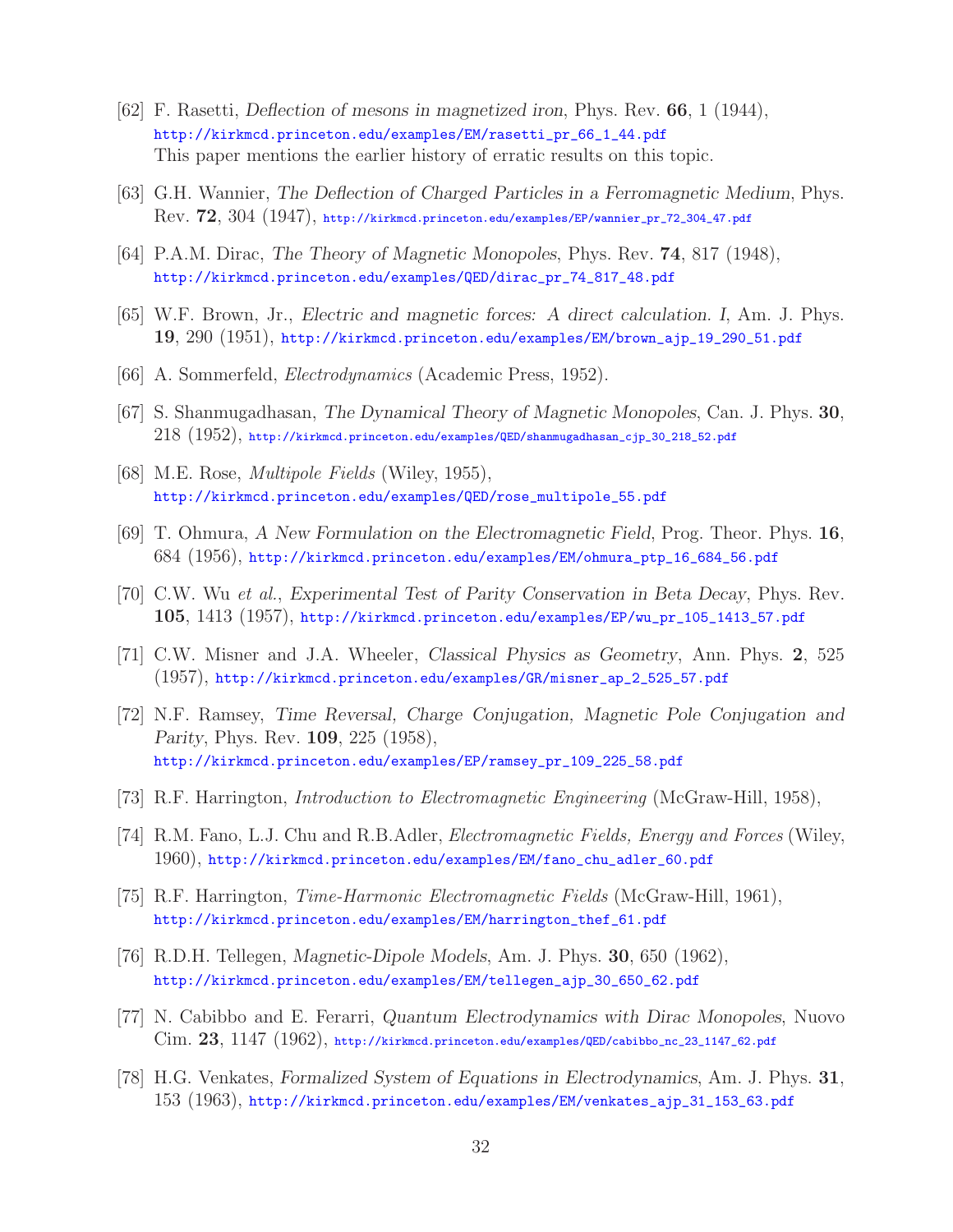- [79] J.R. Anderson and A.V. Gold, *de Haas-van Alphen Effect and Internal Field in Iron*, Phys. Rev. Lett. **10**, 227 (1963), http://kirkmcd.princeton.edu/examples/EM/anderson\_prl\_10\_227\_63.pdf
- [80] C. Kittel, *Internal Magnetic Field in the de Haas-van Alphen Effect in Iron*, Phys. Rev. Lett. **10**, 339 (1963), http://kirkmcd.princeton.edu/examples/EM/kittel\_prl\_10\_339\_63.pdf
- [81] D.M. Lipkin, *Existence of a New Conservation Law in Electromagnetic Theory*, J. Math. Phys. **5**, 696 (1964), http://kirkmcd.princeton.edu/examples/EM/lipkin\_jmp\_5\_696\_64.pdf
- [82] T.W.B. Kibble, *Conservation Laws for Free Fields*, J. Math. Phys. **6**, 1022 (1965), http://kirkmcd.princeton.edu/examples/EM/kibble\_jmp\_6\_1022\_65.pdf
- [83] J.H. Christenson *et al.*, *Evidence for the*  $2\pi$  *Decay of the*  $K_2^0$  *Meson*, Phys. Rev. Lett. **13**, 138 (1964), http://kirkmcd.princeton.edu/examples/EP/christenson\_prl\_13\_138\_64.pdf
- [84] E. Katz, *Concerning the Number of Independent Variables of the Classical Electromagnetic Field*, Am. J. Phys. **33**, 306 (1965), http://kirkmcd.princeton.edu/examples/EM/katz\_ajp\_33\_306\_65.pdf
- [85] M.G. Calkin, *An Invariance Property of the Free Electromagnetic Field*, Am. J. Phys. **33**, 958 (1965), http://kirkmcd.princeton.edu/examples/EM/calkin\_ajp\_33\_958\_65.pdf
- [86] C.R. Hagen, *Noncovariance of the Dirac Monopole*, Phys. Rev. **140**, B804 (1965), http://kirkmcd.princeton.edu/examples/EP/hagen\_pr\_140\_B804\_65.pdf
- [87] F. Rohrlich, *Classical Theory of Magnetic Monopoles*, Phys. Rev. **150**, 1106 (1966), http://kirkmcd.princeton.edu/examples/EM/rohrlich\_pr\_150\_1104\_66.pdf
- [88] S. Weinberg, *A Model of Leptons*, Phys. Rev. Lett. **19**, 1264 (1967), http://kirkmcd.princeton.edu/examples/EP/weinberg\_prl\_19\_1264\_67.pdf
- [89] A. Salam, *Weak and electromagnetic interactions*, in *Elementary Particle Theory*, N. Svartholm, ed. (Wiley, 1968), p. 367, http://kirkmcd.princeton.edu/examples/EP/salam\_ns\_367\_68.pdf
- [90] J. Schwinger, *A Magnetic Model of Matter*, Science **165**, 757 (1969), http://kirkmcd.princeton.edu/examples/QED/schwinger\_science\_165\_757\_69.pdf
- [91] J.D. Jackson, *Classical Electrodynamics*, 2nd ed. (Wiley, 1975), http://kirkmcd.princeton.edu/examples/EM/jackson\_ce2\_75.pdf
- [92] F.N.H. Robinson, *Electromagnetic Stress and Momentum in Matter*, Phys. Rep. **16**,  $313$   $(1975)$ , http://kirkmcd.princeton.edu/examples/EM/robinson\_pr\_16\_313\_75.pdf
- [93] J.D. Jackson, *The Nature of Intrinsic Magnetic Dipole Moments*, CERN-77-17 (1977), http://kirkmcd.princeton.edu/examples/EP/jackson\_CERN-77-17.pdf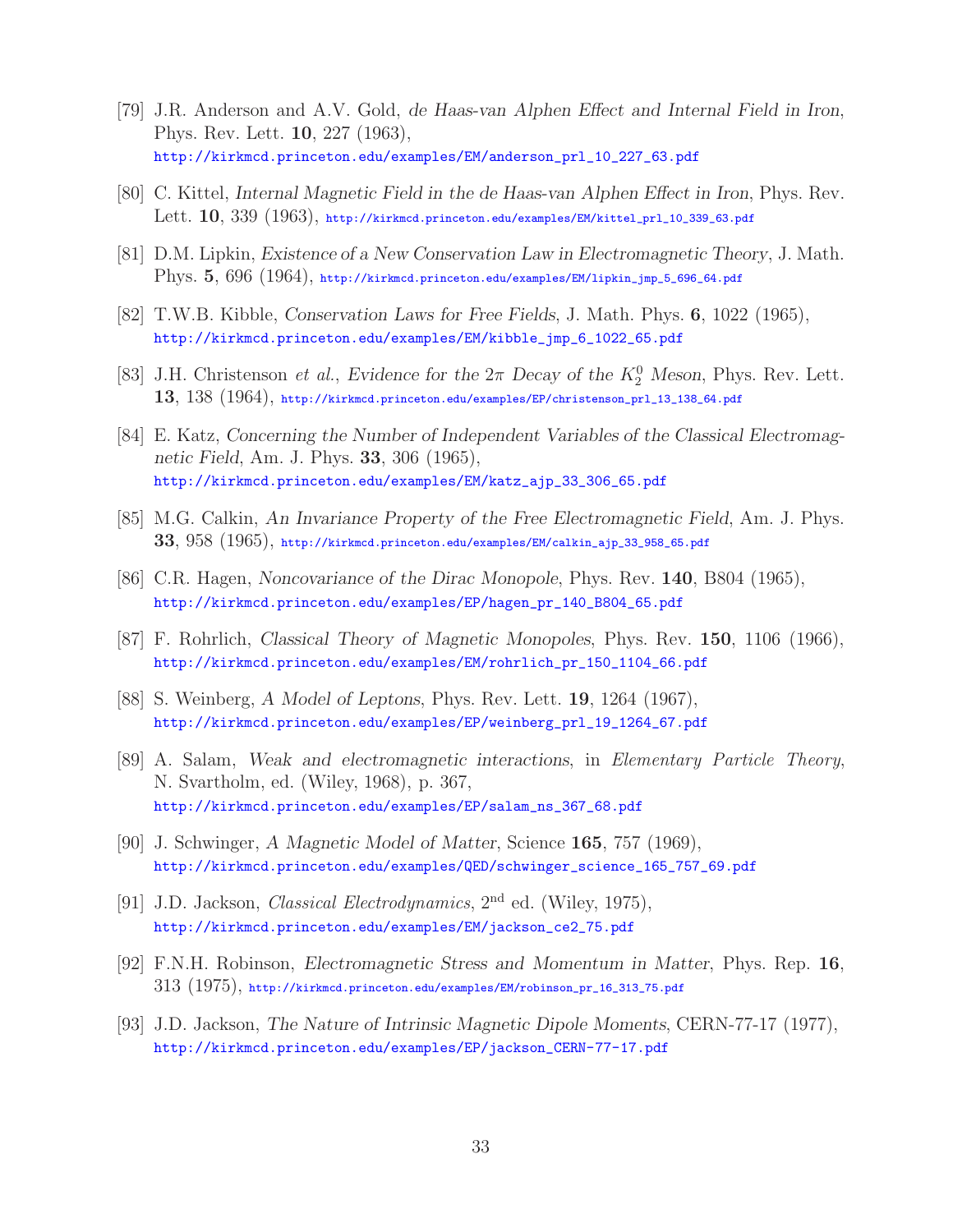- [94] C. Kittel and A. Manoliu, *Interaction of a magnetic monopole with a ferromagnetic domains*, Phys. Rev. B **15**, 333 (1977), http://kirkmcd.princeton.edu/examples/EP/kittel\_prb\_15\_333\_77.pdf
- [95] Y. Hara, *Electromagnetic force on a magnetic monopole*, Phys. Rev. A **32**, 1002 (1985), http://kirkmcd.princeton.edu/examples/EM/hara\_pra\_32\_1002\_85.pdf
- [96] D. Fryberger, *On Generalized Electromagnetism and Dirac Algebra*, Found. Phys. **19**,  $125$   $(1989)$ , http://kirkmcd.princeton.edu/examples/QED/freyberger\_fp\_19\_125\_89.pdf
- [97] O.D. Jefimenko, *Electricity and Magnetism*, 2nd ed. (Electret Scientific Co., Star City, 1989), http://kirkmcd.princeton.edu/examples/EM/jefimenko\_EM.pdf
- [98] W. Rindler, *Relativity and electromagnetism; The force on a magnetic monopole*, Am. J. Phys. **57**, 993 (1989), http://kirkmcd.princeton.edu/examples/EM/rindler\_ajp\_57\_993\_89.pdf
- [99] A.S. Goldhaber and W.P. Trower, *Resource Letter MM-1: Magnetic monopoles*, Am. J. Phys. **58**, 429 (1990), http://kirkmcd.princeton.edu/examples/EM/goldhaber\_ajp\_58\_429\_90.pdf
- [100] W.B. Zeleny, *Symmetry in electrodynamics: A classical approach to magnetic monopoles*, Am. J. Phys. **59**, 412 (1991), http://kirkmcd.princeton.edu/examples/EM/zeleny\_ajp\_59\_412\_91.pdf
- [101] D.J. Griffiths, *Dipoles at rest*, Am. J. Phys. **60**, 979 (1992), http://kirkmcd.princeton.edu/examples/EM/griffiths\_ajp\_60\_979\_92.pdf
- [102] J. Maldacena, *The Large* N *Limit of Superconformal field theories and supergravity*, Adv. Theor. Math. Phys. **2**, 231 (1998), http://kirkmcd.princeton.edu/examples/EP/maldacena\_atmp\_2\_231\_98.pdf
- [103] J. Schwinger, L.L. de Raad Jr, K.A. Milton and W.-Y. Tsai, *Classical Electrodynamics* (Perseus Books, 1998), http://kirkmcd.princeton.edu/examples/EM/schwinger\_em\_98.pdf
- [104] D.J. Griffiths, *Introduction to Electrodynamics*, 3<sup>rd</sup> ed. (Prentice Hall, 1999), http://kirkmcd.princeton.edu/examples/EM/griffiths\_em3.pdf
- [105] J.D. Jackson, *Classical Electrodynamics*, 3rd ed. (Wiley, 1999), http://kirkmcd.princeton.edu/examples/EM/jackson\_ce3\_99.pdf
- [106] K.T. McDonald, *Long Rod with Uniform Magnetization Transverse to its Axis* (Nov. 3, 1999), http://kirkmcd.princeton.edu/examples/magrod.pdf
- [107] S. Morrison, *The Hodge Star, Poincar´e Duality, and Electromagnetism* (Nov. 8, 1999), http://kirkmcd.princeton.edu/examples/EM/morrison\_duality\_99.pdf
- [108] X. Artru and D. Fayolle, *Dynamics of a Magnetic Monopole in Matter, Maxwell Equations in Dyonic Matter and Detection of Electric Dipole Moments*, Prob. Atom. Sci. Tech. **6**, 110 (2001), http://kirkmcd.princeton.edu/examples/EM/artru\_past\_6\_110\_01.pdf A sign error 6 lines before eq. (6) is corrected in http://arxiv.org/pdf/physics/0208007.pdf